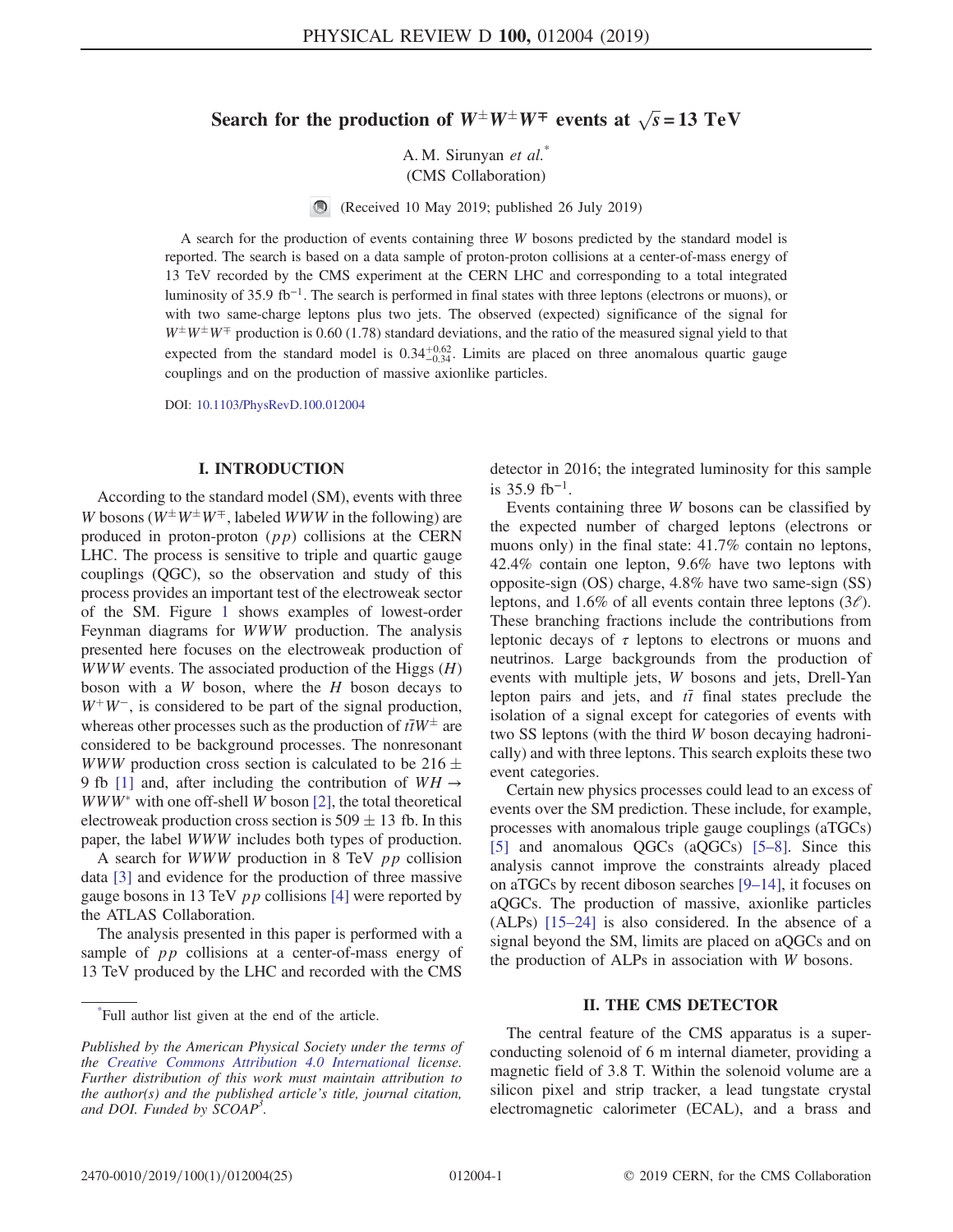<span id="page-1-0"></span>

FIG. 1. Tree-level Feynman diagrams for WWW production.

scintillator hadron calorimeter, each composed of a barrel and two endcap sections. Forward calorimeters extend the pseudorapidity  $(n)$  coverage provided by the barrel and endcap detectors. Muons are detected in gas-ionization detectors embedded in the steel flux-return yoke outside the solenoid. Events of interest are selected using a two-tiered trigger system [\[25\].](#page-11-7) The first level of the CMS trigger system, composed of custom hardware processors, uses information from the calorimeters and muon detectors to select the most interesting events in a fixed time interval of less than  $4 \mu s$ . The high-level trigger processor farm further decreases the event rate from around 100 kHz to less than 1 kHz, before data storage. A more detailed description of the CMS detector, together with a definition of the coordinate system used and the relevant kinematic variables, can be found in Ref. [\[26\].](#page-11-8)

## III. DATA AND SIMULATED EVENT SAMPLES

The data are collected using dilepton triggers that select either two electrons, two muons, or one electron and one muon. These triggers require the leptons to have a high transverse momentum  $p_T$  and to satisfy loose isolation requirements. The dielectron trigger requires  $p<sub>T</sub>$  $23(12)$  GeV for the leading (subleading) electron. The dimuon trigger requires  $p_T > 17(8)$  GeV for the leading (subleading) muon. Finally, for the electron  $+$  muon trigger, the leading lepton must have  $p_T > 23$  GeV and the subleading lepton must have  $p_T > 12$  GeV if it is an electron, or  $p_T > 8$  GeV if it is a muon. Data recorded using prescaled single electron and single muon triggers with  $p<sub>T</sub>$  thresholds of 8 and 17 GeV, respectively, are utilized for studies of background rates. Events with contributions from beam halo processes or anomalous noise in the calorimeter are rejected using dedicated filters [\[27\]](#page-11-9).

Samples of simulated events are used to optimize the event selection, to estimate some of the SM background processes, and to interpret the results in terms of WWW production. The MADGRAPH5\_aMC@NLO 2.2.2 generator [\[28\]](#page-11-10) is used in the next-to-leading-order (NLO) mode with FxFx jet matching [\[29\]](#page-11-11) to generate triboson events, both the signal (WWW including WH) and the triboson background processes (such as WWZ). The same generator is used in the leading-order (LO) mode with the MLM jet matching [\[30\]](#page-11-12) to generate SM,  $t\bar{t}$ ,  $t\bar{t}$  + X (X = W, Z, H), W + jets,  $Z + \text{jets}, W\gamma$ , and  $W^{\pm}W^{\pm}$  events. Other diboson (WW, WZ, and ZZ) events and the single top quark process are generated at NLO with POWHEG 2.0 [31–[34\].](#page-11-13) The most precise cross section calculations available are used to normalize the simulated samples, and usually correspond to either NLO or next-to-NLO accuracy [\[2,28,35](#page-11-1)–42].

The MADGRAPH 5\_aMC@NLO event generator is used in the NLO mode to simulate events following the model for photophobic, axion-line particles according to the model described in Ref. [\[24\]](#page-11-14). The aQGC samples are generated using MADGRAPH 5\_aMC@NLO 2.2.2 in the LO mode and the reweighting prescription of Ref. [\[43\]](#page-12-0).

The NNPDF3.0 [\[44\]](#page-12-1) parton distribution functions (PDFs) are used for all samples. Parton showering, hadronization, and the underlying event are modeled by PYTHIA 8.205 [\[45\]](#page-12-2) with parameters set by the CUETP8M1 tune [\[46\]](#page-12-3). Additional  $pp$  collisions due to multiple interactions in the same or adjacent beam crossings, known as pileup, are also simulated, and the simulated distribution of pileup interactions is reweighted to match the data. The response of the CMS detector is simulated with the GEANT4 [\[47\]](#page-12-4) package. The simulated events are reconstructed using the same software as the real data.

#### IV. EVENT RECONSTRUCTION

<span id="page-1-1"></span>The CMS event reconstruction is based on the particleflow (PF) algorithm [\[48\]](#page-12-5), which combines information from the tracker, calorimeters, and muon systems to identify charged and neutral hadrons, photons, electrons, and muons, known as PF candidates.

Each event must contain at least one  $pp$  interaction vertex. The reconstructed vertex with the largest value of summed physics-object  $p_T^2$  is taken to be the primary vertex (PV). The physics objects are the objects reconstructed by a jet finding algorithm [49–[51\]](#page-12-6) applied to all charged particle tracks associated with the vertex and also the corresponding missing transverse momentum  $(p_T^{\text{miss}})$ .

Electrons and muons are identified by associating a track reconstructed in the silicon detectors with either a cluster of energy in the ECAL [\[52\]](#page-12-7) or a track in the muon system [\[53\]](#page-12-8), as appropriate. To be selected for this analysis, electron and muon candidates must satisfy  $p_T > 10 \text{ GeV}$ and  $|\eta| < 2.4$ . Electrons with  $1.4 < |\eta| < 1.6$ , which corresponds to the transition region between the barrel and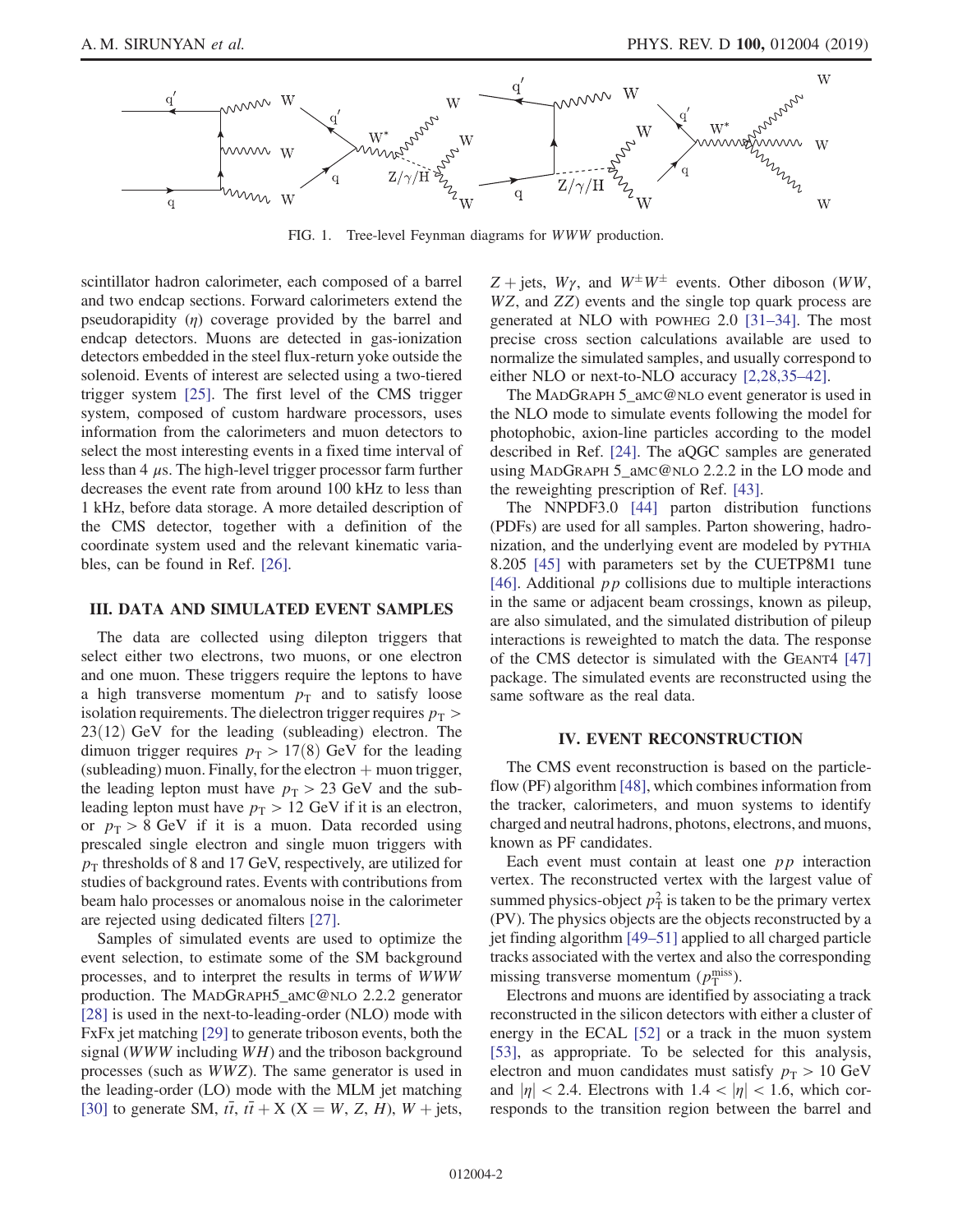endcap regions of the ECAL, are discarded. Several working points are defined, which differ according to the identification criteria chosen including the requirements on the three-dimensional impact parameter  $b$  and relative isolation  $I_{rel}$ . The impact parameter is the distance between the PV and the point of closest approach of the lepton track;  $b < 0.015$  cm is required for all lepton candidates. This requirement is tightened to  $b < 0.010$  cm for electrons in the SS category. The relative isolation of a lepton with  $p_T^{\ell}$  is defined as

$$
I_{\rm rel} = \left(\sum p_{\rm T}^{\rm c} + \max\left[\sum p_{\rm T}^{\rm nc} - p_{\rm T}^{\rm PU}, 0\right]\right) / p_{\rm T}^{\ell}.
$$

In this expression,  $\sum p_T^c$  is the scalar  $p_T$  sum of charged particles from the PV in a cone of  $\Delta R = \sqrt{(\Delta \eta)^2 + (\Delta \phi)^2} = 0.3$  around the lepton direction, and  $\sqrt{(\Delta \eta)^2 + (\Delta \phi)^2} = 0.3$  around the lepton direction, and  $\sum p_T^{\text{no}}$  is the equivalent  $p_T$  sum for the neutral hadrons and the photons. The lepton momentum itself is not included in  $\sum_{i} p_{\rm T}^{\rm c}$ . The total neutral component contains contributions from pileup, estimated using  $p_T^{PU} = \rho A_{eff}$  where the average  $p_T$  flow density  $\rho$  is calculated in each event using the jet area method [\[54\],](#page-12-9) are subtracted. The effective area  $A<sub>eff</sub>$  is the geometric area of the lepton isolation cone multiplied by an  $\eta$ -dependent factor that accounts for the residual dependence of the isolation on the pileup. Electrons are required to satisfy  $I_{rel} < 0.03(0.05)$  for the SS (3 $\ell$ ) category, and muons must satisfy  $I_{rel} < 0.03(0.07)$ . These leptons are referred to as "tight" leptons. For "loose" electrons and muons used in the estimation of the nonprompt-lepton background,  $I_{rel} < 0.4$  is required. For "rejection" electrons and muons, used to remove background events where extra leptons are present in either the SS or  $3\ell$  category,  $I_{rel} < 0.4$  is required. For electrons in the SS category, the background contribution coming from a mismeasurement of the track charge is not negligible. The sign of this charge is inferred using three different observables; requiring all three to agree reduces this background contribution [\[52\].](#page-12-7)

Events containing  $\tau$  leptons decaying into charged hadrons are rejected by requiring no isolated tracks aside from selected electrons and muons. An isolated track is a charged PF lepton (charged PF hadron) with  $p_{\rm T} > 5(10)$  GeV,  $|\eta| < 2.4$ , and a longitudinal distance to the PV of  $|d_z|$  < 0.1 cm; it must be isolated in the sense that  $I_{\text{rel}} < 0.2(0.1)$  and  $I_{\text{rel}} < 8 \text{ GeV}/p_{\text{T}}^{\text{track}}$ . Any isolated track or lepton that matches a selected lepton candidate within  $\Delta R < 0.01$  is discarded.

PF candidates are clustered into jets using the anti- $k<sub>T</sub>$  jet clustering algorithm [\[49\]](#page-12-6) with a distance parameter  $R = 0.4$ , implemented in the FASTJET package [\[50,51\]](#page-12-10). Jets must pass loose selection criteria based on the fractions of neutral and charged energy in the jet, and on the relative amount of electromagnetic and hadronic energy. Jets with  $p_{\rm T} > 20$  GeV and  $|\eta| < 5$  are selected unless they are within  $\Delta R < 0.4$  of a selected lepton or isolated track. Jet energies are corrected for contributions from pileup and to account for nonuniform detector response [\[55\]](#page-12-11). The loose working point of the combined secondary vertex (CSVv2) b tagging algorithm [\[56\]](#page-12-12) is used to identify jets containing the decay of a heavy-flavor hadron. For this working point, the efficiency to select b quark jets is above  $80\%$  and the rate for tagging jets originating from the hadronization of gluons, and  $u$ ,  $d$ , and  $s$  quarks is about 10%. In order to apply the CSVv2 b tagging algorithm, the jet must be reconstructed within  $|\eta| < 2.4$ .

The vector missing transverse momentum  $\vec{p}_{\text{T}}^{\text{miss}}$  is defined as the negative vector  $p_T$  sum of all PF particle candidates. The magnitude of  $\vec{p}_{\text{T}}^{\text{miss}}$  is denoted  $p_{\text{T}}^{\text{miss}}$ . Corrections to jet energies due to the nonuniformity in the detector response are propagated to  $p_T^{\text{miss}}$  [\[57\]](#page-12-13).

## <span id="page-2-0"></span>V. SEARCH STRATEGY AND EVENT SELECTION

The event selection criteria are designed to maximize the signal significance in the two final states used in the analysis: two SS leptons and at least two jets (SS category), and three leptons  $(3\ell \text{ category})$ . Cross sections for background processes are much larger than the signal cross section, so stringent requirements must be applied in order to achieve sensitivity to WWW production.

The SS category contains signal events with the two SS W bosons decaying leptonically and the third W boson decaying hadronically. Correspondingly, the selection requires exactly two tight, high- $p<sub>T</sub>$  SS leptons and at least two high- $p<sub>T</sub>$  jets. This category is divided into two signal regions (SRs): " $m_{ij}$  -in" includes the events in which the invariant mass of the two jets closest in  $\Delta R$  is compatible with the W boson mass,  $65 < m_{ii} < 95$  GeV; " $m_{ii}$  -out" includes the remaining events. The  $m_{ii}$  -in SR is expected to contain more signal events and fewer background events than the  $m_{ij}$  -out region. The  $m_{ij}$  -out region still contains a sizable number of WWW events, from off-shell W bosons from WH production, for example. It therefore is considered a signal region. The main background contribution is called the lost-lepton background and stems from threelepton events with one lepton not selected due to an inefficiency (e.g., the isolation requirement) or because it falls outside the detector acceptance. Most of this background contribution comes from WZ production and a smaller contribution from  $t\bar{t}Z$  events. The rejection of events with an extra lepton or isolated track reduces this background contribution considerably. A smaller background contribution comes from the production of genuine SS lepton pairs, mainly through  $W^{\pm}W^{\pm}$  + jets and  $t\bar{t}W^{\pm}$ production. This contribution is reduced by requiring the two highest- $p_T$  jets not have a large invariant mass  $m_{JJ}$  or large  $\eta$  separation and by excluding events with b-tagged jets. Another background contribution comes from events with one or more nonprompt leptons, such as those from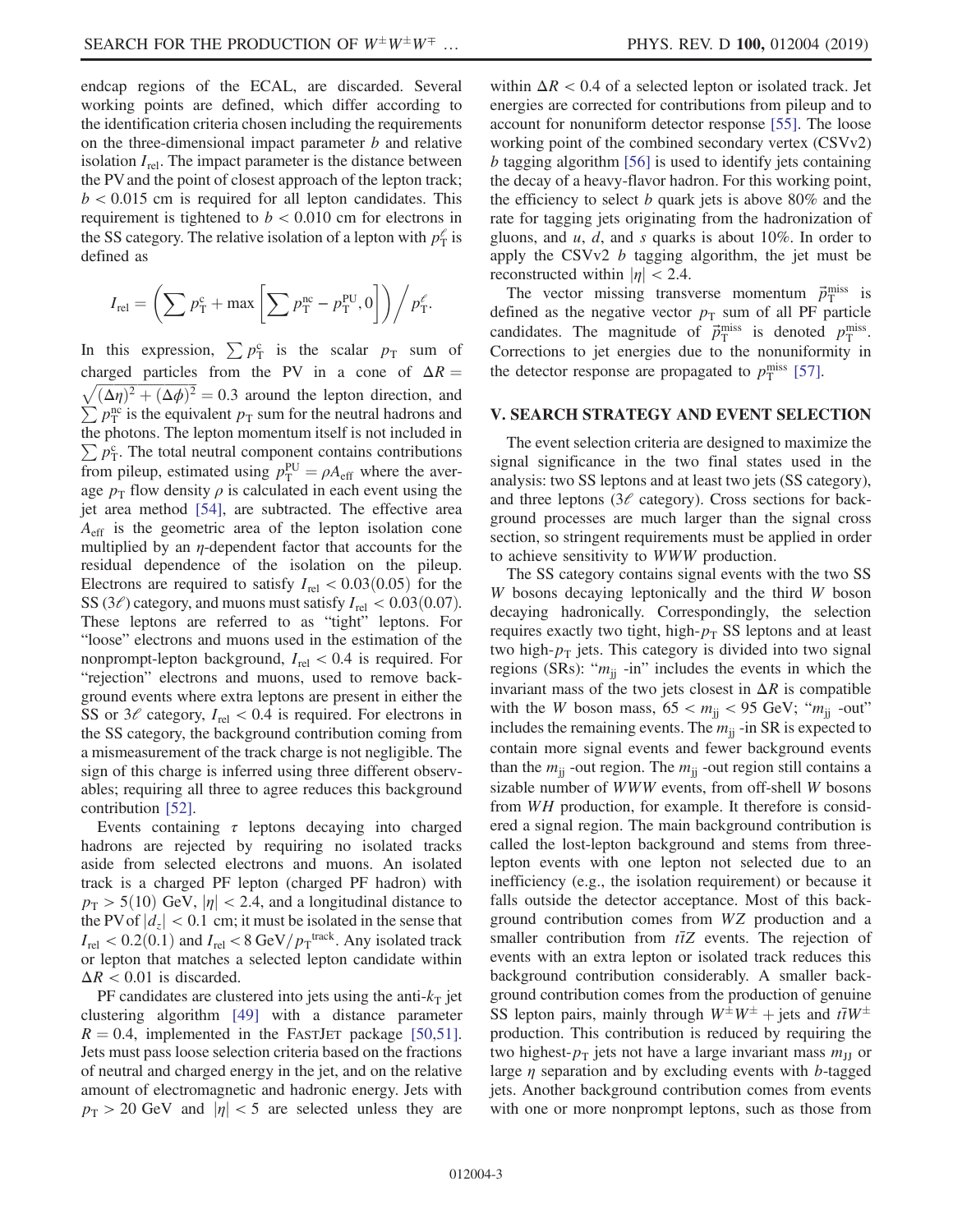<span id="page-3-0"></span>TABLE I. Event selection criteria for the SS category, which contains events with two same-sign leptons and at least two hadronic jets.

| Variable                                             | $e^{\pm}e^{\pm}$                                                              | $e^{\pm} \mu^{\pm}$                                   |                          |  |  |
|------------------------------------------------------|-------------------------------------------------------------------------------|-------------------------------------------------------|--------------------------|--|--|
| Signal leptons                                       |                                                                               | 2 tight same-sign leptons with $p_T > 25$ GeV         |                          |  |  |
| Additional leptons                                   |                                                                               | No additional rejection lepton                        |                          |  |  |
| Isolated tracks                                      |                                                                               | No (additional) isolated tracks                       |                          |  |  |
| <b>Jets</b>                                          |                                                                               | At least two jets with $p_T > 30$ GeV, $ \eta  < 2.5$ |                          |  |  |
| <i>b</i> -tagged jets                                | No <i>b</i> -tagged jet                                                       |                                                       |                          |  |  |
| $m_{ii}$ (dijet mass of jets closest in $\Delta R$ ) | $65 < m_{ii} < 95$ GeV $(m_{ii}$ -in) OR                                      |                                                       |                          |  |  |
|                                                      | $ m_{\text{ii}} - 80 \text{ GeV}  \ge 15 \text{ GeV}$ ( $m_{\text{ii}}$ -out) |                                                       |                          |  |  |
| $m_{\text{II}}$ (dijet mass of leading jets)         | $<400$ GeV                                                                    |                                                       |                          |  |  |
| $\Delta$ <i>n</i> of two leading jets                |                                                                               | ${<}1.5$                                              |                          |  |  |
| $p_{\rm T}^{\rm miss}$                               | $>60$ GeV                                                                     | $>60$ GeV                                             | >60 GeV if $m_{ii}$ -out |  |  |
| $m_{\ell\ell}$                                       | $>40$ GeV<br>$>30$ GeV<br>$>40$ GeV                                           |                                                       |                          |  |  |
| $m_{\ell,\ell}$                                      | $ m_{\ell\ell} - m_Z  > 10 \text{ GeV}$<br>$\cdots$<br>$\cdots$               |                                                       |                          |  |  |
| $m_T$ <sup>max</sup>                                 | $>90$ GeV<br>$\cdots$<br>$\cdots$                                             |                                                       |                          |  |  |

semileptonic decays of heavy-flavor hadrons which arise mainly in  $W$  + jets and  $t\bar{t}$  + jets production. The stringent lepton identification requirements are designed to suppress this contribution as much as possible. Additional requirements that  $p_T^{\text{miss}}$  be substantial and that the dilepton mass not be small further suppress this contribution. In the  $e^{\pm}\mu^{\pm}$ channel, a requirement  $m_{\rm T}^{\rm max} > 90~{\rm GeV}$  is placed to reduce the contribution from the lost-lepton background from WZ production;  $m_{\text{T}}^{\text{max}}$  is the largest transverse mass obtained from  $p_T^{\text{miss}}$  and any lepton in the event. Background contributions from events containing misidentified or converted photons and from events with a lepton charge misassignment are minor. The details of the event selection for the SS category are listed in Table [I.](#page-3-0) There are six SRs defined according to the value of  $m_{ij}$  ( $m_{ji}$  -in or  $m_{ji}$  -out) and the flavors of the leptons:  $e^{\pm}e^{\pm}$ ,  $e^{\pm}\mu^{\pm}$ , or  $\mu^{\pm}\mu^{\pm}$ .

The  $3\ell$  category contains signal events with all three W bosons decaying leptonically, so exactly three charged leptons are required. The fact that the total charge of the three leptons is  $\pm 1$  means that there can be zero, one, or two same-flavor, opposite-sign (SFOS) lepton pairs; three SRs are designated 0 SFOS, 1 SFOS, 2 SFOS accordingly. The background sources are similar to those in the SS category. The contribution from three prompt-lepton final states (mostly WZ production) is suppressed by requiring the invariant masses of all SFOS pairs to be incompatible with the Z boson mass and with low-mass resonances. Additional reduction is achieved through the following requirements: if exactly one SFOS lepton pair is found, the transverse mass  $m_T$  calculated from the third lepton and  $\vec{p}_T^{\text{miss}}, m_T^{\text{3rd}},$  must be larger than 90 GeV; and, for events with no SFOS pairs,  $m_{\rm T}^{\rm max}$ is required to be larger than 90 GeV. These  $m<sub>T</sub>$  requirements reduce the three-lepton background contributions, which originate mostly from WZ production.

Background contributions from nonprompt leptons and converted or misidentified photons are reduced by requiring large  $p_T^{\text{miss}}$ , large  $p_T$  of the three-lepton system  $p_T(\ell \ell \ell)$ , and a large azimuthal separation  $\Delta \phi(\vec{p}_{T}(\ell \ell \ell), \vec{p}_{T}^{\text{miss}})$  between

<span id="page-3-1"></span>TABLE II. Event selection criteria for the  $3\ell$  category, which contains events with exactly three leptons.

| Variable                                                               | 0 SFOS<br>1 SFOS          |                                                   | 2 SFOS                                 |
|------------------------------------------------------------------------|---------------------------|---------------------------------------------------|----------------------------------------|
| Signal leptons                                                         |                           | 3 tight leptons with $p_T > 25/20/20$ GeV         |                                        |
|                                                                        |                           | and charge sum $= \pm 1e$                         |                                        |
| Additional leptons                                                     |                           | No additional rejection lepton                    |                                        |
| <b>Jets</b>                                                            |                           | At most one jet with $p_T > 30$ GeV, $ \eta  < 5$ |                                        |
| <i>b</i> -tagged jets                                                  |                           | No <i>b</i> -tagged jets                          |                                        |
| $p_T(\ell \ell \ell)$                                                  | $\cdots$                  | $>60$ GeV                                         | $>60$ GeV                              |
| $\Delta\phi(\vec{p}_{\rm T}(\ell\ell\ell),\vec{p}_{\rm T}^{\rm miss})$ |                           | >2.5                                              |                                        |
| $p_T^{\text{miss}}$                                                    | $>30$ GeV                 | $>45$ GeV                                         | $>55$ GeV                              |
| $m_T$ <sup>max</sup>                                                   | $>90$ GeV                 | $\cdots$                                          | $\cdots$                               |
| $m_T^{3rd}$                                                            | $\cdots$                  | $>90$ GeV                                         | $\cdots$                               |
| SF lepton mass                                                         | $>20$ GeV                 | $\cdots$                                          | $\cdots$                               |
| Dielectron mass                                                        | $ m_{ee} - m_Z  > 15$ GeV | $\cdots$                                          | $\cdots$                               |
| $m_{\rm SFOS}$                                                         | $\cdots$                  | $ m_{\rm SFOS}-m_Z >20{\rm ~GeV}$                 | $ m_{\rm SFOS}-m_Z >20{\rm ~GeV}$      |
|                                                                        |                           | and $m_{\text{SFOS}} > 20 \text{ GeV}$            | and $m_{\text{SFOS}} > 20 \text{ GeV}$ |
| $m_{\ell\ell\ell}$                                                     |                           | $ m_{\ell\ell\ell} - m_Z  > 10$ GeV               |                                        |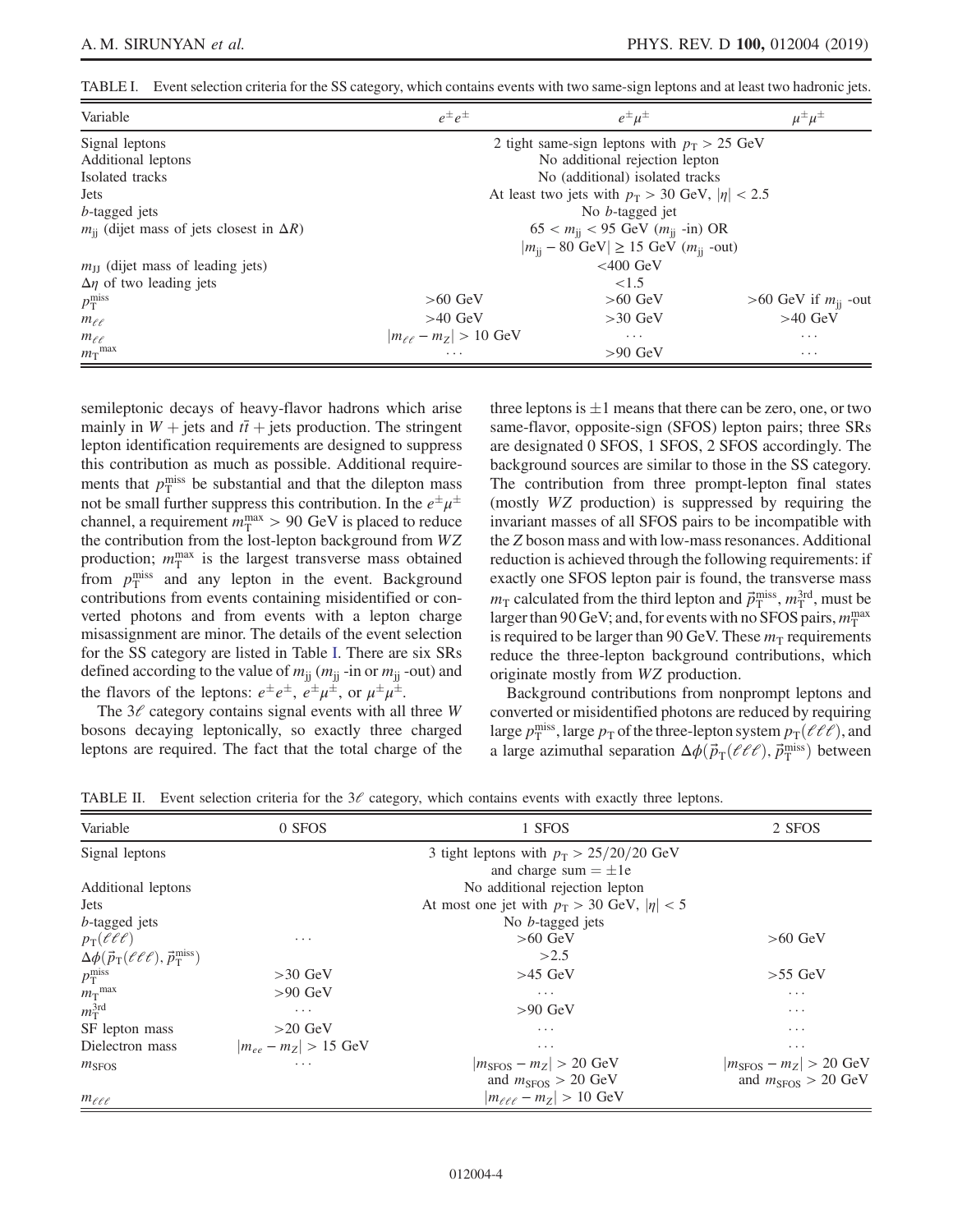$\vec{p}_{\rm T}^{\rm miss}$  and the transverse momentum vector of the threelepton system,  $\vec{p}_{\text{T}}(\ell \ell \ell)$ . The nonprompt-lepton background from  $t\bar{t}$  production is further reduced by rejecting events with more than one jet or with any b-tagged jets. Background contributions from photon conversions in which the photon is radiated in a Z boson decay are suppressed by requiring that the three-lepton invariant mass  $m_{\ell\ell\ell}$  is not close to the Z boson mass. The details of the  $3\ell$ selection requirements are presented in Table [II.](#page-3-1)

For these event selection criteria, about one third of the selected signal events originate from resonant H boson production.

#### VI. BACKGROUND ESTIMATION

<span id="page-4-0"></span>The background sources for the SS and  $3\ell$  categories are essentially the same. Four such sources are considered: lost leptons, two or three leptons from W decays, nonprompt leptons, and "other" minor sources. The lost-lepton background contributions come from final states with one or more Z bosons:  $WZ$ ,  $t\bar{t}Z$ , and ZZ. This contribution is estimated using a three-lepton control region (CR) with at least one SFOS pair compatible with the decay of a Z boson. The background processes in which the SS lepton pair or all three leptons stem from the decay of a W boson, such as from the  $t\bar{t}W^{\pm}$  process, are estimated from simulation and validated in an appropriate CR. Background yields from nonprompt leptons are calibrated using a CR in which one lepton passes the "loose" identification requirements but fails the "tight" requirements (as discussed in Sec. [IV](#page-1-1)). The other background contributions are predicted using simulated event samples that are validated using the data. The following sections provide the details of the background estimations.

#### A. Lost-lepton and three-lepton background

The background predictions for both the SS and the  $3\ell$ categories rely on the selection of a pair of leptons consistent with a Z boson decay. This background type is expected to contribute from about one third to over 90% of the total background yields, depending on the SR.

Simulation suggests that about two thirds of the lostlepton events in the SRs of the SS category are present because a lepton does not pass the  $p_T$  and  $\eta$  requirements. The remaining lost leptons are rejected by identification and isolation requirements. For the SS category, events with three leptons are selected. The additional third lepton must have  $p_T > 20$  GeV. Among those three leptons, an SFOS lepton pair that satisfies  $|m_{SFOS} - m_Z| < 10 \text{ GeV}$  is required. All other SS selection criteria listed in Table [I](#page-3-0) are imposed, except the requirement on  $m_{ij}$  is dropped in order to retain a sufficient number of events. For a given lepton flavor composition ( $e^{\pm}e^{\pm}$ ,  $e^{\pm}\mu^{\pm}$ , or  $\mu^{\pm}\mu^{\pm}$ ), the two corresponding SRs of the  $m_{ii}$  -in and  $m_{ii}$  -out selections have one common CR. In these events, the jets stem from initial-state radiation and have similar kinematic distributions in both the SRs and CRs, so the extrapolation from the CR to the SR is reliable.

For the  $3\ell$  category, the CRs are defined in a similar fashion. All selection criteria stated in Table [II](#page-3-1) are retained, but the requirement  $|m_{\text{SFOS}} - m_Z| > 20$  GeV is inverted so that there is at least one SFOS lepton pair compatible with a Z boson decay. Many events are selected for the 1 and 2 SFOS CRs, but for the 0 SFOS SR no corresponding CR exists. The results are extrapolated from the 1 SFOS and 2 SFOS regions to the 0 SFOS region as follows: since the observed and predicted yields agree well in the 1 and 2 SFOS CRs, the central value for this background type in the 0 SFOS SR is taken from simulation, and the relative systematic uncertainty of the 1 SFOS SR prediction, as described below, is added to the statistical uncertainty in the simulated yield.

The transfer factors needed to relate the yields in the CRs to the background contributions in the SRs are calculated using the simulation. The observed yields in these CRs agree well with the yields predicted using the simulation. Corrections to this extrapolation due to differences between the lepton reconstruction efficiencies in data and simulation are applied, and corresponding uncertainties are evaluated. The modeling of the  $m<sub>SFOS</sub>$  distribution and its associated uncertainty for the SS category is tested using the mass spectrum in the CR. For the  $3\ell$  category, in order to ensure no overlap with the SRs, this test is performed after inverting at least one of the SR requirement on  $p_T^{\text{miss}}$ ,  $\Delta \phi(\vec{p}_{T}(\ell \ell \ell), \vec{p}_{T}^{\text{miss}}), p_{T}(\ell \ell \ell), \text{ or } m_{T}^{3rd}.$  This validation region has also only a small non- $3\ell$  contamination. The uncertainty due to limited knowledge of the VZ ( $V = W$  or  $Z$ ) and  $t\bar{t}Z$  cross sections and their relative contribution in both SRs and CRs is estimated using events from the SS CRs, but after the requirement of no b-tagged jets is removed. The spectrum of the b-tagged jet multiplicity in simulation is fitted to the one observed in data, and the result of that fit is used to assess the uncertainty due to the relative contribution of VZ versus  $t\bar{t}Z$ . For the SS category, an additional uncertainty due to the  $m_{ij}$  modeling is evaluated by comparing the observed and predicted yields of all CRs. Experimental uncertainties, such as the uncertainty on the jet energy corrections (JECs), are taken into account. A correction for the non- $3\ell$  contamination of the CRs is applied. This contamination is small, and stems mostly from nonprompt leptons or leptons from photon misidentified as electrons. The contamination is estimated from simulation, and a 50% relative uncertainty is assigned based on the validation study reported in Sec. [VI D](#page-6-0). Uncertainties associated with the CR-to-SR transfer factors are included also. The impact of all these uncertainties is discussed in Sec. [VII.](#page-6-1)

A summary of the lost-lepton and three-lepton background estimation is reported in Table [III](#page-5-0). All CRs are mutually exclusive and do not overlap with any of the SRs.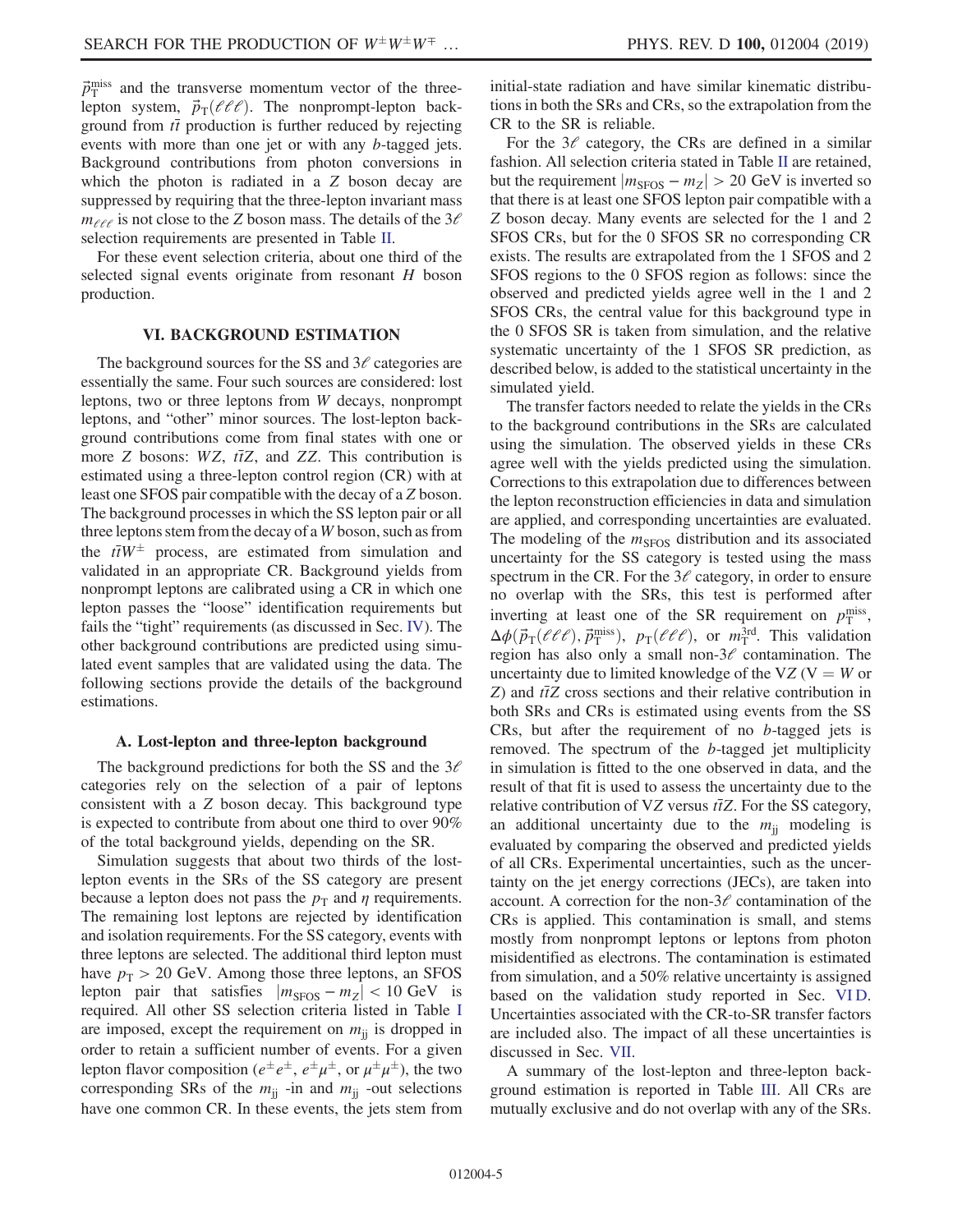<span id="page-5-0"></span>

| TABLE III. Lost-lepton and three-lepton background contributions. The number of events in the data control regions (CRs) and the                  |  |
|---------------------------------------------------------------------------------------------------------------------------------------------------|--|
| non- $3\ell$ contribution, which are estimated from simulation, are reported together with the control-to-signal region transfer factor           |  |
| $(TF_{CP\rightarrow SP})$ . The predicted background yields obtained from the simulated samples are given as MC prediction. Here, the uncertainty |  |
| reflects the size of the simulated sample. The last column reports the prediction of the lost-lepton and three-lepton background                  |  |
| contributions to the signal regions, together with the statistical and systematic uncertainties.                                                  |  |

| Channel              |                       | Data (CR) | Non-3 $\ell$ (CR) | $TF_{\text{CR}\rightarrow\text{SR}}$ | MC prediction    | Background estimate                                      |
|----------------------|-----------------------|-----------|-------------------|--------------------------------------|------------------|----------------------------------------------------------|
|                      | $e^{\pm}e^{\pm}$      | 6         | $0.01 \pm 0.01$   | $0.134_{-0.066}^{+0.053}$            | $0.45 \pm 0.17$  | $0.80^{+0.48}_{-0.32}$ (stat) $^{+0.32}_{-0.40}$ (syst)  |
| SS $m_{ii}$ -in      | $e^{\pm} \mu^{\pm}$   | 13        | $0.26 \pm 0.13$   | $0.103_{-0.024}^{+0.024}$            | $1.56 \pm 0.31$  | $1.31^{+0.48}_{-0.37}$ (stat) $^{+0.30}_{-0.30}$ (syst)  |
|                      | $\mu^{\pm} \mu^{\pm}$ | 50        | $1.04 \pm 0.58$   | $0.062^{+0.011}_{-0.012}$            | $3.04 \pm 0.48$  | $3.02^{+0.50}_{-0.43}$ (stat) <sup>+0.54</sup> (syst)    |
|                      | $e^{\pm}e^{\pm}$      | 6         | $0.01 \pm 0.01$   | $0.600^{+0.140}_{-0.144}$            | $2.04 \pm 0.36$  | $3.60^{+2.15}_{-1.43}$ (stat) <sup>+0.84</sup> (syst)    |
| SS $m_{\rm ii}$ -out | $e^{\pm} \mu^{\pm}$   | 13        | $0.26 \pm 0.13$   | $0.382^{+0.067}_{-0.064}$            | $5.78 \pm 0.63$  | $4.86^{+1.79}_{-1.36}$ (stat) $^{+0.85}_{-0.82}$ (syst)  |
|                      | $\mu^{\pm} \mu^{\pm}$ | 50        | $1.04 \pm 0.58$   | $0.090^{+0.014}_{-0.014}$            | $4.42 \pm 0.57$  | $4.39^{+0.73}_{-0.63}$ (stat) <sup>+0.67</sup> (syst)    |
|                      | 0 SFOS                | $\cdots$  | .                 | .                                    | $0.47 \pm 0.15$  | $0.47^{+0.20}_{-0.19}$ (syst)                            |
| $3\ell$              | 1 SFOS                | 34        | $1.01 \pm 0.53$   | $0.095_{-0.017}^{+0.019}$            | $3.40 \pm 0.48$  | $3.14^{+0.66}_{-0.55}$ (stat) $^{+0.62}_{-0.55}$ (syst)  |
|                      | 2 SFOS                | 155       | $2.74 \pm 1.37$   | $0.066^{+0.009}_{-0.009}$            | $10.07 \pm 0.87$ | $10.10^{+0.89}_{-0.82}$ (stat) $^{+1.30}_{-1.30}$ (syst) |

## B. Background due to nonprompt leptons

The background contribution from nonprompt leptons is usually relatively small. However, because of the limited knowledge of this process, the associated uncertainty can have a significant impact on the result. The source of this background contribution is  $W +$  jets and  $t\bar{t}$  events in which one or two leptons come from W boson decays and another lepton comes either from a heavy-flavor hadron decay or from misidentified light hadrons. The background contribution is estimated using the tight-to-loose (TL) method [\[58\]](#page-12-14). The implementation used in this analysis is similar to the one used in searches for supersymmetric particles [\[59\]](#page-12-15) and accounts for the kinematic properties and flavor of the parent parton of the nonprompt lepton. The TL method uses two CRs: the measurement region, which is used to extract the TL ratio  $\epsilon_{\text{TL}}$ ; and the application region (AR), where  $\epsilon_{TL}$  is applied to estimate the contribution from the nonprompt-lepton background to the SRs. The  $\epsilon_{\text{TL}}$  measurement region is defined by events containing exactly one loose lepton. To enrich this region with nonprompt leptons, events with  $p_T^{\text{miss}} < 20 \text{ GeV}$  and  $m_T(\vec{p}_T^e, \vec{p}_T^{\text{miss}}) < 20 \text{ GeV}$ are selected. To select events with kinematic properties similar to those in  $W + \text{jets}$  and  $t\bar{t}$  events, the presence of at least one jet with  $p_T > 40$  GeV,  $|\eta| < 2.4$  and  $\Delta R(\vec{p}_{\rm T}^{\ell}, \vec{p}_{\rm T}^{\rm jet}) > 1$  is required. The TL ratio is defined as the fraction of events in the measurement region in which the loose lepton also passes the tight lepton selection; and  $\epsilon_{\text{TL}}$  is computed as a function of  $p_{\text{T}}^{\text{corr}}$  and  $|\eta|$ . Here,  $p_{\text{T}}^{\text{corr}}$  is  $p_{\text{T}}^{\ell}$  plus the fraction of the  $p_{\text{T}}$  sum of objects in the isolation cone exceeding the isolation threshold value defined in Sec. [IV.](#page-1-1) The quantity  $p_T^{\text{corr}}$  is better correlated with the parent parton  $p_{\text{T}}$  than is  $p_{\text{T}}^e$ . The  $\epsilon_{\text{TL}}$  measurement is corrected for the contribution of prompt leptons in the measurement region. This contribution is taken from simulation, but its normalization is taken from data in the measurement region sideband satisfying  $p_T^{\text{miss}}$  > 30 GeV and  $80 < m_T(\vec{p}_T^e, \vec{p}_T^{\text{miss}}) < 120 \,\text{GeV}$ . Uncertainties in the extrapolation from the sideband to the measurement region are evaluated; they are dominated by the JEC uncertainty.

The ARs are defined similarly to the SRs, with the difference that one of the leptons only passes the loose but not the tight selection defined in Sec. [IV.](#page-1-1) Nonprompt leptons are the main contribution to these regions; small contributions from prompt lepton events are estimated with simulations and subtracted. The background contribution is estimated by weighting each event by  $\epsilon_{TL}/(1 - \epsilon_{TL})$ , where  $\epsilon_{\text{TL}}$  is the probability that the lepton fails the tight selection, and summing all the event weights.

The performance of the TL method is evaluated in simulation by comparing the prediction of the TL method in the SR with the actual yield of nonprompt-lepton background; they agree within the statistical precision of this test. The statistical uncertainty of the test is assigned as an additional systematic uncertainty. The results of the nonprompt-lepton background estimation with its systematic uncertainties are given in Table [IV.](#page-6-2)

## C. Irreducible backgrounds

The third important background process for this search is irreducible, namely, two or three charged leptons originating from W boson decays. This background process is similar to the signal process and is estimated using Monte Carlo simulations. For the SS category, the simulation predicts that 49% of this background process comes from  $t\bar{t}V$  production (mostly  $t\bar{t}W^{\pm}$ ), 47% from  $W^{\pm}W^{\pm}$  + jets, and 4% from double-parton scattering (DPS)  $W^{\pm}W^{\pm}$ . For the 3 $\ell$  category, the irreducible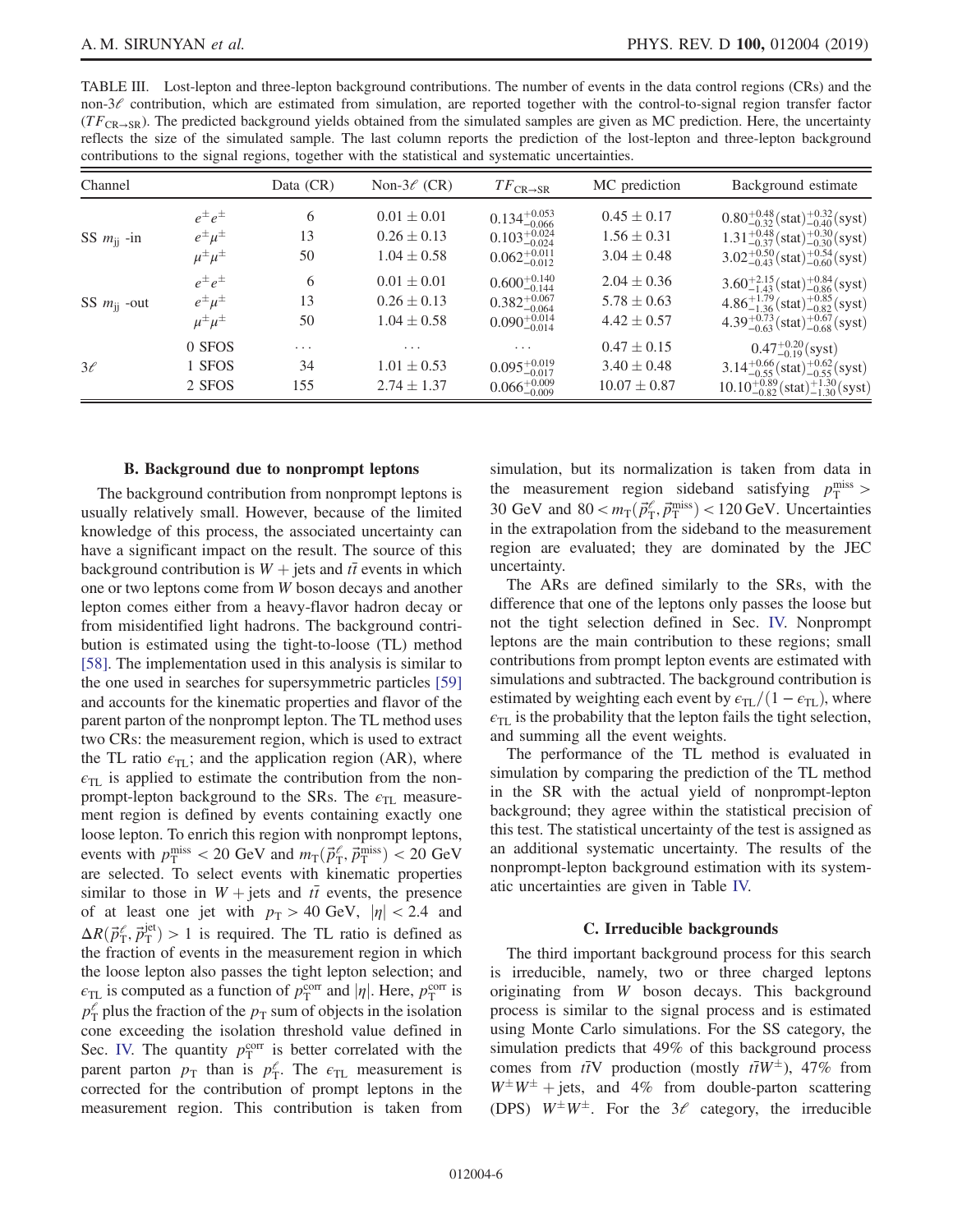| $\sigma$ , stematic components. |                      |           |                   |                                                         |  |  |  |
|---------------------------------|----------------------|-----------|-------------------|---------------------------------------------------------|--|--|--|
| Channel                         |                      | Data (AR) | Prompt yield (AR) | Background estimate                                     |  |  |  |
|                                 | $e^{\pm}e^{\pm}$     | 8         | $3.2 \pm 2.2$     | $0.89 \pm 0.53(stat) \pm 0.63(syst)$                    |  |  |  |
| SS $m_{\rm ii}$ -in             | $e^{\pm} \mu^{\pm}$  | 16        | $1.7 \pm 0.3$     | $0.92 \pm 0.26$ (stat) $\pm 0.43$ (syst)                |  |  |  |
|                                 | $\mu^{\pm}\mu^{\pm}$ | 57        | $2.9 \pm 0.5$     | $0.82 \pm 0.11(stat) \pm 0.36(syst)$                    |  |  |  |
|                                 | $e^{\pm}e^{\pm}$     | 4         | $1.1 \pm 0.5$     | $0.47 \pm 0.32$ (stat) $\pm 0.28$ (syst)                |  |  |  |
| SS $m_{ij}$ -out                | $e^{\pm} \mu^{\pm}$  | 32        | $2.8 \pm 0.5$     | $1.60 \pm 0.31(stat) \pm 0.64(syst)$                    |  |  |  |
|                                 | $\mu^{\pm}\mu^{\pm}$ | 36        | $3.2 \pm 0.5$     | $0.59 \pm 0.11(stat) \pm 0.25(syst)$                    |  |  |  |
|                                 | 0 SFOS               | 17        | $0.7 \pm 0.3$     | $0.97 \pm 0.25$ (stat) $\pm 0.22$ (syst)                |  |  |  |
| $3\ell$                         | 1 SFOS               |           | $0.8 \pm 0.3$     | $0.07^{+0.08}_{-0.07}$ (stat) $^{+0.11}_{-0.07}$ (syst) |  |  |  |
|                                 | 2 SFOS               | 6         | $2.0 \pm 0.5$     | $0.30 \pm 0.18(stat) \pm 0.25(syst)$                    |  |  |  |

<span id="page-6-2"></span>TABLE IV. Nonprompt-lepton background estimates. The data in the application regions (AR), the prompt yields (AR) from simulations, and the predicted nonprompt-lepton background are reported. The uncertainties in the prediction are split into statistical and systematic components.

background process comes almost completely from  $t\bar{t}W^{\pm}$ production. The uncertainty for this background process is based on the relevant cross section measurements by the CMS Collaboration: for  $t\bar{t}W^{\pm}$  production the uncertainty is 22% [\[60\]](#page-12-16) and for  $W^{\pm}W^{\pm}$  + jets it is 20% [\[61\]](#page-12-17). The estimation of this background process is verified in certain validation regions in which the dominant contribution comes from the  $t\bar{t}W^{\pm}$  process. The validation regions, however, are not as pure as those defined for the lost-lepton or nonprompt-lepton backgrounds. For the  $t\bar{t}W^{\pm}$  contribution, the validation region is defined by requiring events to contain two tight SS leptons,  $\geq 4$  jets,  $\geq 1$  *b*-tagged jets and  $60 < m_{ij} < 100 \text{ GeV}$ . For the  $W^{\pm}W^{\pm}$  + jets contribution, the validation region is constructed by requiring two tight SS leptons,  $\geq 2$  jets, 0 *b*-tagged jets,  $m_{\text{JJ}} > 400 \text{ GeV}$ , and  $|\Delta \eta_{\text{II}}| > 1.5$ . The observed yields and the estimates based on simulations agree within the statistical power of the test.

#### D. Other backgrounds

<span id="page-6-0"></span>Other remaining background yields are expected to be very small. They originate from either a charge misassignment for one of the leptons or from events containing a photon that is either misidentified as an electron, or that converts to an  $\ell^+ \ell^-$  pair with one of the leptons being lost. These contributions are estimated using simulation and are validated with data. The background yields due to lepton charge misassignment are validated in a dielectron sample with  $|m_{\ell \ell} - m_Z|$  < 10 GeV by comparing the events yields when the two electrons have either the equal or opposite electric charge. The background contribution due to events with leptons originating from photons is validated in a threelepton validation region enriched in Zγ production. The selection is similar to the  $3\ell$  SR selection (Table [II\)](#page-3-1), but at least one SFOS lepton pair with  $|m_{SFOS} - m_Z|$  < 20 GeV is required. Also the requirement on  $m_{\ell \ell \ell}$  is dropped and the one on  $p_T(\ell\ell\ell)$  is inverted. A 50% relative uncertainty is assigned to these background sources. Within this uncertainty, the agreement between data and simulation in these validation regions is satisfactory.

## VII. SYSTEMATIC UNCERTAINTIES

<span id="page-6-1"></span>The systematic uncertainties of the estimated background contributions are discussed in Sec. [VI](#page-4-0) and a detailed summary is provided in Table [V.](#page-7-0) Systematic uncertainties associated with the WWW event production are described below and are summarized in Table [VI](#page-7-1).

The experimental uncertainties for the signal include JECs [\[55,62\]](#page-12-11), lepton energy resolution, lepton efficiency data-to-simulation correction factors [\[52,53\]](#page-12-7), b tagging correction factors [\[56\],](#page-12-12) trigger efficiencies, pileup, and integrated luminosity [\[63\]](#page-12-18) uncertainties. The lepton reconstruction efficiencies and trigger efficiencies are measured with a tag-and-probe method [\[64\]](#page-12-19) applied to  $Z \rightarrow \ell^+ \ell^-$  events.

The theoretical uncertainty for the predicted signal cross section is obtained from Ref. [\[1\]](#page-11-0). Uncertainties in the signal acceptance from the renormalization  $(\mu_R)$  and factorization  $(\mu_F)$  scales are evaluated [65–[67\].](#page-12-20) Parametric (PDF and  $\alpha_s$ ) uncertainties are estimated using the PDF4LHC prescription [\[68\]](#page-12-21) with the NNPDF3.0 set [\[44\].](#page-12-1) The impact of the systematic uncertainties on the signal is small compared to those of the background estimations.

## VIII. RESULTS AND INTERPRETATIONS

This section first presents the event yields in the nine nonoverlapping categories used to obtain the measured value of the production cross section. Second, contributions to the yield originating from aQGCs are considered. Finally, a possible signal from a specific beyond-the-SM model, photophobic axionlike particle production [\[24\],](#page-11-14) is investigated.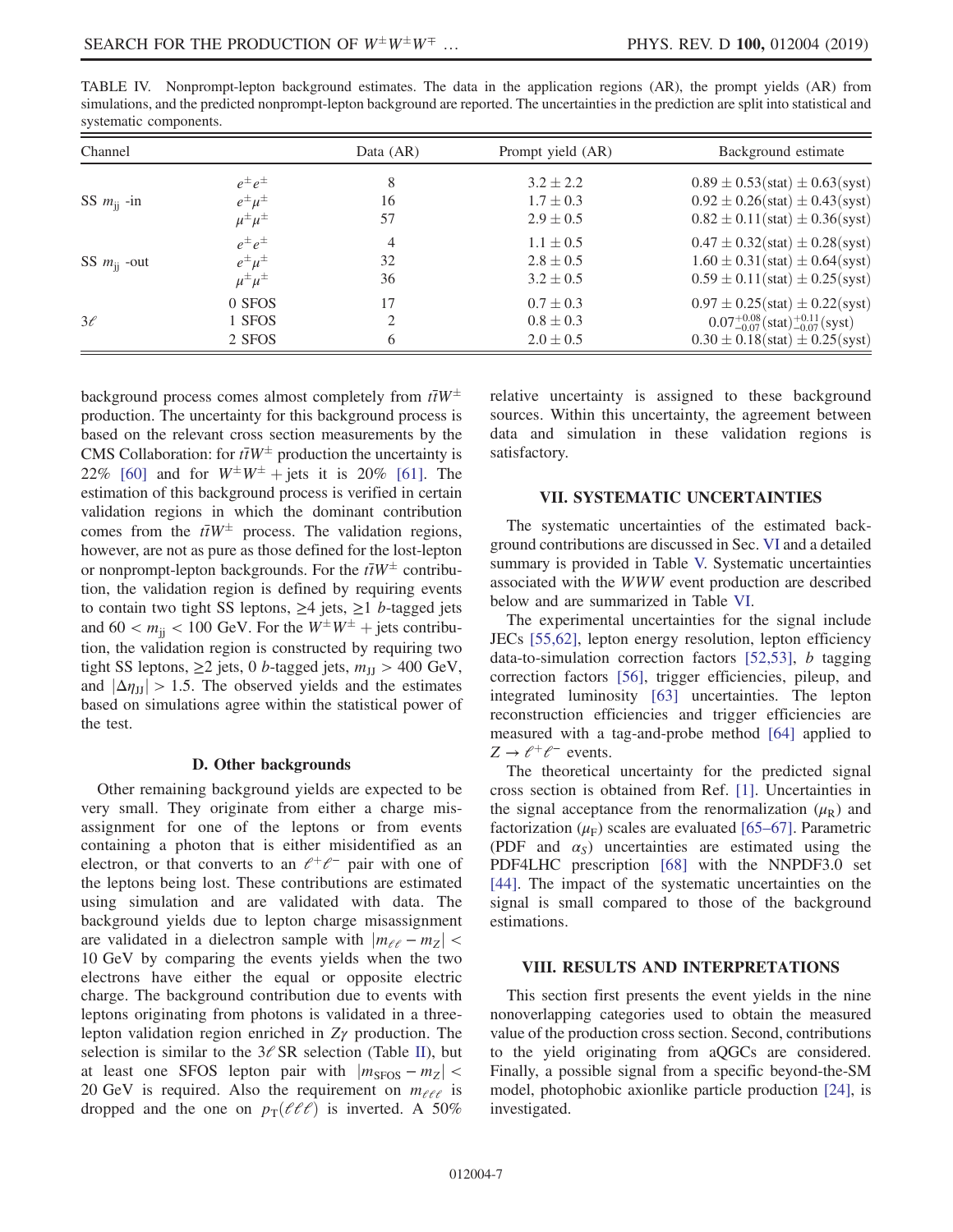<span id="page-7-0"></span>

|                           | TABLE V. Summary of typical systematic uncertainties in estimated background contributions. The ranges indicate variations across |  |  |  |
|---------------------------|-----------------------------------------------------------------------------------------------------------------------------------|--|--|--|
| different signal regions. |                                                                                                                                   |  |  |  |

| Uncertainty                        | Lost-lepton/three-lepton | Nonprompt leptons | $\gamma \rightarrow \ell$ | Charge misassignment    | Irreducible             |
|------------------------------------|--------------------------|-------------------|---------------------------|-------------------------|-------------------------|
| Control data sample size           | $11 - 46\%$              | $15 - 43\%$       | $\cdots$                  | $\cdots$                | $\cdots$                |
| Simulation statistical uncertainty | 14-25%                   | $\cdots$          | $\cdots$                  | $\cdots$                | $4 - 18%$               |
| Lepton reconstruction              | ${<}1\%$                 | $\cdots$          | $\cdots$                  | $\cdots$                | ${<}1\%$                |
| Lepton energy resolution           | ${<}1\%$                 | ${<}1\%$          | $\cdots$                  | $\cdots$                | ${<}1\%$                |
| $m_{\rm ii}$ modeling (SS only)    | $7.3\%$                  | $\cdots$          | $\cdots$                  | $\cdots$                | $\cdots$                |
| Jet energy scale                   | $1 - 7\%$                | .                 | $\cdot$ $\cdot$ $\cdot$   | $\cdot$ $\cdot$ $\cdot$ | $\cdots$                |
| $mSFOS$ extrapolation              | $5 - 8\%$                | .                 | $\cdots$                  | $\cdots$                | $\cdot$ $\cdot$ $\cdot$ |
| $t\bar{t}Z/WZ$ fraction            | ${<}1\%$                 | .                 | $\cdots$                  | $\cdots$                | $\cdot$ $\cdot$ $\cdot$ |
| $\epsilon_{\text{TI}}$ measurement | $\cdots$                 | $21 - 43\%$       | $\cdots$                  | $\cdots$                | $\cdot$ $\cdot$ $\cdot$ |
| Validation of TL ratio method      | $\cdots$                 | $22 - 25\%$       | $\cdots$                  | $\cdots$                | $\cdots$                |
| <i>b</i> tagging                   | ${<}1\%$                 | .                 | $\cdots$                  | $\cdots$                | $2 - 4\%$               |
| Cross section measurement          | $\cdots$                 | .                 | $\cdots$                  | $\cdots$                | 14-22%                  |
| Trigger                            | $\cdots$                 | .                 | $\cdots$                  | .                       | $1\%$                   |
| Pileup                             | $1 - 8\%$                | .                 | $\cdots$                  | $\cdots$                | $\cdots$                |
| Integrated luminosity              | $\cdots$                 | .                 | $\cdots$                  | .                       | $2.5\%$                 |
| Other uncertainties                | $\cdots$                 | .                 | 50%                       | 50%                     | $\cdots$                |

<span id="page-7-1"></span>TABLE VI. Summary of systematic uncertainties for the signal process.

| Uncertainty                                 | Typical size |
|---------------------------------------------|--------------|
| Simulation statistical uncertainty          | $12 - 33\%$  |
| Cross section calculation (normalization)   | 6%           |
| $\mu_{\rm R}/\mu_{\rm F}$ (acceptance only) | $1 - 13%$    |
| PDF (acceptance only)                       | $1 - 4\%$    |
| $\alpha_{\rm S}$                            | $1\%$        |
| Lepton reconstruction efficiency            | $2 - 3\%$    |
| Lepton energy resolution                    | $0 - 2\%$    |
| Jet energy scale                            | $1 - 7\%$    |
| <i>b</i> tagging scale factor               | $1 - 3\%$    |
| Trigger                                     | $3 - 5\%$    |
| Pileup                                      | $0 - 4\%$    |
| Luminosity                                  | 2.5%         |

#### A. Cross section measurement

<span id="page-7-3"></span>The data in all SRs, together with the predicted background yields and expected signal yields, are provided in Table [VII.](#page-7-2) The  $WH \rightarrow WWW^*$  process contributes about one third of the expected signal yield. A graphical representation is given in Fig. [2.](#page-8-0)

A profile maximum likelihood method is used following the procedures set by the LHC Higgs Combination Group [\[69\]](#page-12-22) to extract the expected and observed significances of this analysis to the SM WWW production process. The signal strength is constrained to be non-negative. The systematic uncertainties are treated as nuisance parameters and are profiled in the maximum likelihood fit. Using the significance as metric, the most sensitive categories among those shown in Fig. [2](#page-8-0) are 0 SFOS,  $m_{ij}$  -in  $e^{\pm}\mu^{\pm}$ , 1 SFOS, and  $m_{ii}$  -in  $\mu^{\pm} \mu^{\pm}$ . For quantifying the absence of a signal,

<span id="page-7-2"></span>TABLE VII. Numbers of observed events for all signal regions, including predicted background contributions and expected signal yields. The uncertainties presented include both the statistical and systematic uncertainties.

|                                       | $m_{\rm jj}$ -in    |                     |                     |                     | $m_{\rm ii}$ -out    |                      |                     | $3\ell$             |                      |  |
|---------------------------------------|---------------------|---------------------|---------------------|---------------------|----------------------|----------------------|---------------------|---------------------|----------------------|--|
|                                       | $e^{\pm}e^{\pm}$    | $e^{\pm} \mu^{\pm}$ | $\mu^\pm \mu^\pm$   | $e^{\pm}e^{\pm}$    | $e^{\pm} \mu^{\pm}$  | $\mu^{\pm}\mu^{\pm}$ | 0 SFOS              | 1 SFOS              | 2 SFOS               |  |
| Lost/three $\ell$                     | $0.8^{+0.6}_{-0.5}$ | $1.3^{+0.6}_{-0.5}$ | $3.0^{+0.7}_{-0.7}$ | $3.6^{+2.3}_{-1.6}$ | $4.9^{+1.9}_{-1.5}$  | $4.4^{+0.9}_{-0.9}$  | $0.5^{+0.2}_{-0.2}$ | $3.1^{+0.8}_{-0.7}$ | $10.1_{-1.2}^{+1.3}$ |  |
| Irreducible                           | $0.3^{+0.1}_{-0.1}$ | $1.0^{+0.2}_{-0.2}$ | $1.9^{+0.3}_{-0.3}$ | $1.3^{+0.2}_{-0.2}$ | $3.7^{+0.4}_{-0.4}$  | $3.9^{+0.4}_{-0.4}$  | $0.2^{+0.0}_{-0.0}$ | $0.1^{+0.1}_{-0.1}$ | $0.1^{+0.1}_{-0.1}$  |  |
| Nonprompt $\ell$                      | $0.9_{-0.7}^{+0.7}$ | $0.9^{+0.8}_{-0.8}$ | $0.8^{+0.6}_{-0.6}$ | $0.6^{+0.6}_{-0.5}$ | $1.8^{+1.4}_{-1.4}$  | $0.8^{+0.5}_{-0.5}$  | $1.0^{+0.6}_{-0.5}$ | $0.1^{+0.1}_{-0.1}$ | $0.3^{+0.2}_{-0.2}$  |  |
| Charge flips                          | $0.2^{+0.2}_{-0.2}$ | $0.4^{+0.3}_{-0.2}$ | < 0.1               | $0.4^{+0.3}_{-0.3}$ | $0.5^{+0.3}_{-0.3}$  | < 0.1                | $0.2^{+0.1}_{-0.1}$ | < 0.1               | < 0.1                |  |
| $\gamma \rightarrow$ nonprompt $\ell$ | $0.2^{+0.1}_{-0.1}$ | $0.1_{-0.1}^{+0.1}$ | < 0.1               | $2.2^{+2.1}_{-2.1}$ | $0.4^{+0.5}_{-0.4}$  | < 0.1                | < 0.1               | < 0.1               | < 0.1                |  |
| Background sum                        | $2.4^{+1.0}_{-0.8}$ | $3.7^{+1.1}_{-1.0}$ | $5.6^{+1.0}_{-1.0}$ | $8.1^{+3.2}_{-2.8}$ | $11.3^{+2.5}_{-2.2}$ | $9.1^{+1.2}_{-1.1}$  | $1.8^{+0.6}_{-0.6}$ | $3.3^{+0.8}_{-0.7}$ | $10.4^{+1.3}_{-1.2}$ |  |
| WWW signal                            | $0.3^{+0.1}_{-0.1}$ | $1.8^{+0.3}_{-0.3}$ | $2.4^{+0.3}_{-0.3}$ | $0.4^{+0.2}_{-0.2}$ | $1.3^{+0.3}_{-0.3}$  | $1.5^{+0.4}_{-0.4}$  | $1.8^{+0.4}_{-0.4}$ | $1.5^{+0.3}_{-0.3}$ | $0.7^{+0.3}_{-0.3}$  |  |
| Total                                 | $2.7^{+1.0}_{-0.8}$ | $5.5^{+1.1}_{-1.0}$ | $7.9^{+1.0}_{-1.0}$ | $8.5^{+3.2}_{-2.7}$ | $12.6^{+2.5}_{-2.2}$ | $10.6^{+1.3}_{-1.2}$ | $3.6^{+0.7}_{-0.7}$ | $4.8^{+0.9}_{-0.8}$ | $11.1^{+1.3}_{-1.2}$ |  |
| Observed                              | $\overline{0}$      | 3                   | 10                  | 4                   | 10                   | 18                   | 2                   | 2                   | 10                   |  |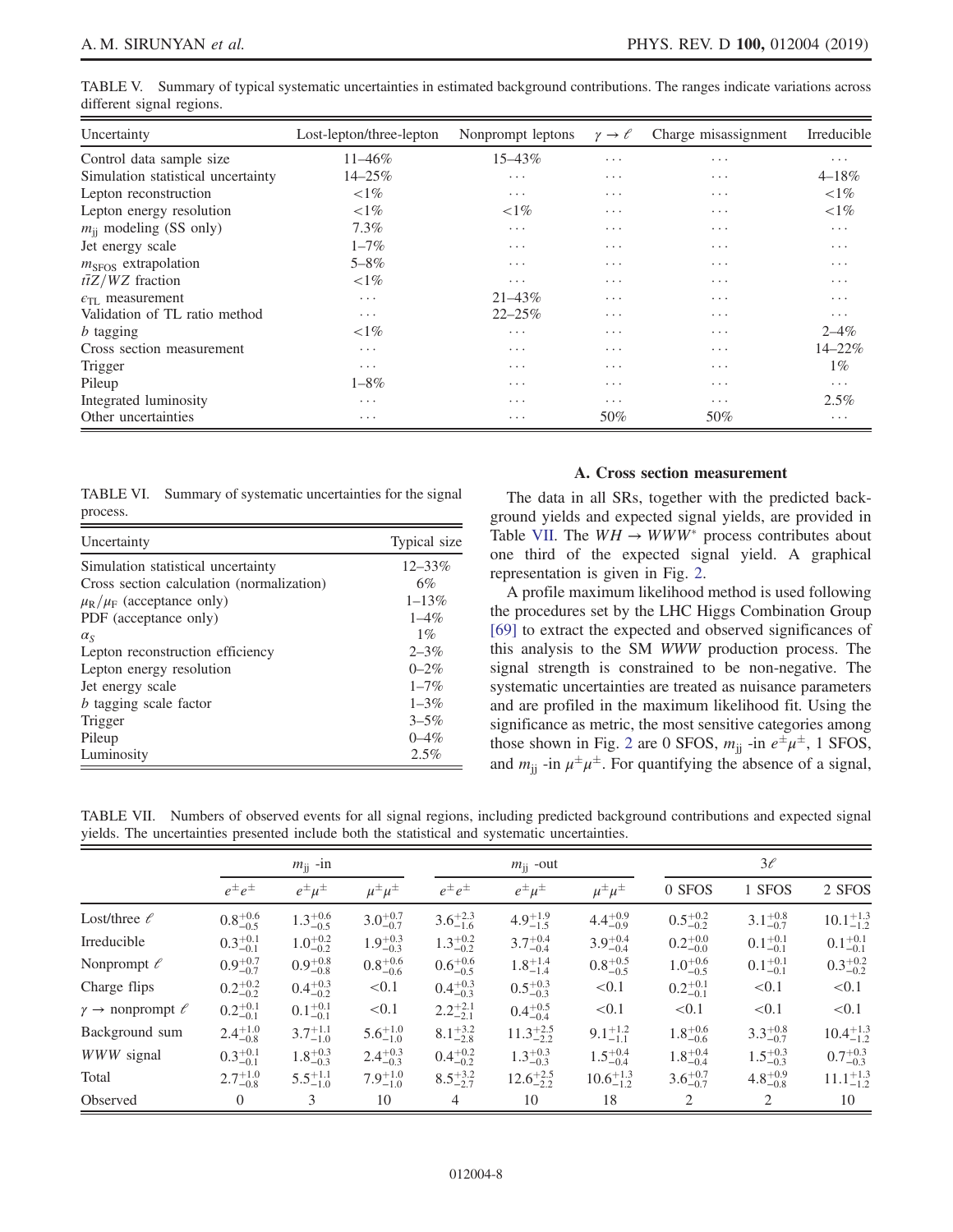<span id="page-8-0"></span>

FIG. 2. Comparison of the observed numbers of events to the predicted yields in the nine signal regions. The WWW signal shown is stacked on top of the total background and is based on the SM theoretical cross section.

the modified frequentist  $CL<sub>s</sub>$  statistic [\[70,71\]](#page-12-23) is used and asymptotic formulas [\[72\]](#page-12-24) are used for quantifying the significance of an excess.

The expected significance for the combined SS and  $3\ell$ categories is 1.78 standard deviations (s.d.) assuming the SM production of WWW events, whereas the observed significance is 0.60 s.d. The corresponding expected and observed p-values for the null hypothesis are 0.038 and 0.274. The best fit for the observed signal strength, defined as the ratio of the observed signal to the theoretically predicted one, is  $0.34_{-0.34}^{+0.62}$ . It follows that the measured cross section is

$$
\sigma(p \, p \to W^{\pm} W^{\pm} W^{\mp}) = 0.17^{+0.32}_{-0.17} \, \text{pb}.
$$

The uncertainties include both statistical and systematic components. Assuming the presence of background only, the observed (expected) 95% confidence level (CL) upper limit on the cross section is  $0.78$   $(0.60)$  pb.

#### <span id="page-8-1"></span>B. Limits on anomalous quartic gauge couplings

The interaction of four gauge bosons depicted in Fig. [1](#page-1-0) exists in the SM and contributes to the production of the WWW final state. New physics beyond the SM could be manifested as an apparent change in the coupling constant associated with the four-boson vertex, i.e., in an aQGC. A description based on aQGCs is appropriate when the mass scale for new physics  $\Lambda$  is much higher than the energy scale of the given process, in this case, WWW production characterized by the squared invariant mass of the three W bosons,  $\hat{s}_{WWW}$ .

Anomalous couplings can be handled theoretically by extending the SM Lagrangian with the operator product expansion [\[8\]:](#page-11-15)

$$
\mathcal{L} = \mathcal{L}_{\text{SM}} + \sum_{i} \frac{c_i}{\Lambda^2} \mathcal{O}_i + \sum_{j} \frac{f_j}{\Lambda^4} \mathcal{O}_j + \cdots,
$$

where  $O$  represents the higher-order dimension-6 and dimension-8 operators with Wilson coefficients  $c_i$  and  $f_i$ , respectively. The operators  $\mathcal{O}_i$  are constructed from SM fields and respect gauge invariance. The coefficients are unknown and are treated as free parameters to be determined by the data. The coefficients for all dimension-6 operators, which represent aTGCs, are taken to be zero. The following dimension-8, CP-conserving operators can be included in the non-SM part of the Lagrangian [\[8,73\]:](#page-11-15)

$$
\begin{aligned} \mathcal{O}_{\mathrm{S},0} &= [(D_\mu \Phi)^\dagger D_\nu \Phi] [(D^\mu \Phi)^\dagger D^\nu \Phi],\\ \mathcal{O}_{\mathrm{S},1} &= [(D_\mu \Phi)^\dagger D^\mu \Phi] [(D_\nu \Phi)^\dagger D^\nu \Phi], \end{aligned}
$$

$$
\begin{split} &\mathcal{O}_{\mathrm{M},0} = \mathrm{Tr}[\hat{W}_{\mu\nu}\hat{W}^{\mu\nu}][(D_{\beta}\Phi)^{\dagger}D^{\beta}\Phi],\\ &\mathcal{O}_{\mathrm{M},1} = \mathrm{Tr}[\hat{W}_{\mu\nu}\hat{W}^{\nu\beta}][(D_{\beta}\Phi)^{\dagger}D^{\mu}\Phi],\\ &\mathcal{O}_{\mathrm{M},6} = [(D_{\mu}\Phi)^{\dagger}\hat{W}_{\beta\nu}\hat{W}^{\beta\nu}D^{\mu}\Phi],\\ &\mathcal{O}_{\mathrm{M},7} = [(D_{\mu}\Phi)^{\dagger}\hat{W}_{\beta\nu}\hat{W}^{\beta\mu}D^{\nu}\Phi], \end{split}
$$

$$
\mathcal{O}_{T,0} = \text{Tr}[W_{\mu\nu}W^{\mu\nu}]\text{Tr}[W_{\alpha\beta}W^{\alpha\beta}],
$$
  
\n
$$
\mathcal{O}_{T,1} = \text{Tr}[W_{\alpha\nu}W^{\mu\beta}]\text{Tr}[W_{\mu\beta}W^{\alpha\nu}],
$$
  
\n
$$
\mathcal{O}_{T,2} = \text{Tr}[W_{\alpha\mu}W^{\mu\beta}]\text{Tr}[W_{\beta\nu}W^{\nu\alpha}].
$$

The Lagrangian including dimension-8 anomalous coupling terms is

$$
\begin{aligned} \mathcal{L} &= \mathcal{L}_{\text{SM}} + \frac{f_{\text{S},0}}{\Lambda^4} \mathcal{O}_{\text{S},0} + \frac{f_{\text{S},1}}{\Lambda^4} \mathcal{O}_{\text{S},1} + \frac{f_{\text{M},0}}{\Lambda^4} \mathcal{O}_{\text{M},0} \\ &+ \frac{f_{\text{M},1}}{\Lambda^4} \mathcal{O}_{\text{M},1} + \frac{f_{\text{M},6}}{\Lambda^4} \mathcal{O}_{\text{M},6} + \frac{f_{\text{M},7}}{\Lambda^4} \mathcal{O}_{\text{M},7} \\ &+ \frac{f_{\text{T},0}}{\Lambda^4} \mathcal{O}_{\text{T},0} + \frac{f_{\text{T},1}}{\Lambda^4} \mathcal{O}_{\text{T},1} + \frac{f_{\text{T},2}}{\Lambda^4} \mathcal{O}_{\text{T},2}, \end{aligned}
$$

where the coefficients  $f_{x,n}/\Lambda^4$  have dimension TeV<sup>-4</sup>. No form factors for enforcing unitarity are employed in this analysis. When looking for evidence of anomalous couplings, WWW production as predicted in the SM is taken as a background process. Interference effects between the SM and the anomalous contribution to WWW production are taken into account.

Since  $\hat{s}_{WWW}$  cannot be measured directly, the kinematic quantity  $S_T$  is employed, which is the sum of the  $p_T$  of the leptons and the jets, and  $p_T^{\text{miss}}$ . The presence of aQGCs would be manifested as an excess of events at high  $S_T$ . Since non-WWW background events and SM WWW events appear at low  $S_T$ , a requirement of  $S_T > S_T^{\text{min}}$  is imposed. The value for  $S_T^{\text{min}}$  is chosen to optimize the expected limits on the anomalous coupling  $f_{T0}/\Lambda^4$  for which this analysis is most sensitive. For the SS and  $3\ell$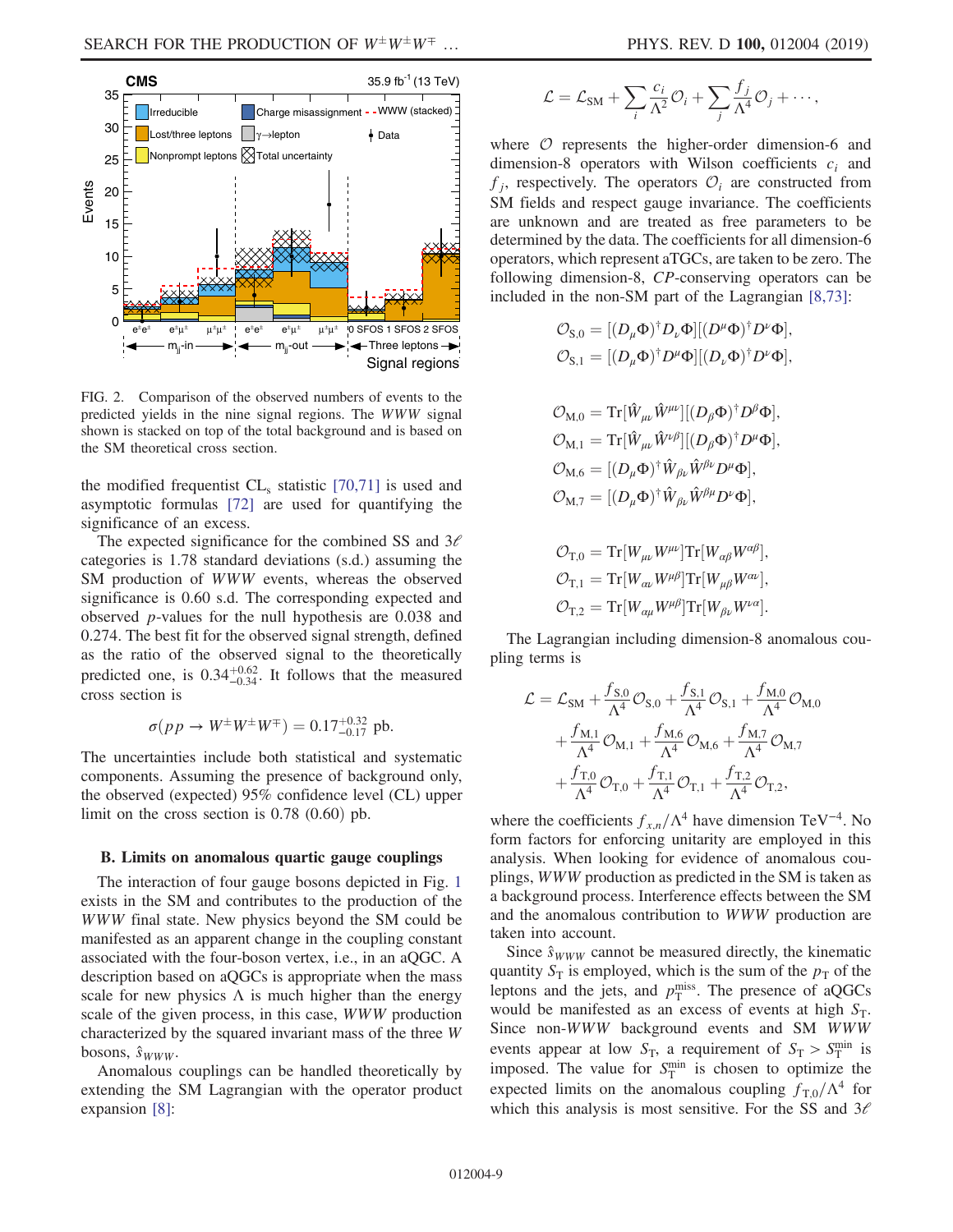<span id="page-9-0"></span>TABLE VIII. Limits on three anomalous quartic couplings at 95% CL.

|                         |               | Allowed range $(TeV^{-4})$ |
|-------------------------|---------------|----------------------------|
| Anomalous coupling      | Expected      | Observed                   |
| $f_{\rm T,0}/\Lambda^4$ | $[-1.3, 1.3]$ | $[-1.2, 1.2]$              |
| $f_{\rm T,1}/\Lambda^4$ | $[-3.7, 3.7]$ | $[-3.3, 3.3]$              |
| $f_{\rm T.2}/\Lambda^4$ | $[-3.0, 2.9]$ | $[-2.7, 2.6]$              |

categories, the values are  $S_T^{\text{min}} = 2.0$  and 1.5 TeV, respectively. There is little sensitivity to the operators involving Higgs doublet terms.

The event selection is the same as described in Sec. [V,](#page-2-0) except that the restriction  $m_{\text{H}} < 400 \text{ GeV}$  on the invariant mass of the leading two jets is removed to retain sensitivity to aQGCs. All SRs of the SS category (Table [I](#page-3-0)) and the  $3\ell$ category (Table [II](#page-3-1)) are merged into one SS and one  $3\ell$  SR, respectively. After the  $S_T$  requirement stated above, the numbers of events expected in the SM are very small:  $0.22 \pm 0.10$  events in the SS category (mainly  $W^{\pm}W^{\pm}$ +jets events) and less than 0.01 event in the  $3\ell$  category. The systematic uncertainty assigned to the predicted background yields is 30% but the predicted limits on anomalous couplings are insensitive to this uncertainty. Furthermore, higher-order corrections might reduce the production cross section [\[74\]](#page-13-0). As a test the signal yield was reduced by 25% and it was found that the allowed range of anomalous couplings was increased by about 11%.

No events are selected when the event selection criteria are imposed on the data. In the absence of any indication for anomalous couplings, limits are set as summarized in Table [VIII](#page-9-0). When calculating the limit on one anomalous coupling, the others are taken to be zero.

#### C. Limits on photophobic axionlike particle models

Since the discovery of a H boson  $[75-77]$ , searches for extended scalar sectors have been of high interest [\[78,79\]](#page-13-2). For example, pseudoscalar particles like the quantum chromodynamics axion, which solve the strong CP problem [\[15](#page-11-6)–18], can also be candidates for dark matter [\[80](#page-13-3)–82]. Other examples address the hierarchy problem via relaxation mechanisms through the relaxion field [\[83\]](#page-13-4). An ALP can have a variety of couplings to SM gauge bosons. Recently, theoretical studies have been extended to include couplings to gauge bosons besides photons [\[20](#page-11-16)–23]. Generally speaking, if the ALPs are sufficiently light, branching fractions to photons are expected to be large.

In this study, photophobic ALPs [\[24\]](#page-11-14) are considered whose mass is large enough that their dominant decay mode is  $a \rightarrow WW$ . In this scenario, the WWW final state results from the production of Wa followed by  $a \rightarrow WW$ . The WWW channel has the largest product of production cross section and branching fraction for  $m_a \gtrsim 2m_W$ , [\[24\]](#page-11-14). For  $m_a \lesssim 2m_W$ , the branching fraction falls off rapidly; the interpretation for  $m_a < 200$  GeV is left for future analyses. The model has one free parameter,  $1/f_a$ , which fully determines the couplings of the ALP of mass  $m_a$  to SM particles. In this context, as for aQGCs discussed in Sec. [VIII B](#page-8-1), the SM production of WWW is treated as a background to new physics.

For the ALP interpretation, the nine SRs developed for the SM analysis (Tables [I](#page-3-0) and [II](#page-3-1)) are used. The acceptance of the model in these SRs follows an expected pattern:

<span id="page-9-1"></span>

FIG. 3. (left) Expected and observed 95% CL upper limits on the product of the cross section and branching fraction  $\sigma(pp \to$  $Wa)B(a \rightarrow WW)$  as a function of ALP mass. The red line corresponds to the theoretical prediction for  $1/f_a = 5 \text{ TeV}^{-1}$ . (right) Expected and observed 95% CL upper limits on the photophobic ALP model parameter  $1/f_a$  as a function of ALP mass.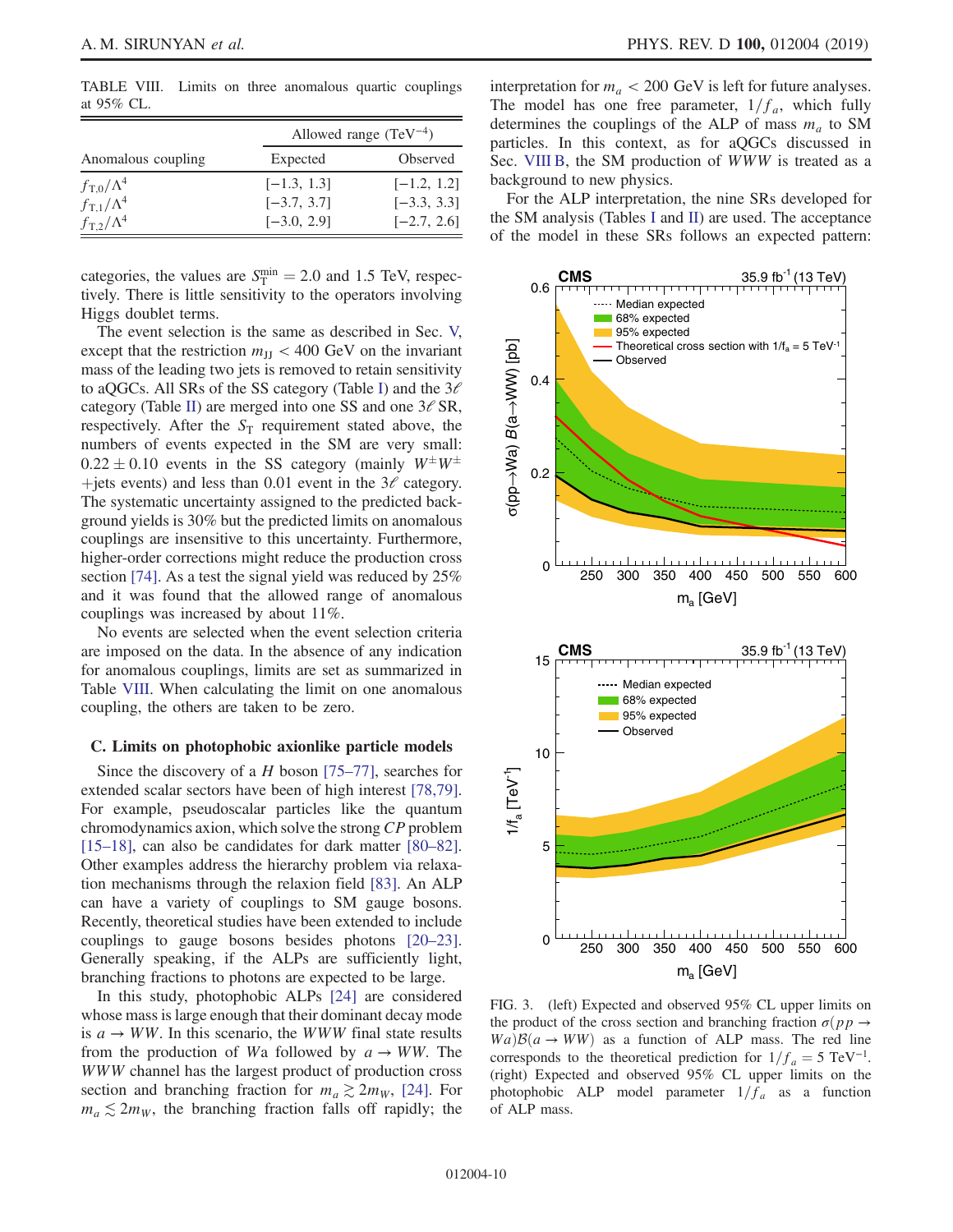when  $m_a = 200$  GeV, the acceptance is similar to that estimated for the SM WWW signal process. As  $m_a$ increases, the acceptance rises because the events are more centrally produced and the decay products more often fall within the fiducial region.

There is no evidence for an excess of events (Table [VII](#page-7-2)). Limits on the production of the Wa final state and on the parameter  $1/f_a$  are placed using the methods described in Sec. [VIII A](#page-7-3) for the SM production of WWW. The limits are displayed as a function of  $m_a$  in Fig. [3](#page-9-1) (left) for  $\sigma(pp \to$  $Wa)B(a \rightarrow WW)$  and in Fig. [3](#page-9-1) (right) for  $1/f_a$ .

#### IX. SUMMARY

A search for  $W^{\pm}W^{\pm}W^{\mp}$  production using proton-proton collision data at a center-of-mass energy of 13 TeV was presented. Events with either two same-sign leptons (electrons or muons) and two jets or with three leptons with total charge  $\pm 1$  were selected. The data were collected with the CMS experiment and correspond to an integrated luminosity of 35.9 fb<sup>-1</sup>. The dominant sources of standard model backgrounds include nonprompt leptons, three-lepton events such as those from the process  $WZ \rightarrow 3\ell\nu$ , as well as  $W^{\pm}W^{\pm}$  + jets and  $t\bar{t}W^{\pm}$  production. Predictions for these backgrounds were derived or validated using data in dedicated control regions. The observed (expected) significance for  $W^{\pm}W^{\pm}W^{\mp}$  production is 0.60 (1.78) standard deviations and the ratio of measured signal yield to that expected from the standard model is  $0.34_{-0.34}^{+0.62}$ , which corresponds to a measured cross section of  $0.17^{+0.32}_{-0.17}$  pb.

New physics processes that could lead to an excess of events were considered. Limits on anomalous quartic gauge couplings are set, for example;  $-1.2 < f_{T,0}/\Lambda^4$ 1.2 TeV<sup>−</sup><sup>4</sup> at 95% confidence level. Limits are also set on the production of axionlike particles in association with a W boson: mass points between  $m_a = 200$  and 480 GeV are excluded for the parameter value  $1/f_a = 5 \text{ TeV}^{-1}$ .

## ACKNOWLEDGMENTS

We thank Nathaniel Craig and Skyler Kasko for performing calculations of the cross section for the ALP model and producing generator-level samples used in this analysis. We congratulate our colleagues in the CERN accelerator departments for the excellent performance of the LHC and thank the technical and administrative staffs at CERN and at other CMS institutes for their contributions to the success of the CMS effort. In addition, we gratefully acknowledge the computing centers and personnel of the Worldwide LHC Computing Grid for delivering so effectively the computing infrastructure essential to our analyses. Finally, we acknowledge the enduring support for the construction and operation of the LHC and the CMS detector provided by the following funding agencies: BMWFW and FWF (Austria); FNRS and FWO (Belgium); CNPq, CAPES, FAPERJ, and FAPESP (Brazil); MES (Bulgaria); CERN; CAS, MoST, and NSFC (China); COLCIENCIAS (Colombia); MSES and CSF (Croatia); RPF (Cyprus); SENESCYT (Ecuador); MoER, ERC IUT, and ERDF (Estonia); Academy of Finland, MEC, and HIP (Finland); CEA and CNRS/IN2P3 (France); BMBF, DFG, and HGF (Germany); GSRT (Greece); OTKA and NIH (Hungary); DAE and DST (India); IPM (Iran); SFI (Ireland); INFN (Italy); MSIP and NRF (Republic of Korea); LAS (Lithuania); MOE and UM (Malaysia); BUAP, CINVESTAV, CONACYT, LNS, SEP, and UASLP-FAI (Mexico); MBIE (New Zealand); PAEC (Pakistan); MSHE and NSC (Poland); FCT (Portugal); JINR (Dubna); MON, RosAtom, RAS, RFBR and RAEP (Russia); MESTD (Serbia); SEIDI, CPAN, PCTI and FEDER (Spain); Swiss Funding Agencies (Switzerland); MST (Taipei); ThEPCenter, IPST, STAR, and NSTDA (Thailand); TUBITAK and TAEK (Turkey); NASU and SFFR (Ukraine); STFC (United Kingdom); DOE and NSF (USA). Individuals have received support from the Marie-Curie program and the European Research Council and Horizon 2020 Grant, contract No. 675440 (European Union); the Leventis Foundation; the A. P. Sloan Foundation; the Alexander von Humboldt Foundation; the Belgian Federal Science Policy Office; the Fonds pour la Formation  $\dot{a}$  la Recherche dans l'Industrie et dans l'Agriculture (FRIA-Belgium); the Agentschap voor Innovatie door Wetenschap en Technologie (IWT-Belgium); the Ministry of Education, Youth and Sports (MEYS) of the Czech Republic; the Council of Science and Industrial Research, India; the HOMING PLUS program of the Foundation for Polish Science, cofinanced from European Union, Regional Development Fund, the Mobility Plus program of the Ministry of Science and Higher Education, the National Science Center (Poland), contracts Harmonia 2014/14/M/ST2/00428, Opus 2014/13/ B/ST2/02543, 2014/15/B/ST2/03998, and 2015/19/B/ST2/ 02861, Sonata-bis 2012/07/E/ST2/01406; the National Priorities Research Program by Qatar National Research Fund; the Programa Severo Ochoa del Principado de Asturias; the Thalis and Aristeia programs cofinanced by EU-ESF and the Greek NSRF; the Rachadapisek Sompot Fund for Postdoctoral Fellowship, Chulalongkorn University and the Chulalongkorn Academic into Its 2nd Century Project Advancement Project (Thailand); the Welch Foundation, contract C-1845; and the Weston Havens Foundation (USA).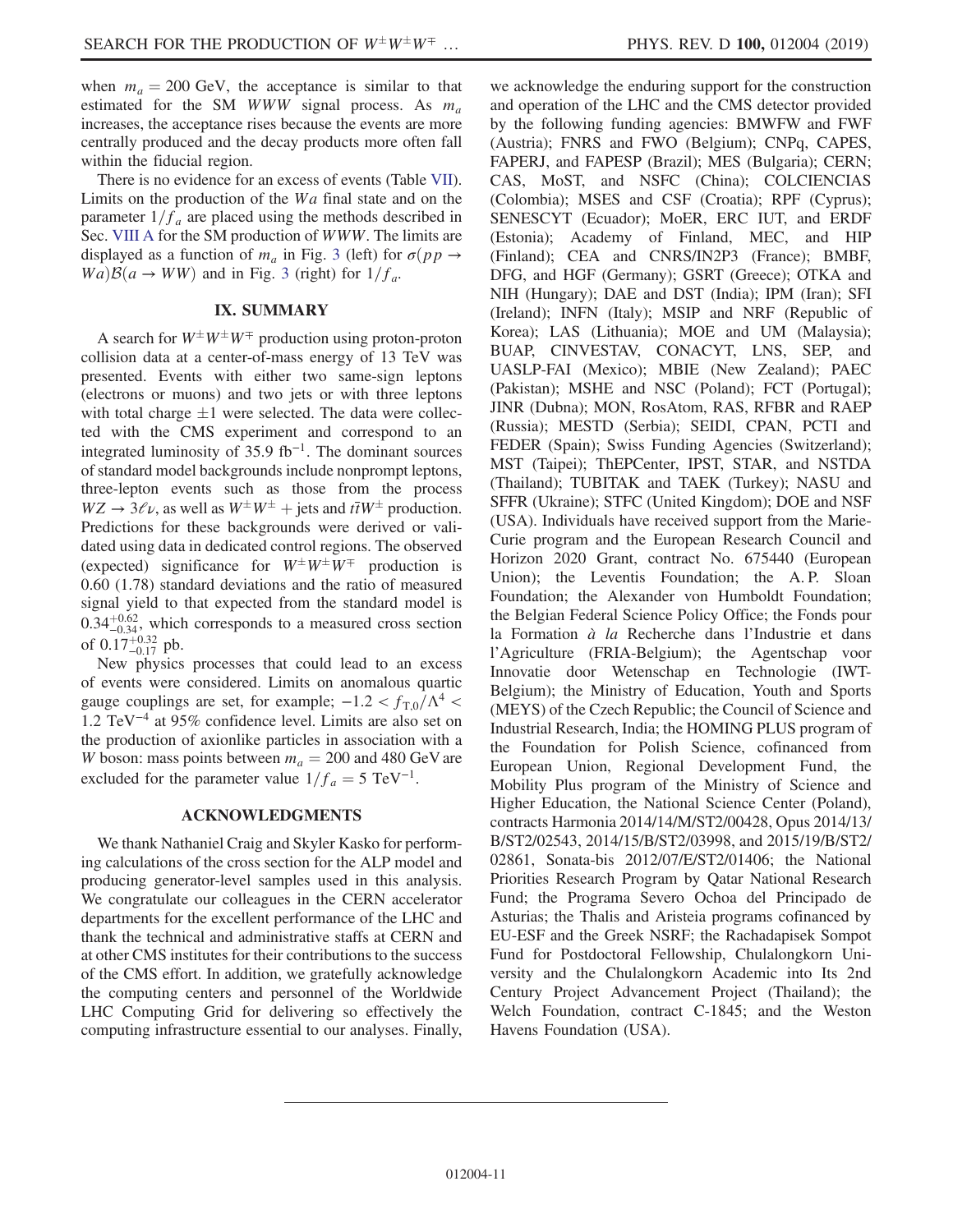- <span id="page-11-0"></span>[1] S. Dittmaier, A. Huss, and G. Knippen, Next-to-leadingorder QCD and electroweak corrections to WWW production at proton-proton colliders, [J. High Energy Phys. 09](https://doi.org/10.1007/JHEP09(2017)034) [\(2017\) 034.](https://doi.org/10.1007/JHEP09(2017)034)
- <span id="page-11-1"></span>[2] D. de Florian et al. (LHC Higgs Cross Section Working Group), Handbook of LHC Higgs cross sections: 4. deciphering the nature of the Higgs sector, CERN, Report No. CERN-2017-002-M, 2017, [http://dx.doi.org/10.23731/](http://dx.doi.org/10.23731/CYRM-2017-002) [CYRM-2017-002](http://dx.doi.org/10.23731/CYRM-2017-002).
- <span id="page-11-2"></span>[3] ATLAS Collaboration, Search for triboson  $W^{\pm}W^{\pm}W^{\mp}$ production in *p p* collisions at  $\sqrt{s} = 8$  TeV with the ATLAS detector, [Eur. Phys. J. C](https://doi.org/10.1140/epjc/s10052-017-4692-1) 77, 141 (2017).
- <span id="page-11-3"></span>[4] ATLAS Collaboration, Evidence for the production of three massive vector bosons with the ATLAS detector, [arXiv:1903.10415](http://arXiv.org/abs/1903.10415) [Phys. Lett. B (to be published)].
- <span id="page-11-4"></span>[5] C. Degrande, N. Greiner, W. Kilian, O. Mattelaer, H. Mebane, T. Stelzer, S. Willenbrock, and C. Zhang, Effective field theory: A modern approach to anomalous couplings, [Ann. Phys. \(Amsterdam\)](https://doi.org/10.1016/j.aop.2013.04.016) 335, 21 (2013).
- [6] W. Buchmüller and D. Wyler, Effective Lagrangian analysis of new interactions and flavor conservation, [Nucl. Phys.](https://doi.org/10.1016/0550-3213(86)90262-2) B268[, 621 \(1986\).](https://doi.org/10.1016/0550-3213(86)90262-2)
- [7] B. Grzadkowski, M. Iskrzyński, M. Misiak, and J. Rosiek, Dimension-six terms in the standard model Lagrangian, [J. High Energy Phys. 10 \(](https://doi.org/10.1007/JHEP10(2010)085)2010) 085.
- <span id="page-11-15"></span>[8] C. Degrande, A basis of dimension-eight operators for anomalous neutral triple gauge boson interactions, [J. High](https://doi.org/10.1007/JHEP02(2014)101) [Energy Phys. 02 \(2014\) 101.](https://doi.org/10.1007/JHEP02(2014)101)
- <span id="page-11-5"></span>[9] CMS Collaboration, Search for anomalous couplings in boosted  $WW/WZ \rightarrow \ell \nu q\bar{q}$  production in proton-proton collisions at  $\sqrt{s} = 8$  TeV, [Phys. Lett. B](https://doi.org/10.1016/j.physletb.2017.06.009) 772, 21 (2017).
- [10] CMS Collaboration, Measurements of the  $pp \rightarrow WZ$ inclusive and differential production cross section and constraints on charged anomalous triple gauge couplings at  $\sqrt{s} = 13$  TeV, [J. High Energy Phys. 04 \(2019\) 122.](https://doi.org/10.1007/JHEP04(2019)122)
- [11] CMS Collaboration, Measurement of electroweak production of a W boson in association with two jets in protonproton collisions at  $\sqrt{s} = 13$  TeV, [arXiv:1903.04040](http://arXiv.org/abs/1903.04040) [Eur. Phys. J. C (to be published)].
- [12] ATLAS Collaboration, Measurement of the electroweak production of dijets in association with a Z boson and distributions sensitive to vector boson fusion in protonproton collisions at  $\sqrt{s} = 8$  TeV using the ATLAS detector, [J. High Energy Phys. 04 \(2014\) 031.](https://doi.org/10.1007/JHEP04(2014)031)
- [13] ATLAS Collaboration, Measurements of  $W^{\pm}Z$  production cross sections in pp collisions at  $\sqrt{s} = 8 \text{ TeV}$  with the ATLAS detector and limits on anomalous gauge boson selfcouplings, Phys. Rev. D 93[, 092004 \(2016\).](https://doi.org/10.1103/PhysRevD.93.092004)
- [14] ATLAS Collaboration, Measurement of  $WW/WZ \rightarrow \ell \nu q q'$ production with the hadronically decaying boson reconstructed as one or two jets in *pp* collisions at  $\sqrt{s} = 8$  TeV with ATLAS, and constraints on anomalous gauge couplings, [Eur. Phys. J. C](https://doi.org/10.1140/epjc/s10052-017-5084-2) 77, 563 (2017).
- <span id="page-11-6"></span>[15] R. D. Peccei and H. R. Quinn, CP Conservation in the Presence of Pseudoparticles, [Phys. Rev. Lett.](https://doi.org/10.1103/PhysRevLett.38.1440) 38, 1440 (1977).
- [16] R. D. Peccei and H. R. Quinn, Constraints imposed by CP conservation in the presence of pseudoparticles, [Phys.](https://doi.org/10.1103/PhysRevD.16.1791) Rev. D 16[, 1791 \(1977\).](https://doi.org/10.1103/PhysRevD.16.1791)
- [17] S. Weinberg, A New Light Boson?, [Phys. Rev. Lett.](https://doi.org/10.1103/PhysRevLett.40.223) 40, 223 [\(1978\).](https://doi.org/10.1103/PhysRevLett.40.223)
- [18] F. Wilczek, Problem of Strong  $P$  and  $T$  Invariance in the Presence of Instantons, [Phys. Rev. Lett.](https://doi.org/10.1103/PhysRevLett.40.279) 40, 279 (1978).
- [19] P. W. Graham, D. E. Kaplan, and S. Rajendran, Cosmological Relaxation of the Electroweak Scale, [Phys. Rev. Lett.](https://doi.org/10.1103/PhysRevLett.115.221801) 115[, 221801 \(2015\).](https://doi.org/10.1103/PhysRevLett.115.221801)
- <span id="page-11-16"></span>[20] I. Brivio, M. B. Gavela, L. Merlo, K. Mimasu, J. M. No, R. del Rey, and V. Sanz, ALPs effective field theory and collider signatures, [Eur. Phys. J. C](https://doi.org/10.1140/epjc/s10052-017-5111-3) 77, 572 (2017).
- [21] E. Izaguirre, T. Lin, and B. Shuve, Searching for Axionlike Particles in Flavor-Changing Neutral Current Processes, Phys. Rev. Lett. 118[, 111802 \(2017\).](https://doi.org/10.1103/PhysRevLett.118.111802)
- [22] M. Bauer, M. Neubert, and A. Thamm, Collider probes of axion-like particles, [J. High Energy Phys. 12 \(2017\) 044.](https://doi.org/10.1007/JHEP12(2017)044)
- [23] M. J. Dolan, T. Ferber, C. Hearty, F. Kahlhoefer, and K. Schmidt-Hoberg, Revised constraints and Belle II sensitivity for visible and invisible axion-like particles, [J. High](https://doi.org/10.1007/JHEP12(2017)094) [Energy Phys. 12 \(2017\) 094.](https://doi.org/10.1007/JHEP12(2017)094)
- <span id="page-11-14"></span>[24] N. Craig, A. Hook, and S. Kasko, The photophobic ALP, [J. High Energy Phys. 09 \(2018\) 028.](https://doi.org/10.1007/JHEP09(2018)028)
- <span id="page-11-7"></span>[25] CMS Collaboration, The CMS trigger system, [J. Instrum.](https://doi.org/10.1088/1748-0221/12/01/P01020) 12[, P01020 \(2017\)](https://doi.org/10.1088/1748-0221/12/01/P01020).
- <span id="page-11-8"></span>[26] CMS Collaboration, The CMS experiment at the CERN LHC, J. Instrum. 3[, S08004 \(2008\).](https://doi.org/10.1088/1748-0221/3/08/S08004)
- <span id="page-11-9"></span>[27] CMS Collaboration, Performance of the CMS missing transverse momentum reconstruction in  $pp$  data at  $\sqrt{s} = 8$  TeV, J. Instrum. 10[, P02006 \(2015\).](https://doi.org/10.1088/1748-0221/10/02/P02006)
- <span id="page-11-10"></span>[28] J. Alwall, R. Frederix, S. Frixione, V. Hirschi, F. Maltoni, O. Mattelaer, H. S. Shao, T. Stelzer, P. Torrielli, and M. Zaro, The automated computation of tree-level and next-toleading order differential cross sections, and their matching to parton shower simulations, [J. High Energy Phys. 07](https://doi.org/10.1007/JHEP07(2014)079) [\(2014\) 079.](https://doi.org/10.1007/JHEP07(2014)079)
- <span id="page-11-11"></span>[29] R. Frederix and S. Frixione, Merging meets matching in MC@NLO, [J. High Energy Phys. 12 \(2012\) 061.](https://doi.org/10.1007/JHEP12(2012)061)
- <span id="page-11-12"></span>[30] J. Alwall, S. Höche, F. Krauss, N. Lavesson, L. Lönnblad, F. Maltoni, M. L. Mangano, M. Moretti, C. G. Papadopoulos, F. Piccinini, S. Schumann, M. Treccani, J. Winter, and M. Worek, Comparative study of various algorithms for the merging of parton showers and matrix elements in hadronic collisions, [Eur. Phys. J. C](https://doi.org/10.1140/epjc/s10052-007-0490-5) 53, 473 (2008).
- <span id="page-11-13"></span>[31] P. Nason, A new method for combining NLO QCD with shower Monte Carlo algorithms, [J. High Energy Phys. 11](https://doi.org/10.1088/1126-6708/2004/11/040) [\(2004\) 040.](https://doi.org/10.1088/1126-6708/2004/11/040)
- [32] S. Frixione, P. Nason, and C. Oleari, Matching NLO QCD computations with parton shower simulations: The POWHEG method, [J. High Energy Phys. 11 \(2007\) 070.](https://doi.org/10.1088/1126-6708/2007/11/070)
- [33] S. Alioli, P. Nason, C. Oleari, and E. Re, A general framework for implementing NLO calculations in shower Monte Carlo programs: The POWHEG box, [J. High Energy](https://doi.org/10.1007/JHEP06(2010)043) [Phys. 06 \(2010\) 043.](https://doi.org/10.1007/JHEP06(2010)043)
- [34] E. Re, Single-top *Wt*-channel production matched with parton showers using the POWHEG method, [Eur. Phys.](https://doi.org/10.1140/epjc/s10052-011-1547-z) J. C 71[, 1547 \(2011\)](https://doi.org/10.1140/epjc/s10052-011-1547-z).
- [35] R. Gavin, Y. Li, F. Petriello, and S. Quackenbush, FEWZ 2.0: A code for hadronic Z production at next-to-nextto-leading order, [Comput. Phys. Commun.](https://doi.org/10.1016/j.cpc.2011.06.008) 182, 2388 [\(2011\).](https://doi.org/10.1016/j.cpc.2011.06.008)
- [36] J. M. Campbell, R. Keith Ellis, and C. Williams, Vector boson pair production at the LHC, [J. High Energy Phys. 07](https://doi.org/10.1007/JHEP07(2011)018) [\(2011\) 018.](https://doi.org/10.1007/JHEP07(2011)018)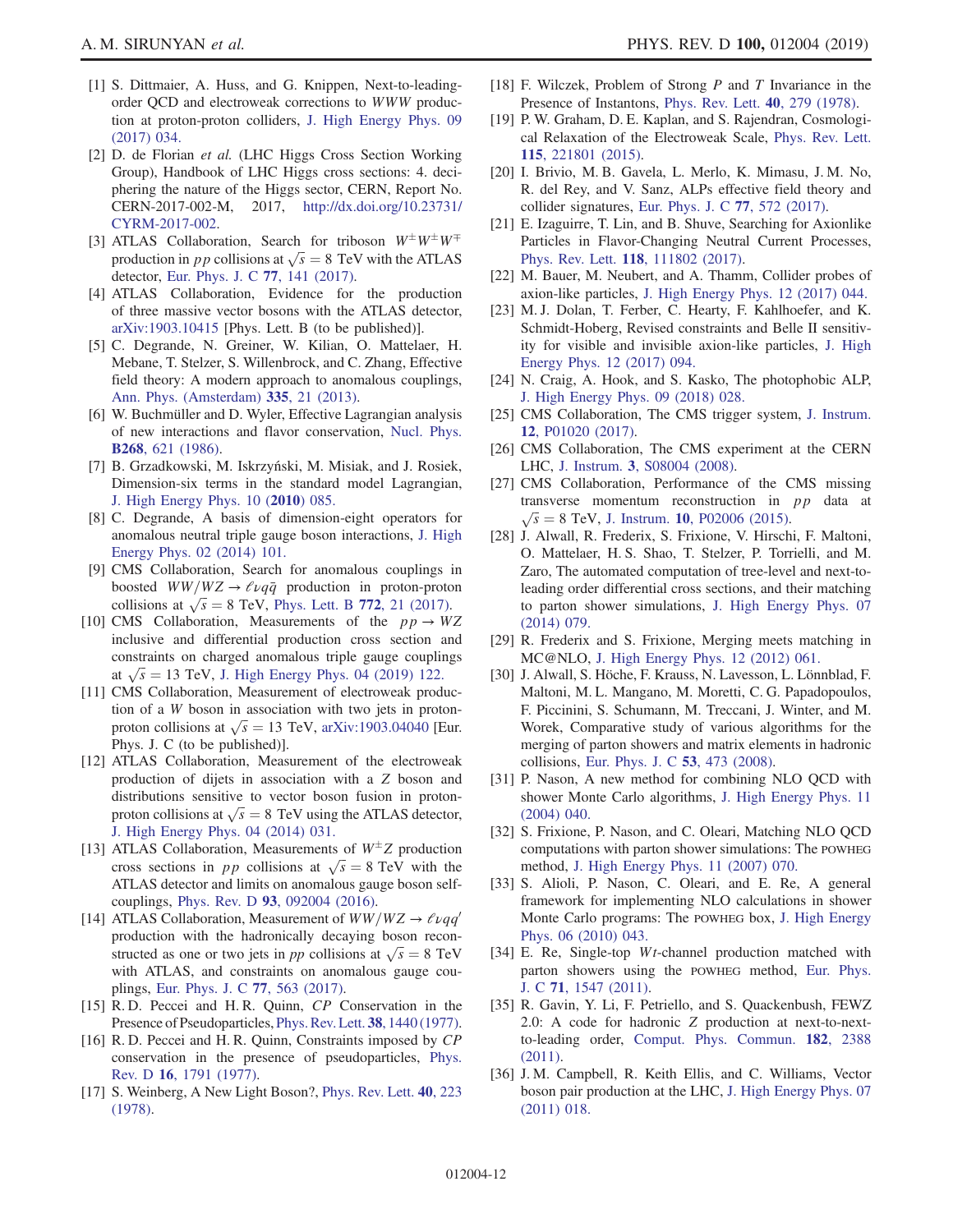- [37] M. Czakon and A. Mitov, Top++: A program for the calculation of the top-pair cross-section at hadron colliders, [Comput. Phys. Commun.](https://doi.org/10.1016/j.cpc.2014.06.021) 185, 2930 (2014).
- [38] R. Gavin, Y. Li, F. Petriello, and S. Quackenbush, W physics at the LHC with FEWZ 2.1, [Comput. Phys. Commun.](https://doi.org/10.1016/j.cpc.2012.09.005) 184, [209 \(2013\)](https://doi.org/10.1016/j.cpc.2012.09.005).
- [39] J.M. Campbell and R. Keith Ellis,  $t\bar{t}W^{\pm}$  production and decay at NLO, [J. High Energy Phys. 07 \(2012\) 052.](https://doi.org/10.1007/JHEP07(2012)052)
- [40] M. V. Garzelli, A. Kardos, C. G. Papadopoulos, and Z. Trocsanyi,  $t\bar{t}W^{\pm}$  and  $t\bar{t}Z$  hadroproduction at NLO accuracy in QCD with parton shower and hadronization effects, [J. High Energy Phys. 11 \(2012\) 056.](https://doi.org/10.1007/JHEP11(2012)056)
- [41] F. Cascioli, T. Gehrmann, M. Grazzini, S. Kallweit, P. Maierhöfer, A. von Manteuffel, S. Pozzorini, D. Rathlev, L. Tancredi, and E. Weihs, ZZ production at hadron colliders in NNLO QCD, [Phys. Lett. B](https://doi.org/10.1016/j.physletb.2014.06.056) 735, 311 (2014).
- [42] M. Grazzini, S. Kallweit, D. Rathlev, and M. Wiesemann,  $W^{\pm}Z$  production at hadron colliders in NNLO QCD, [Phys.](https://doi.org/10.1016/j.physletb.2016.08.017) Lett. B 761[, 179 \(2016\).](https://doi.org/10.1016/j.physletb.2016.08.017)
- <span id="page-12-0"></span>[43] O. Mattelaer, On the maximal use of Monte Carlo samples: Re-weighting events at NLO accuracy, [Eur. Phys. J. C](https://doi.org/10.1140/epjc/s10052-016-4533-7) 76, [674 \(2016\)](https://doi.org/10.1140/epjc/s10052-016-4533-7).
- <span id="page-12-1"></span>[44] R. D. Ball, V. Bertone, S. Carrazza, C.S. Deans, L. Del Debbio, S. Forte, A. Guffanti, N. P. Hartland, J. I. Latorre, J. Rojo, and M. Ubiali (NNPDF Collaboration), Parton distributions for the LHC run II, [J. High Energy Phys. 04](https://doi.org/10.1007/JHEP04(2015)040) [\(2015\) 040.](https://doi.org/10.1007/JHEP04(2015)040)
- <span id="page-12-2"></span>[45] T. Sjöstrand, S. Ask, J. R. Christiansen, R. Corke, N. Desai, P. Ilten, S. Mrenna, S. Prestel, C. O. Rasmussen, and P. Z. Skands, An introduction to PYTHIA 8.2, [Comput. Phys.](https://doi.org/10.1016/j.cpc.2015.01.024) Commun. 191[, 159 \(2015\)](https://doi.org/10.1016/j.cpc.2015.01.024).
- <span id="page-12-3"></span>[46] CMS Collaboration, Event generator tunes obtained from underlying event and multiparton scattering measurements, [Eur. Phys. J. C](https://doi.org/10.1140/epjc/s10052-016-3988-x) 76, 155 (2016).
- <span id="page-12-4"></span>[47] S. Agostinelli et al. (GEANT4 Collaboration), GEANT4a simulation toolkit, [Nucl. Instrum. Methods Phys. Res.,](https://doi.org/10.1016/S0168-9002(03)01368-8) Sect. A 506[, 250 \(2003\)](https://doi.org/10.1016/S0168-9002(03)01368-8).
- <span id="page-12-5"></span>[48] CMS Collaboration, Particle-flow reconstruction and global event description with the CMS detector, [J. Instrum.](https://doi.org/10.1088/1748-0221/12/10/P10003) 12, [P10003 \(2017\)](https://doi.org/10.1088/1748-0221/12/10/P10003).
- <span id="page-12-6"></span>[49] M. Cacciari, G. P. Salam, and G. Soyez, The anti- $k_T$  jet clustering algorithm, [J. High Energy Phys. 04 \(2008\) 063.](https://doi.org/10.1088/1126-6708/2008/04/063)
- <span id="page-12-10"></span>[50] M. Cacciari and G. P. Salam, Dispelling the  $N^3$  myth for the  $k_T$  jet-finder, [Phys. Lett. B](https://doi.org/10.1016/j.physletb.2006.08.037) 641, 57 (2006).
- <span id="page-12-7"></span>[51] M. Cacciari, G. P. Salam, and G. Soyez, FastJet user manual, [Eur. Phys. J. C](https://doi.org/10.1140/epjc/s10052-012-1896-2) 72, 1896 (2012).
- [52] CMS Collaboration, Performance of electron reconstruction and selection with the CMS detector in proton-proton collisions at  $\sqrt{s} = 8$  TeV, J. Instrum. 10[, P06005 \(2015\)](https://doi.org/10.1088/1748-0221/10/06/P06005).
- <span id="page-12-8"></span>[53] CMS Collaboration, Performance of the CMS muon detector and muon reconstruction with proton-proton collisions at  $\sqrt{s} = 13$  TeV, J. Instrum. 13[, P06015 \(2018\)](https://doi.org/10.1088/1748-0221/13/06/P06015).
- <span id="page-12-11"></span><span id="page-12-9"></span>[54] M. Cacciari and G. P. Salam, Pileup subtraction using jet areas, [Phys. Lett. B](https://doi.org/10.1016/j.physletb.2007.09.077) 659, 119 (2008).
- [55] CMS Collaboration, Jet energy scale and resolution in the CMS experiment in pp collisions at 8 TeV, [J. Instrum.](https://doi.org/10.1088/1748-0221/12/02/P02014) 12, [P02014 \(2017\)](https://doi.org/10.1088/1748-0221/12/02/P02014).
- <span id="page-12-12"></span>[56] CMS Collaboration, Identification of heavy-flavour jets with the CMS detector in *pp* collisions at 13 TeV, J. Instrum. 13[, P05011 \(2018\).](https://doi.org/10.1088/1748-0221/13/05/P05011)
- <span id="page-12-13"></span>[57] CMS Collaboration, Performance of missing transverse momentum reconstruction in proton-proton collisions at  $\sqrt{s} = 13$  TeV using the CMS detector, [J. Instrum.](https://doi.org/10.1088/1748-0221/14/07/P07004) 14, [P07004 \(2019\)](https://doi.org/10.1088/1748-0221/14/07/P07004).
- <span id="page-12-14"></span>[58] CMS Collaboration, First measurement of the cross section for top quark pair production in proton-proton collisions at  $\sqrt{s}$  = 7 TeV, [Phys. Lett. B](https://doi.org/10.1016/j.physletb.2010.11.058) 695, 424 (2011).
- <span id="page-12-15"></span>[59] CMS Collaboration, Search for physics beyond the standard model in events with two leptons of same sign, missing transverse momentum, and jets in proton-proton collisions at  $\sqrt{s} = 13$  TeV, [Eur. Phys. J. C](https://doi.org/10.1140/epjc/s10052-017-5079-z) 77, 578 (2017).
- <span id="page-12-16"></span>[60] CMS Collaboration, Measurement of the cross section for top quark pair production in association with a W or Z boson in proton-proton collisions at  $\sqrt{s} = 13$  TeV, [J. High Energy](https://doi.org/10.1007/JHEP08(2018)011) [Phys. 08 \(2018\) 011.](https://doi.org/10.1007/JHEP08(2018)011)
- <span id="page-12-17"></span>[61] CMS Collaboration, Observation of Electroweak Production of Same-Sign W Boson Pairs in the Two Jet and Two Same-Sign Lepton Final State in Proton-Proton Collisions at  $\sqrt{s} = 13$  TeV, [Phys. Rev. Lett.](https://doi.org/10.1103/PhysRevLett.120.081801) 120, 081801 [\(2018\).](https://doi.org/10.1103/PhysRevLett.120.081801)
- [62] CMS Collaboration, Jet energy scale and resolution performances with 13 TeV data, CMS Detector Performance, Report No. CMS-DP-2016-020, 2016.
- <span id="page-12-18"></span>[63] CMS Collaboration, CMS luminosity measurements for the 2016 data taking period, CMS Physics Analysis Summary Report No. CMS-PAS-LUM-17-001, 2017, [http://cds.cern](http://cds.cern.ch/record/2257069) [.ch/record/2257069](http://cds.cern.ch/record/2257069).
- <span id="page-12-19"></span>[64] CMS Collaboration, Measurement of the inclusive W and Z production cross sections in *pp* collisions at  $\sqrt{s} = 7$  TeV, [J. High Energy Phys. 10 \(2011\) 132.](https://doi.org/10.1007/JHEP10(2011)132)
- <span id="page-12-20"></span>[65] S. Catani, D. de Florian, M. Grazzini, and P. Nason, Soft gluon resummation for Higgs boson production at hadron colliders, [J. High Energy Phys. 07 \(2003\) 028.](https://doi.org/10.1088/1126-6708/2003/07/028)
- [66] M. Cacciari, S. Frixione, M. L. Mangano, P. Nason, and G. Ridolfi, The  $t\bar{t}$  cross section at 1.8 TeV and 1.96 TeV: A study of the systematics due to parton densities and scale dependence, [J. High Energy Phys. 04 \(2004\) 068.](https://doi.org/10.1088/1126-6708/2004/04/068)
- [67] A. Kalogeropoulos and J. Alwall, The SysCalc code: A tool to derive theoretical systematic uncertainties, [arXiv:1801.08401](http://arXiv.org/abs/1801.08401).
- <span id="page-12-21"></span>[68] J. Butterworth, S. Carrazza, A. Cooper-Sarkar, A. De Roeck, J. Feltesse, J. Forte, S. Gao, S. Glazov, J. Huston, and Z. Kassabov, PDF4LHC recommendations for LHC run II, J. Phys. G 43[, 023001 \(2016\)](https://doi.org/10.1088/0954-3899/43/2/023001).
- <span id="page-12-22"></span>[69] ATLAS and CMS Collaborations and LHC Higgs Combination Group, Procedure for the LHC Higgs boson search combination in Summer 2011, Technical Reports No. CMS-NOTE-2011-005 and No. ATL-PHYS-PUB-2011-11, 2011, [https://cds.cern.ch/record/1379837.](https://cds.cern.ch/record/1379837)
- <span id="page-12-23"></span>[70] T. Junk, Confidence level computation for combining searches with small statistics, [Nucl. Instrum. Methods Phys.](https://doi.org/10.1016/S0168-9002(99)00498-2) [Res., Sect. A](https://doi.org/10.1016/S0168-9002(99)00498-2) 434, 435 (1999).
- [71] A. L. Read, Presentation of search results: The  $CL<sub>s</sub>$  technique, J. Phys. G 28[, 2693 \(2002\).](https://doi.org/10.1088/0954-3899/28/10/313)
- <span id="page-12-24"></span>[72] G. Cowan, K. Cranmer, E. Gross, and O. Vitells, Asymptotic formulae for likelihood-based tests of new physics, [Eur. Phys. J. C](https://doi.org/10.1140/epjc/s10052-011-1554-0) 71, 1554 (2011); 73[, 2501\(E\) \(2013\).](https://doi.org/10.1140/epjc/s10052-013-2501-z)
- [73] O. J. P. Eboli, M. C. Gonzalez-Garcia, and J. K. Mizukoshi,  $pp \rightarrow i j e^{\pm} \mu^{\pm} \nu \nu$  and  $j j e^{\pm} \mu^{\mp} \nu \nu$  at  $\mathcal{O}(\alpha (em)^6)$ and  $\mathcal{O}(\alpha(em)^4\alpha(s)^2)$  for the study of the quartic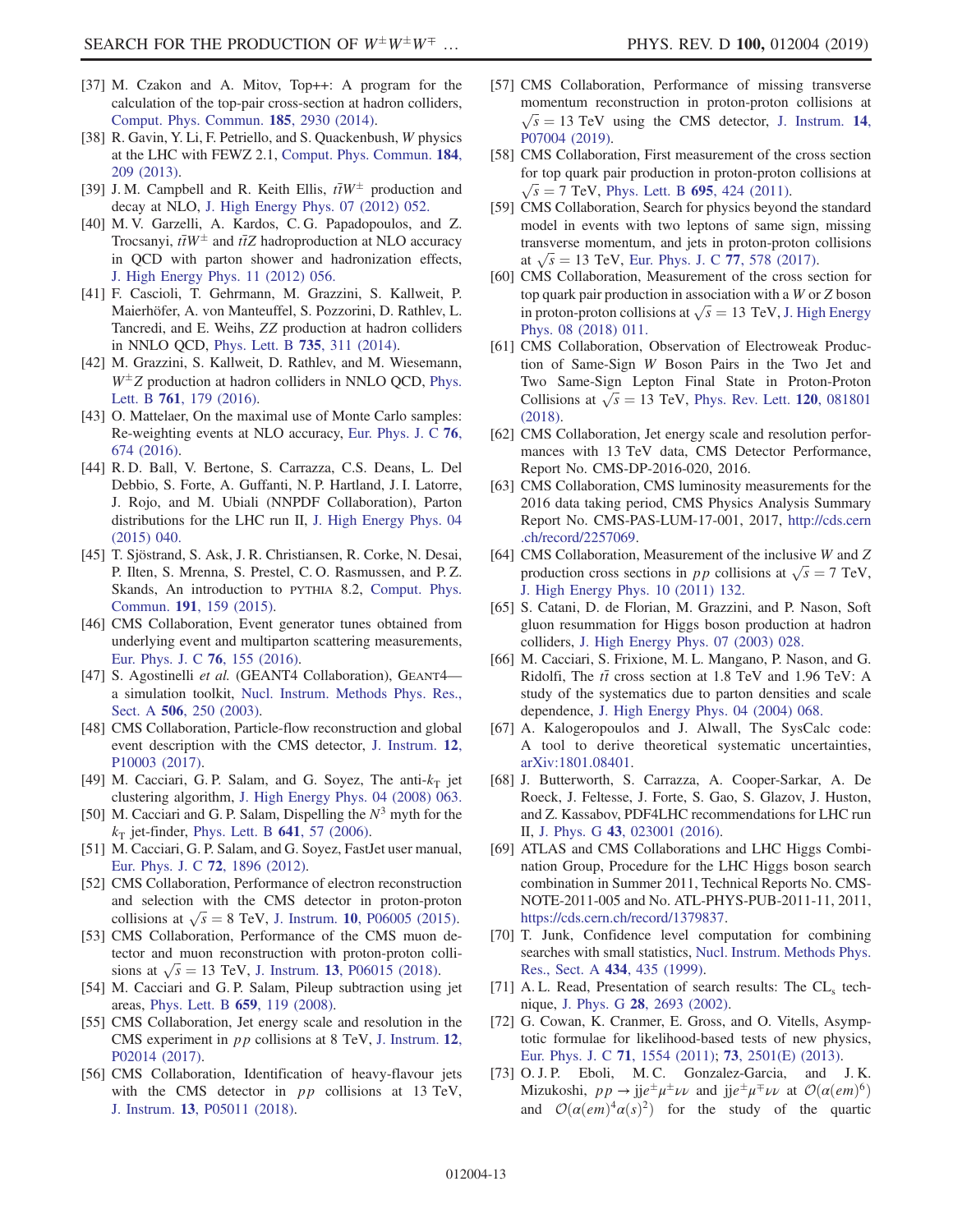electroweak gauge boson vertex at CERN LHC, [Phys. Rev.](https://doi.org/10.1103/PhysRevD.74.073005) D 74[, 073005 \(2006\)](https://doi.org/10.1103/PhysRevD.74.073005).

- <span id="page-13-0"></span>[74] M. Schönherr, Next-to-leading order electroweak corrections to off-shell WWW production at the LHC, [J. High](https://doi.org/10.1007/JHEP07(2018)076) [Energy Phys. 07 \(2018\) 076.](https://doi.org/10.1007/JHEP07(2018)076)
- <span id="page-13-1"></span>[75] ATLAS Collaboration, Observation of a new particle in the search for the standard model Higgs boson with the ATLAS detector at the LHC, [Phys. Lett. B](https://doi.org/10.1016/j.physletb.2012.08.020) 716, 1 [\(2012\).](https://doi.org/10.1016/j.physletb.2012.08.020)
- [76] CMS Collaboration, Observation of a new boson at a mass of 125 GeV with the CMS experiment at the LHC, [Phys.](https://doi.org/10.1016/j.physletb.2012.08.021) Lett. B 716[, 30 \(2012\)](https://doi.org/10.1016/j.physletb.2012.08.021).
- [77] CMS Collaboration, Observation of a new boson with mass near 125 GeV in *pp* collisions at  $\sqrt{s} = 7$  and 8 TeV, [J. High](https://doi.org/10.1007/JHEP06(2013)081) [Energy Phys. 06 \(2013\) 081.](https://doi.org/10.1007/JHEP06(2013)081)
- <span id="page-13-2"></span>[78] D. Azevedo, P. Ferreira, M. Margarete Mühlleitner, R. Santos, and J. Wittbrodt, Models with extended Higgs sectors at future  $e^+e^-$  colliders, [Phys. Rev. D](https://doi.org/10.1103/PhysRevD.99.055013) 99, 055013 [\(2019\).](https://doi.org/10.1103/PhysRevD.99.055013)
- [79] G. C. Branco, P. M. Ferreira, L. Lavoura, M. N. Rebelo, M. Sher, and J. P. Silva, Theory and phenomenology of two-Higgs-doublet models, [Phys. Rep.](https://doi.org/10.1016/j.physrep.2012.02.002) 516, 1 (2012).
- <span id="page-13-3"></span>[80] J. Preskill, M. B. Wise, and F. Wilczek, Cosmology of the invisible axion, Phys. Lett. 120B[, 127 \(1983\).](https://doi.org/10.1016/0370-2693(83)90637-8)
- [81] L. F. Abbott and P. Sikivie, A cosmological bound on the invisible axion, Phys. Lett. 120B[, 133 \(1983\).](https://doi.org/10.1016/0370-2693(83)90638-X)
- [82] M. Dine and W. Fischler, The not so harmless axion, [Phys.](https://doi.org/10.1016/0370-2693(83)90639-1) Lett. 120B[, 137 \(1983\).](https://doi.org/10.1016/0370-2693(83)90639-1)
- <span id="page-13-4"></span>[83] A. Hook and G. Marques-Tavares, Relaxation from particle production, [J. High Energy Phys. 12 \(2016\) 101.](https://doi.org/10.1007/JHEP12(2016)101)

<span id="page-13-16"></span><span id="page-13-15"></span><span id="page-13-14"></span><span id="page-13-13"></span><span id="page-13-12"></span><span id="page-13-11"></span><span id="page-13-10"></span><span id="page-13-9"></span><span id="page-13-8"></span><span id="page-13-7"></span><span id="page-13-6"></span><span id="page-13-5"></span>A. M. Sirunyan,<sup>1[,a](#page-23-0)</sup> A. Tumasyan,<sup>1</sup> W. Adam,<sup>2</sup> F. Ambrogi,<sup>2</sup> T. Bergauer,<sup>2</sup> J. Brandstetter,<sup>2</sup> M. Dragicevic,<sup>2</sup> J. Erö,<sup>2</sup> A. Escalante Del Valle,<sup>2</sup> M. Flechl,<sup>2</sup> R. Frühwirth,<sup>[2,b](#page-23-1)</sup> M. Jeitler,<sup>2,b</sup> N. Krammer,<sup>2</sup> I. Krätschmer,<sup>2</sup> D. Liko,<sup>2</sup> T. Madlener,<sup>2</sup> I. Mikulec,<sup>2</sup> N. Rad,<sup>2</sup> J. Schieck,<sup>[2,b](#page-23-1)</sup> R. Schöfbeck,<sup>2</sup> M. Spanring,<sup>2</sup> D. Spitzbart,<sup>2</sup> W. Waltenberger,<sup>2</sup> C.-E. Wulz,<sup>2,b</sup> M. Zarucki, <sup>2</sup> V. Drugakov, <sup>3</sup> V. Mossolov, <sup>3</sup> J. Suarez Gonzalez,  $3$  M. R. Darwish,  $4$  E. A. De Wolf,  $4$  D. Di Croce,  $4$  X. Janssen,  $4$ J. Lauwers,<sup>4</sup> A. Lelek,<sup>4</sup> M. Pieters,<sup>4</sup> H. Rejeb Sfar,<sup>4</sup> H. Van Haevermaet,<sup>4</sup> P. Van Mechelen,<sup>4</sup> S. Van Putte,<sup>4</sup> N. Van Remortel,<sup>4</sup> F. Blekman,<sup>5</sup> E. S. Bols,<sup>5</sup> S. S. Chhibra,<sup>5</sup> J. D'Hondt,<sup>5</sup> J. De Clercq,<sup>5</sup> D. Lontkovskyi,<sup>5</sup> S. Lowette,<sup>5</sup> I. Marchesini,<sup>5</sup> S. Moortgat,<sup>5</sup> L. Moreels,<sup>5</sup> Q. Python,<sup>5</sup> K. Skovpen,<sup>5</sup> S. Tavernier,<sup>5</sup> W. Van Doninck,<sup>5</sup> P. Van Mulders,<sup>5</sup> I. Van Parijs,<sup>5</sup> D. Beghin,<sup>6</sup> B. Bilin,<sup>6</sup> H. Brun,<sup>6</sup> B. Clerbaux,<sup>6</sup> G. De Lentdecker,<sup>6</sup> H. Delannoy,<sup>6</sup> B. Dorney,<sup>6</sup> L. Favart,<sup>6</sup> A. Grebenyuk,<sup>6</sup> A. K. Kalsi,<sup>6</sup> J. Luetic,<sup>6</sup> A. Popov,<sup>6</sup> N. Postiau,<sup>6</sup> E. Starling,<sup>6</sup> L. Thomas,<sup>6</sup> C. Vander Velde,<sup>6</sup> P. Vanlaer,<sup>6</sup> D. Vannerom,  $^6$  Q. Wang,  $^6$  T. Cornelis,  $^7$  D. Dobur,  $^7$  I. Khvastunov,  $^{7,c}$  $^{7,c}$  $^{7,c}$  C. Roskas,  $^7$  D. Trocino,  $^7$  M. Tytgat,  $^7$  W. Verbeke,  $^7$ B. Vermassen,<sup>7</sup> M. Vit,<sup>7</sup> N. Zaganidis,<sup>7</sup> O. Bondu,<sup>8</sup> G. Bruno,<sup>8</sup> C. Caputo,<sup>8</sup> P. David,<sup>8</sup> C. Delaere,<sup>8</sup> M. Delcourt,<sup>8</sup> A. Giammanco,<sup>8</sup> V. Lemaitre,<sup>8</sup> A. Magitteri,<sup>8</sup> J. Prisciandaro,<sup>8</sup> A. Saggio,<sup>8</sup> M. Vidal Marono,<sup>8</sup> P. Vischia,<sup>8</sup> J. Zobec,<sup>8</sup> F. L. Alves, <sup>9</sup> G. A. Alves, <sup>9</sup> G. Correia Silva, <sup>9</sup> C. Hensel, <sup>9</sup> A. Moraes, <sup>9</sup> P. Rebello Teles, <sup>9</sup> E. Belchior Batista Das Chagas, <sup>10</sup> W. Carvalho,<sup>10</sup> J. Chinellato,<sup>10[,d](#page-23-3)</sup> E. Coelho,<sup>10</sup> E. M. Da Costa,<sup>10</sup> G. G. Da Silveira,<sup>10[,e](#page-23-4)</sup> D. De Jesus Damiao,<sup>10</sup> C. De Oliveira Martins,<sup>10</sup> S. Fonseca De Souza,<sup>10</sup> L. M. Huertas Guativa,<sup>10</sup> H. Malbouisson,<sup>10</sup> J. Martins,<sup>10[,f](#page-23-5)</sup> D. Matos Figueiredo,<sup>10</sup> M. Medina Jaime,<sup>1[0,g](#page-23-6)</sup> M. Melo De Almeida,<sup>10</sup> C. Mora Herrera,<sup>10</sup> L. Mundim,<sup>10</sup> H. Nogima,<sup>10</sup> W. L. Prado Da Silva,<sup>10</sup> L. J. Sanchez Rosas,<sup>10</sup> A. Santoro,<sup>10</sup> A. Sznajder,<sup>10</sup> M. Thiel,<sup>10</sup> E. J. Tonelli Manganote,<sup>10[,d](#page-23-3)</sup> F. Torres Da Silva De Araujo,<sup>10</sup> A. Vilela Pereira,<sup>10</sup> S. Ahuja,<sup>11a</sup> C. A. Bernardes,<sup>11a</sup> L. Calligaris,<sup>11a</sup> T. R. Fernandez Perez Tomei,<sup>11a</sup> E. M. Gregores,<sup>11a,11b</sup> D. S. Lemos,<sup>11a</sup> P. G. Mercadante,<sup>11a,11b</sup> S. F. Novaes,<sup>11a</sup> Sandra S. Padula,<sup>11a</sup> A. Aleksandrov,<sup>12</sup> G. Antchev,<sup>12</sup> R. Hadjiiska,<sup>12</sup> P. Iaydjiev,<sup>12</sup> A. Marinov,<sup>12</sup> M. Misheva,<sup>12</sup> M. Rodozov,<sup>12</sup> M. Shopova,<sup>12</sup> G. Sultanov,<sup>12</sup> M. Bonchev,<sup>13</sup> A. Dimitrov,<sup>13</sup> T. Ivanov,<sup>13</sup> L. Litov,<sup>13</sup> B. Pavlov,<sup>13</sup> P. Petkov,<sup>13</sup> W. Fang,<sup>1[4,h](#page-23-7)</sup> X. Gao,<sup>14,h</sup> L. Yuan,<sup>14</sup> M. Ahmad,<sup>15</sup> G. M. Chen,<sup>15</sup> H. S. Chen,<sup>15</sup> M. Chen,<sup>15</sup> C. H. Jiang,<sup>15</sup> D. Leggat,<sup>15</sup> H. Liao,<sup>15</sup> Z. Liu,<sup>15</sup> S. M. Shaheen,<sup>15[,i](#page-23-8)</sup> A. Spiezia,<sup>15</sup> J. Tao,<sup>15</sup> E. Yazgan,<sup>15</sup> H. Zhang,<sup>15</sup> S. Zhang,<sup>1[5,i](#page-23-8)</sup> J. Zhao,<sup>15</sup> A. Agapitos,<sup>16</sup> Y. Ban, <sup>16</sup> G. Chen, <sup>16</sup> A. Levin, <sup>16</sup> J. Li, <sup>16</sup> L. Li, <sup>16</sup> Q. Li, <sup>16</sup> Y. Mao, <sup>16</sup> S. J. Qian, <sup>16</sup> D. Wang, <sup>16</sup> Z. Hu, <sup>17</sup> Y. Wang, <sup>17</sup> C. Avila, <sup>18</sup> A. Cabrera, <sup>18</sup> L. F. Chaparro Sierra, <sup>18</sup> C. Florez, <sup>18</sup> C. F. González Hernández, <sup>18</sup> M. A. Segura Delgado, <sup>18</sup> J. Mejia Guisao, <sup>19</sup> J. D. Ruiz Alvarez,<sup>19</sup> C. A. Salazar González,<sup>19</sup> N. Vanegas Arbelaez,<sup>19</sup> D. Giljanović,<sup>20</sup> N. Godinovic,<sup>20</sup> D. Lelas,<sup>20</sup> I. Puljak,<sup>20</sup> T. Sculac,<sup>20</sup> Z. Antunovic,<sup>21</sup> M. Kovac,<sup>21</sup> V. Brigljevic,<sup>22</sup> S. Ceci,<sup>22</sup> D. Ferencek,<sup>22</sup> K. Kadija,<sup>22</sup> B. Mesic,<sup>22</sup> M. Roguljic,<sup>22</sup> A. Starodumov,<sup>2[2,j](#page-23-9)</sup> T. Susa,<sup>22</sup> M. W. Ather,<sup>23</sup> A. Attikis,<sup>23</sup> E. Erodotou,<sup>23</sup> A. Ioannou,<sup>23</sup> M. Kolosova,<sup>23</sup> S. Konstantinou,<sup>23</sup> G. Mavromanolakis,<sup>23</sup> J. Mousa,<sup>23</sup> C. Nicolaou,<sup>23</sup> F. Ptochos,<sup>23</sup> P. A. Razis,<sup>23</sup> H. Rykaczewski,<sup>23</sup> D. Tsiakkouri,<sup>23</sup> M. Finger,<sup>2[4,k](#page-23-10)</sup> M. Finger Jr.,<sup>24,k</sup> A. Kveton,<sup>24</sup> J. Tomsa,<sup>24</sup> E. Ayala,<sup>25</sup> E. Carrera Jarrin,<sup>26</sup> Y. Assran,<sup>27,1,m</sup> S. Elgammal,<sup>27,1</sup> S. Bhowmik,<sup>28</sup> A. Carvalho Antunes De Oliveira,<sup>28</sup> R. K. Dewanjee,<sup>28</sup> K. Ehataht,<sup>28</sup> M. Kadastik,<sup>28</sup> M. Raidal,<sup>28</sup> C. Veelken,<sup>28</sup> P. Eerola,<sup>29</sup> L. Forthomme,<sup>29</sup> H. Kirschenmann,<sup>29</sup> K. Osterberg,<sup>29</sup> M. Voutilainen,<sup>29</sup> F. Garcia,<sup>30</sup> J. Havukainen,<sup>30</sup> J.K. Heikkilä,<sup>30</sup> T. Järvinen,<sup>30</sup> V. Karimäki,<sup>30</sup> R. Kinnunen,<sup>30</sup> T. Lampén,<sup>30</sup> K. Lassila-Perini,<sup>30</sup>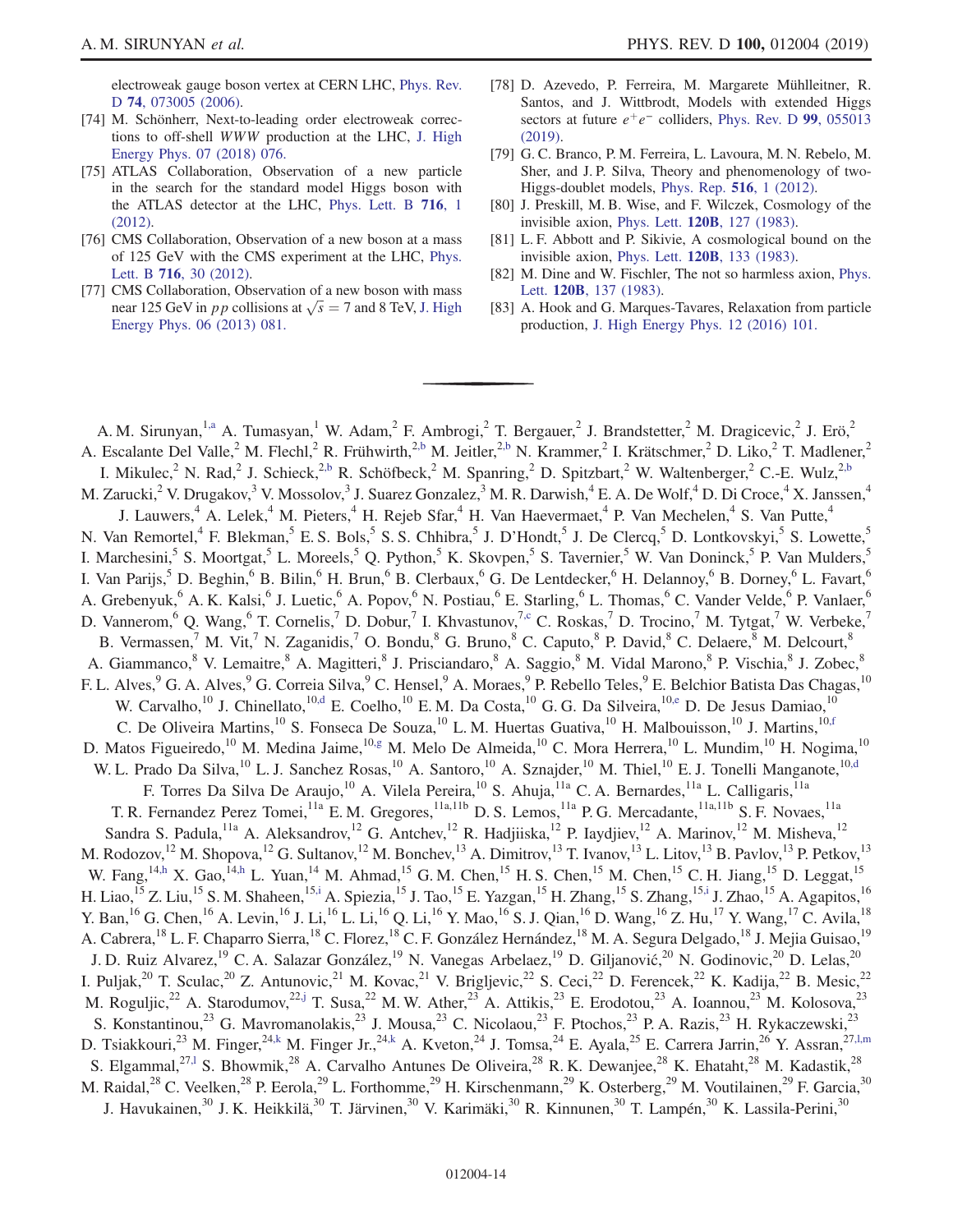<span id="page-14-9"></span><span id="page-14-8"></span><span id="page-14-7"></span><span id="page-14-6"></span><span id="page-14-5"></span><span id="page-14-4"></span><span id="page-14-3"></span><span id="page-14-2"></span><span id="page-14-1"></span><span id="page-14-0"></span>S. Laurila, <sup>30</sup> S. Lehti, <sup>30</sup> T. Lindén, <sup>30</sup> P. Luukka, <sup>30</sup> T. Mäenpää, <sup>30</sup> H. Siikonen, <sup>30</sup> E. Tuominen, <sup>30</sup> J. Tuominiemi, <sup>30</sup> T. Tuuva, <sup>31</sup> M. Besancon,<sup>32</sup> F. Couderc,<sup>32</sup> M. Dejardin,<sup>32</sup> D. Denegri,<sup>32</sup> B. Fabbro,<sup>32</sup> J.L. Faure,<sup>32</sup> F. Ferri,<sup>32</sup> S. Ganjour,<sup>32</sup> A. Givernaud,<sup>32</sup> P. Gras,<sup>32</sup> G. Hamel de Monchenault,<sup>32</sup> P. Jarry,<sup>32</sup> C. Leloup,<sup>32</sup> E. Locci,<sup>32</sup> J. Malcles,<sup>32</sup> J. Rander,<sup>32</sup> A. Rosowsky,<sup>32</sup> M. Ö. Sahin,<sup>32</sup> A. Savoy-Navarro,<sup>3[2,n](#page-23-12)</sup> M. Titov,<sup>32</sup> C. Amendola,<sup>33</sup> F. Beaudette,<sup>33</sup> P. Busson,<sup>33</sup> C. Charlot,<sup>33</sup> B. Diab,<sup>33</sup> G. Falmagne,<sup>33</sup> R. Granier de Cassagnac,<sup>33</sup> I. Kucher,<sup>33</sup> A. Lobanov,<sup>33</sup> C. Martin Perez,<sup>33</sup> M. Nguyen,<sup>33</sup> C. Ochando,<sup>33</sup> P. Paganini,<sup>33</sup> J. Rembser,<sup>33</sup> R. Salerno,<sup>33</sup> J. B. Sauvan,<sup>33</sup> Y. Sirois,<sup>33</sup> A. Zabi,<sup>33</sup> A. Zghiche,<sup>33</sup> J.-L. Agram,<sup>34,0</sup> J. Andrea,<sup>34</sup> D. Bloch,<sup>34</sup> G. Bourgatte,<sup>34</sup> J.-M. Brom,<sup>34</sup> E.C. Chabert,<sup>34</sup> C. Collard,<sup>34</sup> E. Conte,<sup>34[,o](#page-23-13)</sup> J.-C. Fontaine,<sup>34,o</sup> D. Gelé,<sup>34</sup> U. Goerlach,<sup>34</sup> M. Jansová,<sup>34</sup> A.-C. Le Bihan,<sup>34</sup> N. Tonon,<sup>34</sup> P. Van Hove,<sup>34</sup> S. Gadrat,<sup>35</sup> S. Beauceron,<sup>36</sup> C. Bernet,<sup>36</sup> G. Boudoul,<sup>36</sup> C. Camen,<sup>36</sup> N. Chanon,<sup>36</sup> R. Chierici,<sup>36</sup> D. Contardo,<sup>36</sup> P. Depasse,<sup>36</sup> H. El Mamouni,<sup>36</sup> J. Fay,<sup>36</sup> S. Gascon,<sup>36</sup> M. Gouzevitch,<sup>36</sup> B. Ille,<sup>36</sup> Sa. Jain,<sup>36</sup> F. Lagarde,<sup>36</sup> I. B. Laktineh,<sup>36</sup> H. Lattaud,<sup>36</sup> M. Lethuillier,<sup>36</sup> L. Mirabito,<sup>36</sup> S. Perries,<sup>36</sup> V. Sordini,<sup>36</sup> G. Touquet,<sup>36</sup> M. Vander Donckt,<sup>36</sup> S. Viret,<sup>36</sup> A. Khvedelidze,<sup>37[,k](#page-23-10)</sup> Z. Tsamalaidze,<sup>3[8,k](#page-23-10)</sup> C. Autermann,<sup>39</sup> L. Feld,<sup>39</sup> M. K. Kiesel,<sup>39</sup> K. Klein,<sup>39</sup> M. Lipinski,<sup>39</sup> D. Meuser,<sup>39</sup> A. Pauls,<sup>39</sup> M. Preuten,<sup>39</sup> M. P. Rauch,<sup>39</sup> C. Schomakers,<sup>39</sup> J. Schulz,<sup>39</sup> M. Teroerde,<sup>39</sup> B. Wittmer,<sup>39</sup> A. Albert,<sup>40</sup> M. Erdmann,<sup>40</sup> S. Erdweg, $^{40}$  T. Esch, $^{40}$  B. Fischer, $^{40}$  R. Fischer, $^{40}$  S. Ghosh, $^{40}$  T. Hebbeker, $^{40}$  K. Hoepfner, $^{40}$  H. Keller, $^{40}$ L. Mastrolorenzo,<sup>40</sup> M. Merschmeyer,<sup>40</sup> A. Meyer,<sup>40</sup> P. Millet,<sup>40</sup> G. Mocellin,<sup>40</sup> S. Mondal,<sup>40</sup> S. Mukherjee,<sup>40</sup> D. Noll,<sup>40</sup> A. Novak,<sup>40</sup> T. Pook,<sup>40</sup> A. Pozdnyakov,<sup>40</sup> T. Quast,<sup>40</sup> M. Radziej,<sup>40</sup> Y. Rath,<sup>40</sup> H. Reithler,<sup>40</sup> M. Rieger,<sup>40</sup> J. Roemer,<sup>40</sup> A. Schmidt,<sup>40</sup> S. C. Schuler,<sup>40</sup> A. Sharma,<sup>40</sup> S. Thüer,<sup>40</sup> S. Wiedenbeck,<sup>40</sup> G. Flügge,<sup>41</sup> W. Haj Ahmad,<sup>41[,p](#page-23-14)</sup> O. Hlushchenko,<sup>41</sup> T. Kress,<sup>41</sup> T. Müller,<sup>41</sup> A. Nehrkorn,<sup>41</sup> A. Nowack,<sup>41</sup> C. Pistone,<sup>41</sup> O. Pooth,<sup>41</sup> D. Roy,<sup>41</sup> H. Sert,<sup>41</sup> A. Stahl,<sup>4[1,q](#page-23-15)</sup> M. Aldaya Martin,<sup>42</sup> P. Asmuss,<sup>42</sup> I. Babounikau,<sup>42</sup> H. Bakhshiansohi,<sup>42</sup> K. Beernaert,<sup>42</sup> O. Behnke,<sup>42</sup> U. Behrens,<sup>42</sup> A. Bermúdez Martínez,<sup>42</sup> D. Bertsche,<sup>42</sup> A. A. Bin Anuar,<sup>42</sup> K. Borras,<sup>4[2,r](#page-23-16)</sup> V. Botta,<sup>42</sup> A. Campbell,<sup>42</sup> A. Cardini,<sup>42</sup> P. Connor,<sup>42</sup> S. Consuegra Rodríguez,<sup>42</sup> C. Contreras-Campana,<sup>42</sup> V. Danilov,<sup>42</sup> A. De Wit,<sup>42</sup> M. M. Defranchis,<sup>42</sup> C. Diez Pardos,<sup>42</sup> D. Domínguez Damiani,<sup>42</sup> G. Eckerlin,<sup>42</sup> D. Eckstein,<sup>42</sup> T. Eichhorn,<sup>42</sup> A. Elwood,<sup>42</sup> E. Eren,<sup>42</sup> E. Gallo,<sup>42[,s](#page-23-17)</sup> A. Geiser,<sup>42</sup> J. M. Grados Luyando,<sup>42</sup> A. Grohsjean,<sup>42</sup> M. Guthoff,<sup>42</sup> M. Haranko,<sup>42</sup> A. Harb,<sup>42</sup> A. Jafari,<sup>42</sup> N. Z. Jomhari,<sup>42</sup> H. Jung,<sup>42</sup> A. Kasem,<sup>42[,r](#page-23-16)</sup> M. Kasemann,<sup>42</sup> H. Kaveh,<sup>42</sup> J. Keaveney,<sup>42</sup> C. Kleinwort,<sup>42</sup> J. Knolle,<sup>42</sup> D. Krücker,<sup>42</sup> W. Lange,<sup>42</sup> T. Lenz,<sup>42</sup> J. Leonard,<sup>42</sup> J. Lidrych,<sup>42</sup> K. Lipka,<sup>42</sup> W. Lohmann,<sup>4[2,t](#page-23-18)</sup> R. Mankel,<sup>42</sup> I.-A. Melzer-Pellmann,<sup>42</sup> A. B. Meyer,<sup>42</sup> M. Meyer,<sup>42</sup> M. Missiroli,<sup>42</sup> G. Mittag,<sup>42</sup> J. Mnich,<sup>42</sup> A. Mussgiller,<sup>42</sup> V. Myronenko,<sup>42</sup> D. Pérez Adán,<sup>42</sup> S. K. Pflitsch,<sup>42</sup> D. Pitzl,<sup>42</sup> A. Raspereza,<sup>42</sup> A. Saibel,<sup>42</sup> M. Savitskyi,<sup>42</sup> V. Scheurer,<sup>42</sup> P. Schütze,<sup>42</sup> C. Schwanenberger,<sup>42</sup> R. Shevchenko,<sup>42</sup> A. Singh,<sup>42</sup> H. Tholen,<sup>42</sup> O. Turkot,<sup>42</sup> A. Vagnerini,<sup>42</sup> M. Van De Klundert,<sup>42</sup> G. P. Van Onsem,<sup>42</sup> R. Walsh,<sup>42</sup> Y. Wen,<sup>42</sup> K. Wichmann,<sup>42</sup> C. Wissing,<sup>42</sup> O. Zenaiev,<sup>42</sup> R. Zlebcik,<sup>42</sup> R. Aggleton,<sup>43</sup> S. Bein,<sup>43</sup> L. Benato,<sup>43</sup> A. Benecke,<sup>43</sup> V. Blobel,<sup>43</sup> T. Dreyer,<sup>43</sup> A. Ebrahimi,<sup>43</sup> A. Fröhlich,<sup>43</sup> C. Garbers,<sup>43</sup> E. Garutti,<sup>43</sup> D. Gonzalez,<sup>43</sup> P. Gunnellini,<sup>43</sup> J. Haller,<sup>43</sup> A. Hinzmann,<sup>43</sup> A. Karavdina,<sup>43</sup> G. Kasieczka,<sup>43</sup> R. Klanner,<sup>43</sup> R. Kogler,<sup>43</sup> N. Kovalchuk,<sup>43</sup> S. Kurz,<sup>43</sup> V. Kutzner,<sup>43</sup> J. Lange,<sup>43</sup> T. Lange,<sup>43</sup> A. Malara,<sup>43</sup> D. Marconi,<sup>43</sup> J. Multhaup,<sup>43</sup> M. Niedziela,<sup>43</sup> C. E. N. Niemeyer,<sup>43</sup> D. Nowatschin,<sup>43</sup> A. Perieanu,<sup>43</sup> A. Reimers,<sup>43</sup> O. Rieger,<sup>43</sup> C. Scharf,<sup>43</sup> P. Schleper,<sup>43</sup> S. Schumann,<sup>43</sup> J. Schwandt,<sup>43</sup> J. Sonneveld,<sup>43</sup> H. Stadie,<sup>43</sup> G. Steinbrück,<sup>43</sup> F. M. Stober,<sup>43</sup> M. Stöver,<sup>43</sup> B. Vormwald,<sup>43</sup> I. Zoi,<sup>43</sup> M. Akbiyik,<sup>44</sup> C. Barth,<sup>44</sup> M. Baselga,<sup>44</sup> S. Baur,<sup>44</sup> T. Berger,<sup>44</sup> E. Butz,<sup>44</sup> R. Caspart,<sup>44</sup> T. Chwalek,<sup>44</sup> W. De Boer,<sup>44</sup> A. Dierlamm,<sup>44</sup> K. El Morabit,<sup>44</sup> N. Faltermann,<sup>44</sup> M. Giffels,<sup>44</sup> P. Goldenzweig,<sup>44</sup> A. Gottmann,<sup>44</sup> M. A. Harrendorf,<sup>44</sup> F. Hartmann,<sup>4[4,q](#page-23-15)</sup> U. Husemann,<sup>44</sup> S. Kudella,<sup>44</sup> S. Mitra,<sup>44</sup> M. U. Mozer,<sup>44</sup> Th. Müller,<sup>44</sup> M. Musich,<sup>44</sup> A. Nürnberg,<sup>44</sup> G. Quast,<sup>44</sup> K. Rabbertz,<sup>44</sup> M. Schröder,<sup>44</sup> I. Shvetsov,<sup>44</sup> H. J. Simonis,<sup>44</sup> R. Ulrich,<sup>44</sup> M. Weber,<sup>44</sup> C. Wöhrmann,<sup>44</sup> R. Wolf,<sup>44</sup> G. Anagnostou,<sup>45</sup> P. Asenov,<sup>45</sup> G. Daskalakis,<sup>45</sup> T. Geralis,<sup>45</sup> A. Kyriakis,<sup>45</sup> D. Loukas,<sup>45</sup> G. Paspalaki,<sup>45</sup> M. Diamantopoulou,<sup>46</sup> G. Karathanasis,<sup>46</sup> P. Kontaxakis,<sup>46</sup> A. Panagiotou,<sup>46</sup> I. Papavergou,<sup>46</sup> N. Saoulidou,<sup>46</sup> A. Stakia,<sup>46</sup> K. Theofilatos,<sup>46</sup> K. Vellidis,<sup>46</sup> G. Bakas,<sup>47</sup> K. Kousouris,<sup>47</sup> I. Papakrivopoulos,<sup>47</sup> G. Tsipolitis,<sup>47</sup> I. Evangelou,<sup>48</sup> C. Foudas,<sup>48</sup> P. Gianneios,<sup>48</sup> P. Katsoulis,<sup>48</sup> P. Kokkas,<sup>48</sup> S. Mallios,<sup>48</sup> K. Manitara,<sup>48</sup> N. Manthos,<sup>48</sup> I. Papadopoulos,<sup>48</sup> J. Strologas,<sup>48</sup> F. A. Triantis,<sup>48</sup> D. Tsitsonis,<sup>48</sup> M. Bartók,<sup>4[9,u](#page-23-19)</sup> M. Csanad,<sup>49</sup> P. Major,<sup>49</sup> K. Mandal,<sup>49</sup> A. Mehta,<sup>49</sup> M. I. Nagy,<sup>49</sup> G. Pasztor,<sup>49</sup> O. Surányi,<sup>49</sup> G. I. Veres,<sup>49</sup> G. Bencze,<sup>50</sup> C. Hajdu,<sup>50</sup> D. Horvath,<sup>5[0,v](#page-23-20)</sup> F. Sikler,<sup>50</sup> T. Á. Vámi,<sup>50</sup> V. Veszpremi,<sup>50</sup> G. Vesztergombi,<sup>5[0,a,w](#page-23-0)</sup> N. Beni,<sup>51</sup> S. Czellar,<sup>51</sup> J. Karancsi,<sup>5[1,u](#page-23-19)</sup> A. Makovec,<sup>51</sup> J. Molnar,<sup>51</sup> Z. Szillasi,<sup>51</sup> P. Raics,<sup>52</sup> D. Teyssier,<sup>52</sup> Z. L. Trocsanyi,<sup>52</sup> B. Ujvari,<sup>52</sup> T. Csorgo,<sup>53</sup> W. J. Metzger,<sup>53</sup> F. Nemes,<sup>53</sup> T. Novak,<sup>53</sup> S. Choudhury,<sup>54</sup> J. R. Komaragiri,<sup>54</sup> P. C. Tiwari,<sup>54</sup> S. Bahinipati,<sup>5[5,x](#page-23-21)</sup> C. Kar,<sup>55</sup> P. Mal,<sup>55</sup> V. K. Muraleedharan Nair Bindhu,<sup>55</sup> A. Nayak,<sup>55[,y](#page-23-22)</sup> D. K. Sahoo,<sup>5[5,x](#page-23-21)</sup> S. K. Swain,<sup>55</sup> S. Bansal,<sup>56</sup> S. B. Beri,<sup>56</sup> V. Bhatnagar,<sup>56</sup> S. Chauhan,<sup>56</sup> R. Chawla,<sup>56</sup> N. Dhingra,<sup>56</sup> R. Gupta,<sup>56</sup> A. Kaur,<sup>56</sup> M. Kaur,<sup>56</sup> S. Kaur,<sup>56</sup> P. Kumari,<sup>56</sup> M. Lohan,<sup>56</sup> M. Meena,<sup>56</sup> K. Sandeep,<sup>56</sup>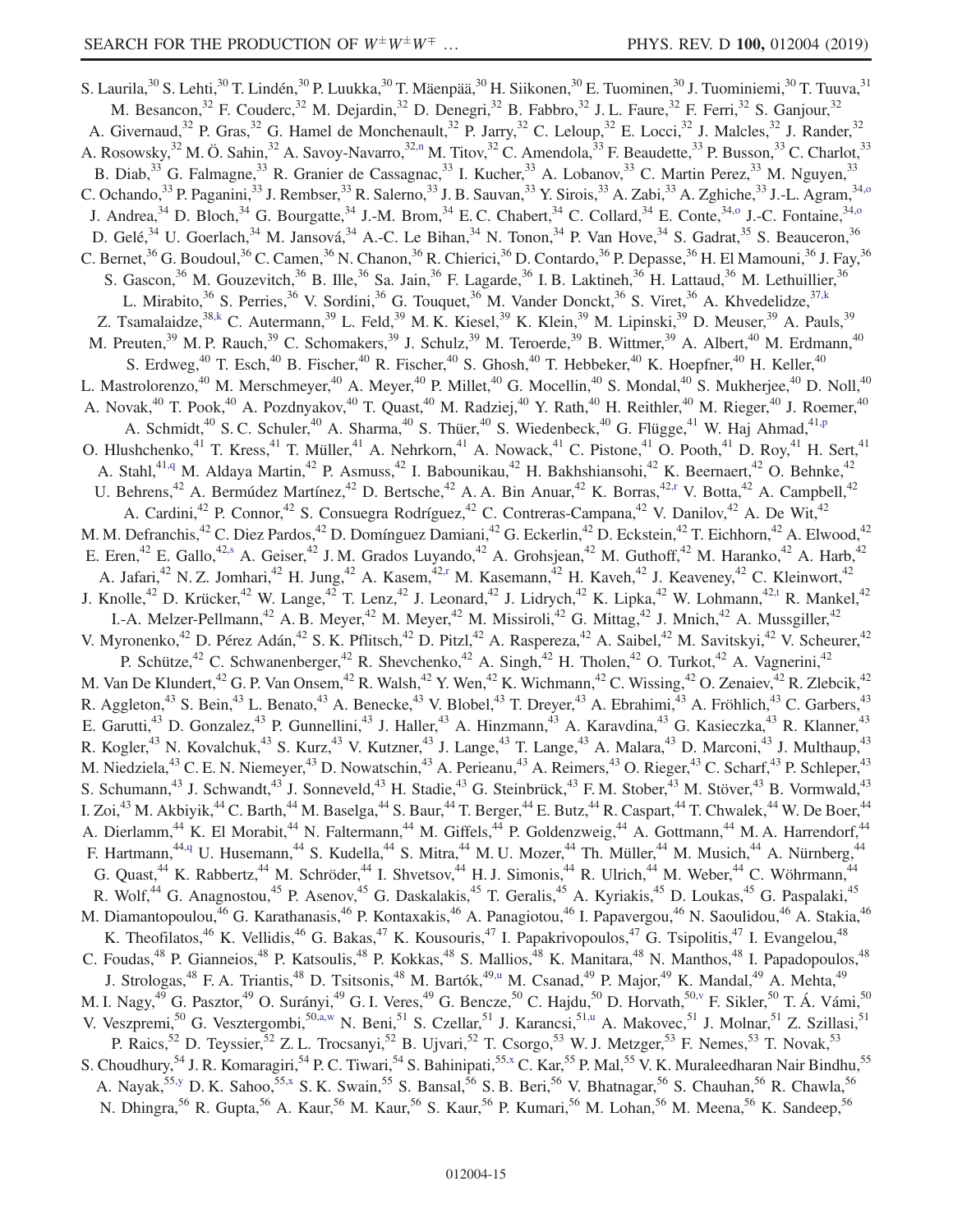<span id="page-15-4"></span><span id="page-15-3"></span><span id="page-15-2"></span><span id="page-15-1"></span><span id="page-15-0"></span>S. Sharma,<sup>56</sup> J. B. Singh,<sup>56</sup> A. K. Virdi,<sup>56</sup> G. Walia,<sup>56</sup> A. Bhardwaj,<sup>57</sup> B. C. Choudhary,<sup>57</sup> R. B. Garg,<sup>57</sup> M. Gola,<sup>57</sup> S. Keshri,<sup>57</sup> Ashok Kumar,<sup>57</sup> S. Malhotra,<sup>57</sup> M. Naimuddin,<sup>57</sup> P. Priyanka,<sup>57</sup> K. Ranjan,<sup>57</sup> Aashaq Shah,<sup>57</sup> R. Sharma,<sup>57</sup> R. Bhardwaj,<sup>58[,z](#page-23-23)</sup> M. Bharti,<sup>5[8,z](#page-23-23)</sup> R. Bhattacharya,<sup>58</sup> S. Bhattacharya,<sup>58</sup> U. Bhawandeep,<sup>58,z</sup> D. Bhowmik,<sup>58</sup> S. Dey,<sup>58</sup> S. Dutta,<sup>58</sup> S. Ghosh,<sup>58</sup> M. Maity,<sup>58[,aa](#page-23-24)</sup> K. Mondal,<sup>58</sup> S. Nandan,<sup>58</sup> A. Purohit,<sup>58</sup> P. K. Rout,<sup>58</sup> A. Roy,<sup>58</sup> G. Saha,<sup>58</sup> S. Sarkar,<sup>58</sup> T. Sarkar,<sup>5[8,aa](#page-23-24)</sup> M. Sharan,<sup>58</sup> B. Singh,<sup>58[,z](#page-23-23)</sup> S. Thakur,<sup>5[8,z](#page-23-23)</sup> P. K. Behera,<sup>59</sup> P. Kalbhor,<sup>59</sup> A. Muhammad,<sup>59</sup> P. R. Pujahari,<sup>59</sup> A. Sharma,<sup>59</sup> A. K. Sikdar,<sup>59</sup> R. Chudasama,<sup>60</sup> D. Dutta,<sup>60</sup> V. Jha,<sup>60</sup> V. Kumar,<sup>60</sup> D. K. Mishra,<sup>60</sup> P. K. Netrakanti,<sup>60</sup> L. M. Pant,<sup>60</sup> P. Shukla,<sup>60</sup> T. Aziz,<sup>61</sup> M. A. Bhat,<sup>61</sup> S. Dugad,<sup>61</sup> G. B. Mohanty,<sup>61</sup> N. Sur,<sup>61</sup> Ravindra Kumar Verma,<sup>61</sup> S. Banerjee,<sup>62</sup> S. Bhattacharya,<sup>62</sup> S. Chatterjee,<sup>62</sup> P. Das,<sup>62</sup> M. Guchait,<sup>62</sup> S. Karmakar,<sup>62</sup> S. Kumar,<sup>62</sup> G. Majumder,<sup>62</sup> K. Mazumdar, <sup>62</sup> N. Sahoo, <sup>62</sup> S. Sawant, <sup>62</sup> S. Chauhan, <sup>63</sup> S. Dube, <sup>63</sup> V. Hegde, <sup>63</sup> A. Kapoor, <sup>63</sup> K. Kothekar, <sup>63</sup> S. Pandey, <sup>63</sup> A. Rane,<sup>63</sup> A. Rastogi,<sup>63</sup> S. Sharma,<sup>63</sup> S. Chenarani,<sup>6[4,bb](#page-23-25)</sup> E. Eskandari Tadavani,<sup>64</sup> S. M. Etesami,<sup>64,bb</sup> M. Khakzad,<sup>64</sup> M. Mohammadi Najafabadi,<sup>64</sup> M. Naseri,<sup>64</sup> F. Rezaei Hosseinabadi,<sup>64</sup> M. Felcini,<sup>65</sup> M. Grunewald,<sup>65</sup> M. Abbrescia,<sup>66a,66b</sup> C. Calabria, <sup>66a,66b</sup> A. Colaleo, <sup>66a</sup> D. Creanza, <sup>66a,66c</sup> L. Cristella, <sup>66a,66b</sup> N. De Filippis, <sup>66a,66c</sup> M. De Palma, <sup>66a,66b</sup> A. Di Florio,<sup>66a,66b</sup> L. Fiore,<sup>66a</sup> A. Gelmi,<sup>66a,66b</sup> G. Iaselli,<sup>66a,66c</sup> M. Ince,<sup>66a,66b</sup> S. Lezki,<sup>66a,66b</sup> G. Maggi,<sup>66a,66c</sup> M. Maggi,<sup>66a</sup> G. Miniello,  $\frac{6.6666}{660}$  S. My,  $\frac{66a,66b}{660}$  S. Nuzzo,  $\frac{66a,66b}{660}$  A. Pompili,  $\frac{66a,66b}{660}$  G. Pugliese,  $\frac{66a,66c}{660}$  R. Radogna,  $\frac{66a}{660}$  A. Ranieri,  $\frac{66a}{660}$ G. Selvaggi,<sup>66a,66b</sup> L. Silvestris,<sup>66a</sup> R. Venditti,<sup>66a</sup> P. Verwilligen,<sup>66a</sup> G. Abbiendi,<sup>67a</sup> C. Battilana,<sup>67a,67b</sup> D. Bonacorsi,<sup>67a,67b</sup> L. Borgonovi, <sup>67a,67b</sup> S. Braibant-Giacomelli, <sup>67a,67b</sup> R. Campanini, <sup>67a,67b</sup> P. Capiluppi, <sup>67a,67b</sup> A. Castro, <sup>67a,67b</sup> F. R. Cavallo, <sup>67a</sup> C. Ciocca,<sup>67a</sup> G. Codispoti,<sup>67a,67b</sup> M. Cuffiani,<sup>67a,67b</sup> G. M. Dallavalle,<sup>67a</sup> F. Fabbri,<sup>67a</sup> A. Fanfani,<sup>67a,67b</sup> E. Fontanesi,<sup>67a</sup> P. Giacomelli,<sup>67a</sup> C. Grandi,<sup>67a</sup> L. Guiducci,<sup>67a,67b</sup> F. Iemmi,<sup>67a,67b</sup> S. Lo Meo,<sup>67a[,cc](#page-23-26)</sup> S. Marcellini,<sup>67a</sup> G. Masetti,<sup>67a</sup> F. L. Navarria,<sup>67a,67b</sup> A. Perrotta,<sup>67a</sup> F. Primavera,<sup>67a,67b</sup> A. M. Rossi,<sup>67a,67b</sup> T. Rovelli,<sup>67a,67b</sup> G. P. Siroli,<sup>67a,67b</sup> N. Tosi,<sup>67a</sup> S. Albergo,  $^{68a,68b,dd}$  $^{68a,68b,dd}$  $^{68a,68b,dd}$  S. Costa, $^{68a,68b}$  A. Di Mattia, $^{68a}$  R. Potenza, $^{68a,68b}$  A. Tricomi, $^{68a,68b,dd}$  $^{68a,68b,dd}$  $^{68a,68b,dd}$  C. Tuve, $^{68a,68b}$  G. Barbagli, $^{69a}$ R. Ceccarelli,<sup>69a</sup> K. Chatterjee,<sup>69a,69b</sup> V. Ciulli,<sup>69a,69b</sup> C. Civinini,<sup>69a</sup> R. D'Alessandro,<sup>69a,69b</sup> E. Focardi,<sup>69a,69b</sup> G. Latino,<sup>69a</sup>,69<sup>8</sup> P. Lenzi,<sup>69a,69b</sup> M. Meschini,<sup>69a</sup> S. Paoletti,<sup>69a</sup> G. Sguazzoni,<sup>69a</sup> D. Strom,<sup>69a</sup> L. Viliani,<sup>69a</sup> L. Benussi,<sup>70</sup> S. Bianco,<sup>70</sup> D. Piccolo,<sup>70</sup> M. Bozzo,<sup>71a,71b</sup> F. Ferro,<sup>71a</sup> R. Mulargia,<sup>71a,71b</sup> E. Robutti,<sup>71a</sup> S. Tosi,<sup>71a,71b</sup> A. Benaglia,<sup>72a</sup> A. Beschi,<sup>72a,72b</sup> F. Brivio,<sup>72a,72b</sup> V. Ciriolo,<sup>72a,72[b,q](#page-23-15)</sup> S. Di Guida,<sup>72a,72b[,q](#page-23-15)</sup> M. E. Dinardo,<sup>72a,72b</sup> P. Dini,<sup>72a</sup> S. Fiorendi,<sup>72a,72b</sup> S. Gennai,<sup>72a</sup> A. Ghezzi,<sup>72a,72b</sup> P. Govoni,<sup>72a,72b</sup> L. Guzzi,<sup>72a,72b</sup> M. Malberti,<sup>72a</sup> S. Malvezzi,<sup>72a</sup> D. Menasce,<sup>72a</sup> F. Monti,<sup>72a,72b</sup> L. Moroni,<sup>72a</sup> G. Ortona,<sup>72a,72b</sup> M. Paganoni,<sup>72a,72b</sup> D. Pedrini,<sup>72a</sup> S. Ragazzi,<sup>72a,72b</sup> T. Tabarelli de Fatis,<sup>72a,72b</sup> D. Zuolo,<sup>72a,72b</sup> S. Buontempo,<sup>73a</sup> N. Cavallo,<sup>73a,73c</sup> A. De Iorio,<sup>73a,73b</sup> A. Di Crescenzo,<sup>73a,73b</sup> F. Fabozzi,<sup>73a,73c</sup> F. Fienga,<sup>73a</sup> G. Galati,<sup>73a</sup> A. O. M. Iorio,<sup>73a,73b</sup> L. Lista,<sup>73a,73b</sup> S. Meola,<sup>73a,73d[,q](#page-23-15)</sup> P. Paolucci,<sup>73a,q</sup> B. Rossi,<sup>73a</sup> C. Sciacca,<sup>73a,73b</sup> E. Voevodina,<sup>73a,73b</sup> P. Azzi,<sup>74a</sup> N. Bacchetta,<sup>74a</sup> A. Boletti,<sup>74a,74b</sup> A. Bragagnolo,<sup>74a</sup> R. Carlin,<sup>74a,74b</sup> P. Checchia,<sup>74a</sup> P. De Castro Manzano,<sup>74a</sup> T. Dorigo,<sup>74a</sup> U. Dosselli,<sup>74a</sup> F. Gasparini,<sup>74a,74b</sup> U. Gasparini,<sup>74a,74b</sup> A. Gozzelino,<sup>74a</sup> S. Y. Hoh,<sup>74a</sup> P. Lujan,<sup>74a</sup> M. Margoni,<sup>74a,74b</sup> A. T. Meneguzzo,<sup>74a,74b</sup> J. Pazzini,<sup>74a,74b</sup> N. Pozzobon,<sup>74a,74b</sup> M. Presilla,<sup>74a,74b</sup> P. Ronchese,<sup>74a,74b</sup> R. Rossin,<sup>74a,74b</sup> F. Simonetto,<sup>74a,74b</sup> A. Tiko,<sup>74a</sup> M. Tosi,<sup>74a,74b</sup> M. Zanetti,<sup>74a,74b</sup> P. Zotto,<sup>74a,74b</sup> G. Zumerle,<sup>74a,74b</sup> A. Braghieri,<sup>75a</sup> P. Montagna,<sup>75a,75b</sup> S. P. Ratti,<sup>75a,75b</sup> V. Re,<sup>75a</sup> M. Ressegotti,<sup>75a,75b</sup> C. Riccardi,<sup>75a,75b</sup> P. Salvini,<sup>75a</sup> I. Vai,<sup>75a,75b</sup> P. Vitulo,<sup>75a,75b</sup> M. Biasini,<sup>76a,76b</sup> G. M. Bilei,<sup>76a</sup> C. Cecchi,<sup>76a,76b</sup> D. Ciangottini,<sup>76a,76b</sup> L. Fanò,<sup>76a,76b</sup> P. Lariccia,<sup>76a,76b</sup> R. Leonardi,<sup>76a,76b</sup> E. Manoni,<sup>76a</sup> G. Mantovani,<sup>76a,76b</sup> V. Mariani,<sup>76a,76b</sup> M. Menichelli,<sup>76a</sup> A. Rossi,<sup>76a,76b</sup> A. Santocchia,<sup>76a,76b</sup> D. Spiga,<sup>76a</sup> K. Androsov,<sup>77a</sup> P. Azzurri,<sup>77a</sup> G. Bagliesi,<sup>77a</sup> V. Bertacchi,<sup>77a,77c</sup> L. Bianchini,<sup>77a</sup> T. Boccali,<sup>77a</sup> R. Castaldi,<sup>77a</sup> M. A. Ciocci,<sup>77a,77b</sup> R. Dell'Orso,<sup>77a</sup> G. Fedi,<sup>77a</sup> L. Giannini,<sup>77a,77c</sup> A. Giassi,<sup>77a</sup> M. T. Grippo,<sup>77a</sup> F. Ligabue,<sup>77a,77c</sup> E. Manca,<sup>77a,77c</sup> G. Mandorli,<sup>77a,77c</sup> A. Messineo,<sup>77a,77b</sup> F. Palla,<sup>77a</sup> A. Rizzi,<sup>77a,77b</sup> G. Rolandi,<sup>77a[,ee](#page-23-28)</sup> S. Roy Chowdhury,<sup>77a</sup> A. Scribano,<sup>77a</sup> P. Spagnolo,<sup>77a</sup> R. Tenchini,<sup>77a</sup> G. Tonelli,<sup>77a,77b</sup> N. Turini,<sup>77a</sup> A. Venturi,<sup>77a</sup> P. G. Verdini,<sup>77a</sup> F. Cavallari,<sup>78a</sup> M. Cipriani,<sup>78a,78b</sup> D. Del Re,<sup>78a,78b</sup> E. Di Marco,<sup>78a,78b</sup> M. Diemoz,<sup>78a</sup> E. Longo,<sup>78a,78b</sup> B. Marzocchi,<sup>78a,78b</sup> P. Meridiani,<sup>78a</sup> G. Organtini,<sup>78a,78b</sup> F. Pandolfi,<sup>78a</sup> R. Paramatti,<sup>78a,78b</sup> C. Quaranta,<sup>78a,78b</sup> S. Rahatlou,<sup>78a,78b</sup> C. Rovelli,<sup>78a</sup> F. Santanastasio,<sup>78a,78b</sup> L. Soffi,<sup>78a,78b</sup> N. Amapane,<sup>79a,79b</sup> R. Arcidiacono,<sup>79a,79c</sup> S. Argiro,<sup>79a,79b</sup> M. Arneodo,<sup>79a,79c</sup> N. Bartosik,<sup>79a</sup> R. Bellan,<sup>79a,79b</sup> C. Biino,<sup>79a</sup> A. Cappati,<sup>79a,79b</sup> N. Cartiglia,<sup>79a</sup> S. Cometti,<sup>79a</sup> M. Costa,<sup>79a,79b</sup> R. Covarelli,<sup>79a,79b</sup> N. Demaria,<sup>79a</sup> B. Kiani,<sup>79a,79b</sup> C. Mariotti,<sup>79a</sup> S. Maselli,<sup>79a</sup> E. Migliore,<sup>79a,79b</sup> V. Monaco,<sup>79a,79b</sup> E. Monteil,<sup>79a,79b</sup> M. Monteno,<sup>79a</sup> M. M. Obertino,<sup>79a,79b</sup> L. Pacher,<sup>79a,79b</sup> N. Pastrone,<sup>79a</sup> M. Pelliccioni,<sup>79a</sup> G. L. Pinna Angioni,<sup>79a,79b</sup> A. Romero,<sup>79a,79b</sup> M. Ruspa,<sup>79a,79c</sup> R. Sacchi,<sup>79a,79b</sup> R. Salvatico,<sup>79a,79b</sup> V. Sola,<sup>79a</sup> A. Solano,<sup>79a,79b</sup> D. Soldi,<sup>79a,79b</sup> A. Staiano,<sup>79a</sup> S. Belforte,<sup>80a</sup> V. Candelise,<sup>80a,80b</sup> M. Casarsa,<sup>80a</sup> F. Cossutti,<sup>80a</sup> A. Da Rold,<sup>80a,80b</sup> G. Della Ricca,<sup>80a,80b</sup> F. Vazzoler,<sup>80a,80b</sup> A. Zanetti,<sup>80a</sup> B. Kim,<sup>81</sup> D. H. Kim,<sup>81</sup> G. N. Kim,<sup>81</sup> M. S. Kim,<sup>81</sup> J. Lee,  $81$  S. W. Lee,  $81$  C. S. Moon,  $81$  Y. D. Oh,  $81$  S. I. Pak,  $81$  S. Sekmen,  $81$  D. C. Son,  $81$  Y. C. Yang,  $81$  H. Kim,  $82$  D. H. Moon,  $82$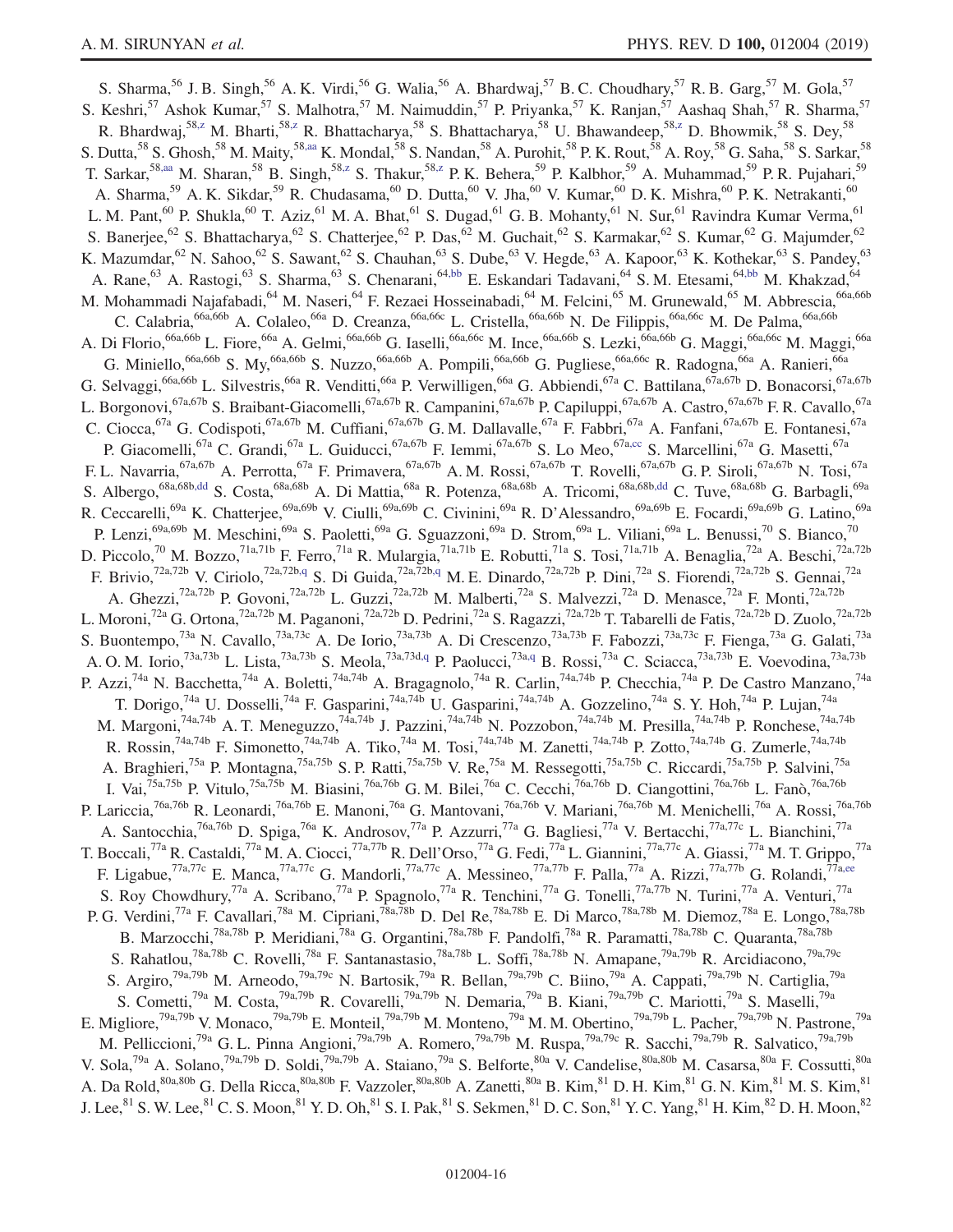<span id="page-16-12"></span><span id="page-16-11"></span><span id="page-16-10"></span><span id="page-16-9"></span><span id="page-16-8"></span><span id="page-16-7"></span><span id="page-16-6"></span><span id="page-16-5"></span><span id="page-16-4"></span><span id="page-16-3"></span><span id="page-16-2"></span><span id="page-16-1"></span><span id="page-16-0"></span>G. Oh,  $82$  B. Francois,  $83$  T. J. Kim,  $83$  J. Park,  $83$  S. Cho,  $84$  S. Choi,  $84$  Y. Go,  $84$  D. Gyun,  $84$  S. Ha,  $84$  B. Hong,  $84$  K. Lee,  $84$ K. S. Lee,  $84$  J. Lim,  $84$  J. Park,  $84$  S. K. Park,  $84$  Y. Roh,  $84$  J. Goh,  $85$  H. S. Kim,  $86$  J. Almond,  $87$  J. H. Bhyun,  $87$  J. Choi,  $87$ S. Jeon,  $87$  J. Kim,  $87$  J. S. Kim,  $87$  H. Lee,  $87$  K. Lee,  $87$  S. Lee,  $87$  K. Nam,  $87$  M. Oh,  $87$  S. B. Oh,  $87$  B. C. Radburn-Smith,  $87$ U. K. Yang,  $87$  H. D. Yoo,  $87$  I. Yoon,  $87$  G. B. Yu,  $87$  D. Jeon,  $88$  H. Kim,  $88$  J. H. Kim,  $88$  J. S. H. Lee,  $88$  I. C. Park,  $88$  I. Watson,  $88$ Y. Choi, <sup>89</sup> C. Hwang, <sup>89</sup> Y. Jeong, <sup>89</sup> J. Lee, <sup>89</sup> Y. Lee, <sup>89</sup> I. Yu, <sup>89</sup> V. Veckalns, <sup>90[,ff](#page-23-29)</sup> V. Dudenas, <sup>91</sup> A. Juodagalvis, <sup>91</sup> J. Vaitkus, <sup>91</sup> Z. A. Ibrahim,  $92$  F. Mohamad Idris,  $92,gg$  $92,gg$  W. A. T. Wan Abdullah,  $92$  M. N. Yusli,  $92$  Z. Zolkapli,  $92$  J. F. Benitez,  $93$ A. Castaneda Hernandez, <sup>93</sup> J. A. Murillo Quijada, <sup>93</sup> L. Valencia Palomo, <sup>93</sup> H. Castilla-Valdez, <sup>94</sup> E. De La Cruz-Burelo, <sup>94</sup> I. Heredia-De La Cruz, <sup>94[,hh](#page-23-31)</sup> R. Lopez-Fernandez, <sup>94</sup> A. Sanchez-Hernandez, <sup>94</sup> S. Carrillo Moreno, <sup>95</sup> C. Oropeza Barrera, <sup>95</sup> M. Ramirez-Garcia,<sup>95</sup> F. Vazquez Valencia,<sup>95</sup> J. Eysermans,<sup>96</sup> I. Pedraza,<sup>96</sup> H. A. Salazar Ibarguen,<sup>96</sup> C. Uribe Estrada,<sup>96</sup> A. Morelos Pineda,<sup>97</sup> N. Raicevic,<sup>98</sup> D. Krofcheck,<sup>99</sup> S. Bheesette,<sup>100</sup> P. H. Butler,<sup>100</sup> A. Ahmad,<sup>101</sup> M. Ahmad,<sup>101</sup> Q. Hassan,<sup>101</sup> H. R. Hoorani,<sup>101</sup> W. A. Khan,<sup>101</sup> M. A. Shah,<sup>101</sup> M. Shoaib,<sup>101</sup> M. Waqas,<sup>101</sup> V. Avati,<sup>102</sup> L. Grzanka,<sup>102</sup> M. Malawski,<sup>102</sup> H. Bialkowska,<sup>103</sup> M. Bluj,<sup>103</sup> B. Boimska,<sup>103</sup> M. Górski,<sup>103</sup> M. Kazana,<sup>103</sup> M. Szleper,<sup>103</sup> P. Zalewski,<sup>103</sup> K. Bunkowski,<sup>104</sup> A. Byszuk,<sup>104[,ii](#page-23-32)</sup> K. Doroba,<sup>104</sup> A. Kalinowski,<sup>104</sup> M. Konecki,<sup>104</sup> J. Krolikowski,<sup>104</sup> M. Misiura,<sup>104</sup> M. Olszewski, <sup>104</sup> A. Pyskir, <sup>104</sup> M. Walczak, <sup>104</sup> M. Araujo, <sup>105</sup> P. Bargassa, <sup>105</sup> D. Bastos, <sup>105</sup> A. Di Francesco, <sup>105</sup> P. Faccioli, <sup>105</sup> B. Galinhas,<sup>105</sup> M. Gallinaro,<sup>105</sup> J. Hollar,<sup>105</sup> N. Leonardo,<sup>105</sup> J. Seixas,<sup>105</sup> K. Shchelina,<sup>105</sup> G. Strong,<sup>105</sup> O. Toldaiev,<sup>105</sup> J. Varela, <sup>105</sup> S. Afanasiev, <sup>106</sup> P. Bunin, <sup>106</sup> M. Gavrilenko, <sup>106</sup> I. Golutvin, <sup>106</sup> I. Gorbunov, <sup>106</sup> A. Kamenev, <sup>106</sup> V. Karjavine, <sup>106</sup> A. Lanev, <sup>106</sup> A. Malakhov, <sup>106</sup> V. Matveev, <sup>10[6,jj,kk](#page-23-33)</sup> P. Moisenz, <sup>106</sup> V. Palichik, <sup>106</sup> V. Perelygin, <sup>106</sup> M. Savina, <sup>106</sup> S. Shmatov, <sup>106</sup> S. Shulha,<sup>106</sup> N. Skatchkov,<sup>106</sup> V. Smirnov,<sup>106</sup> N. Voytishin,<sup>106</sup> A. Zarubin,<sup>106</sup> L. Chtchipounov,<sup>107</sup> V. Golovtsov,<sup>107</sup> Y. Ivanov,  $^{107}$  V. Kim,  $^{107,II}$  E. Kuznetsova,  $^{107,mm}$  $^{107,mm}$  $^{107,mm}$  P. Levchenko,  $^{107}$  V. Murzin,  $^{107}$  V. Oreshkin,  $^{107}$  I. Smirnov,  $^{107}$  D. Sosnov,  $^{107}$ V. Sulimov,<sup>107</sup> L. Uvarov,<sup>107</sup> A. Vorobyev,<sup>107</sup> Yu. Andreev,<sup>108</sup> A. Dermenev,<sup>108</sup> S. Gninenko,<sup>108</sup> N. Golubev,<sup>108</sup> A. Karneyeu,<sup>108</sup> M. Kirsanov,<sup>108</sup> N. Krasnikov,<sup>108</sup> A. Pashenkov,<sup>108</sup> D. Tlisov,<sup>108</sup> A. Toropin,<sup>108</sup> V. Epshteyn,<sup>109</sup> V. Gavrilov,<sup>109</sup> N. Lychkovskaya,<sup>109</sup> A. Nikitenko,<sup>109[,nn](#page-23-36)</sup> V. Popov,<sup>109</sup> I. Pozdnyakov,<sup>109</sup> G. Safronov,<sup>109</sup> A. Spiridonov,<sup>109</sup> A. Stepennov,<sup>109</sup> M. Toms,<sup>109</sup> E. Vlasov,<sup>109</sup> A. Zhokin,<sup>109</sup> T. Aushev,<sup>110</sup> O. Bychkova,<sup>111</sup> R. Chistov,<sup>111,00</sup> M. Danilov,<sup>111,00</sup> S. Polikarpov,<sup>111,00</sup> E. Tarkovskii,<sup>111</sup> V. Andreev,<sup>112</sup> M. Azarkin,<sup>112</sup> I. Dremin,<sup>112</sup> M. Kirakosyan,<sup>112</sup> A. Terkulov,<sup>112</sup> A. Belyaev, <sup>113</sup> E. Boos, <sup>113</sup> V. Bunichev, <sup>113</sup> M. Dubinin, <sup>11[3,pp](#page-24-1)</sup> L. Dudko, <sup>113</sup> V. Klyukhin, <sup>113</sup> O. Kodolova, <sup>113</sup> I. Lokhtin, <sup>113</sup> S. Obraztsov,<sup>113</sup> M. Perfilov,<sup>113</sup> S. Petrushanko,<sup>113</sup> V. Savrin,<sup>113</sup> A. Snigirev,<sup>113</sup> A. Barnyakov,<sup>11[4,qq](#page-24-2)</sup> V. Blinov,<sup>114,qq</sup> T. Dimova, <sup>11[4,qq](#page-24-2)</sup> L. Kardapoltsev, <sup>114,qq</sup> Y. Skovpen, <sup>114,qq</sup> I. Azhgirey, <sup>115</sup> I. Bayshev, <sup>115</sup> S. Bitioukov, <sup>115</sup> V. Kachanov, <sup>115</sup> D. Konstantinov,<sup>115</sup> P. Mandrik,<sup>115</sup> V. Petrov,<sup>115</sup> R. Ryutin,<sup>115</sup> S. Slabospitskii,<sup>115</sup> A. Sobol,<sup>115</sup> S. Troshin,<sup>115</sup> N. Tyurin,<sup>115</sup> A. Uzunian, <sup>115</sup> A. Volkov, <sup>115</sup> A. Babaev, <sup>116</sup> A. Iuzhakov, <sup>116</sup> V. Okhotnikov, <sup>116</sup> V. Borchsh, <sup>117</sup> V. Ivanchenko, <sup>117</sup> E. Tcherniaev, <sup>117</sup> P. Adzic, <sup>11[8,rr](#page-24-3)</sup> P. Cirkovic, <sup>118</sup> D. Devetak, <sup>118</sup> M. Dordevic, <sup>118</sup> P. Milenovic, <sup>118</sup> J. Milosevic, <sup>118</sup> M. Stojanovic,<sup>118</sup> M. Aguilar-Benitez,<sup>119</sup> J. Alcaraz Maestre,<sup>119</sup> A. Álvarez Fernández,<sup>119</sup> I. Bachiller,<sup>119</sup> M. Barrio Luna,<sup>119</sup> J. A. Brochero Cifuentes,<sup>119</sup> C. A. Carrillo Montoya,<sup>119</sup> M. Cepeda,<sup>119</sup> M. Cerrada,<sup>119</sup> N. Colino,<sup>119</sup> B. De La Cruz,<sup>119</sup> A. Delgado Peris,<sup>119</sup> C. Fernandez Bedoya,<sup>119</sup> J. P. Fernández Ramos,<sup>119</sup> J. Flix,<sup>119</sup> M. C. Fouz,<sup>119</sup> O. Gonzalez Lopez,<sup>119</sup> S. Goy Lopez,<sup>119</sup> J. M. Hernandez,<sup>119</sup> M. I. Josa,<sup>119</sup> D. Moran,<sup>119</sup> Á. Navarro Tobar,<sup>119</sup> A. Pérez-Calero Yzquierdo,<sup>119</sup> J. Puerta Pelayo,<sup>119</sup> I. Redondo,<sup>119</sup> L. Romero,<sup>119</sup> S. Sánchez Navas,<sup>119</sup> M. S. Soares,<sup>119</sup> A. Triossi,<sup>119</sup> C. Willmott,<sup>119</sup> C. Albajar,<sup>120</sup> J. F. de Trocóniz,<sup>120</sup> B. Alvarez Gonzalez,<sup>121</sup> J. Cuevas,<sup>121</sup> C. Erice,<sup>121</sup> J. Fernandez Menendez,<sup>121</sup> S. Folgueras,<sup>121</sup> I. Gonzalez Caballero,<sup>121</sup> J. R. González Fernández,<sup>121</sup> E. Palencia Cortezon,<sup>121</sup> V. Rodríguez Bouza,<sup>121</sup> S. Sanchez Cruz,<sup>121</sup> I. J. Cabrillo,<sup>122</sup> A. Calderon,<sup>122</sup> B. Chazin Quero,<sup>122</sup> J. Duarte Campderros,<sup>122</sup> M. Fernandez,<sup>122</sup> P. J. Fernández Manteca,<sup>122</sup> A. García Alonso,<sup>122</sup> G. Gomez,<sup>122</sup> C. Martinez Rivero,<sup>122</sup> P. Martinez Ruiz del Arbol,<sup>122</sup> F. Matorras,<sup>122</sup> J. Piedra Gomez,<sup>122</sup> C. Prieels,<sup>122</sup> T. Rodrigo,<sup>122</sup> A. Ruiz-Jimeno,<sup>122</sup> L. Russo,<sup>12[2,ss](#page-24-4)</sup> L. Scodellaro,<sup>122</sup> N. Trevisani,<sup>122</sup> I. Vila,<sup>122</sup> J. M. Vizan Garcia,<sup>122</sup> K. Malagalage,<sup>123</sup> W. G. D. Dharmaratna,<sup>124</sup> N. Wickramage,<sup>124</sup> D. Abbaneo,<sup>125</sup> B. Akgun,<sup>125</sup> E. Auffray,<sup>125</sup> G. Auzinger,<sup>125</sup> J. Baechler,<sup>125</sup> P. Baillon,<sup>125</sup> A. H. Ball,<sup>125</sup> D. Barney,<sup>125</sup> J. Bendavid,<sup>125</sup> M. Bianco,<sup>125</sup> A. Bocci,<sup>125</sup> E. Bossini,<sup>125</sup> C. Botta,<sup>125</sup> E. Brondolin,<sup>125</sup> T. Camporesi,<sup>125</sup> A. Caratelli,<sup>125</sup> G. Cerminara,<sup>125</sup> E. Chapon,<sup>125</sup> G. Cucciati,<sup>125</sup> D. d'Enterria,<sup>125</sup> A. Dabrowski,<sup>125</sup> N. Daci,<sup>125</sup> V. Daponte,<sup>125</sup> A. David,<sup>125</sup> O. Davignon,<sup>125</sup> A. De Roeck,<sup>125</sup> N. Deelen,<sup>125</sup> M. Deile,<sup>125</sup> M. Dobson,<sup>125</sup> M. Dünser,<sup>125</sup> N. Dupont,<sup>125</sup> A. Elliott-Peisert,<sup>125</sup> F. Fallavollita,<sup>125[,tt](#page-24-5)</sup> D. Fasanella,<sup>125</sup> G. Franzoni,<sup>125</sup> J. Fulcher,<sup>125</sup> W. Funk,<sup>125</sup> S. Giani,<sup>125</sup> D. Gigi,<sup>125</sup> A. Gilbert,<sup>125</sup> K. Gill,<sup>125</sup> F. Glege,<sup>125</sup> M. Gruchala,<sup>125</sup> M. Guilbaud,<sup>125</sup> D. Gulhan,<sup>125</sup> J. Hegeman,<sup>125</sup> C. Heidegger,<sup>125</sup> Y. Iiyama,<sup>125</sup> V. Innocente,<sup>125</sup> P. Janot,<sup>125</sup> O. Karacheban,<sup>12[5,t](#page-23-18)</sup> J. Kaspar,<sup>125</sup> J. Kieseler,<sup>125</sup> M. Krammer,<sup>125[,b](#page-23-1)</sup> C. Lange,<sup>125</sup> P. Lecoq,<sup>125</sup> C. Lourenco,<sup>125</sup> L. Malgeri,<sup>125</sup> M. Mannelli,<sup>125</sup> A. Massironi,<sup>125</sup> F. Meijers,<sup>125</sup> J. A. Merlin,<sup>125</sup> S. Mersi,<sup>125</sup>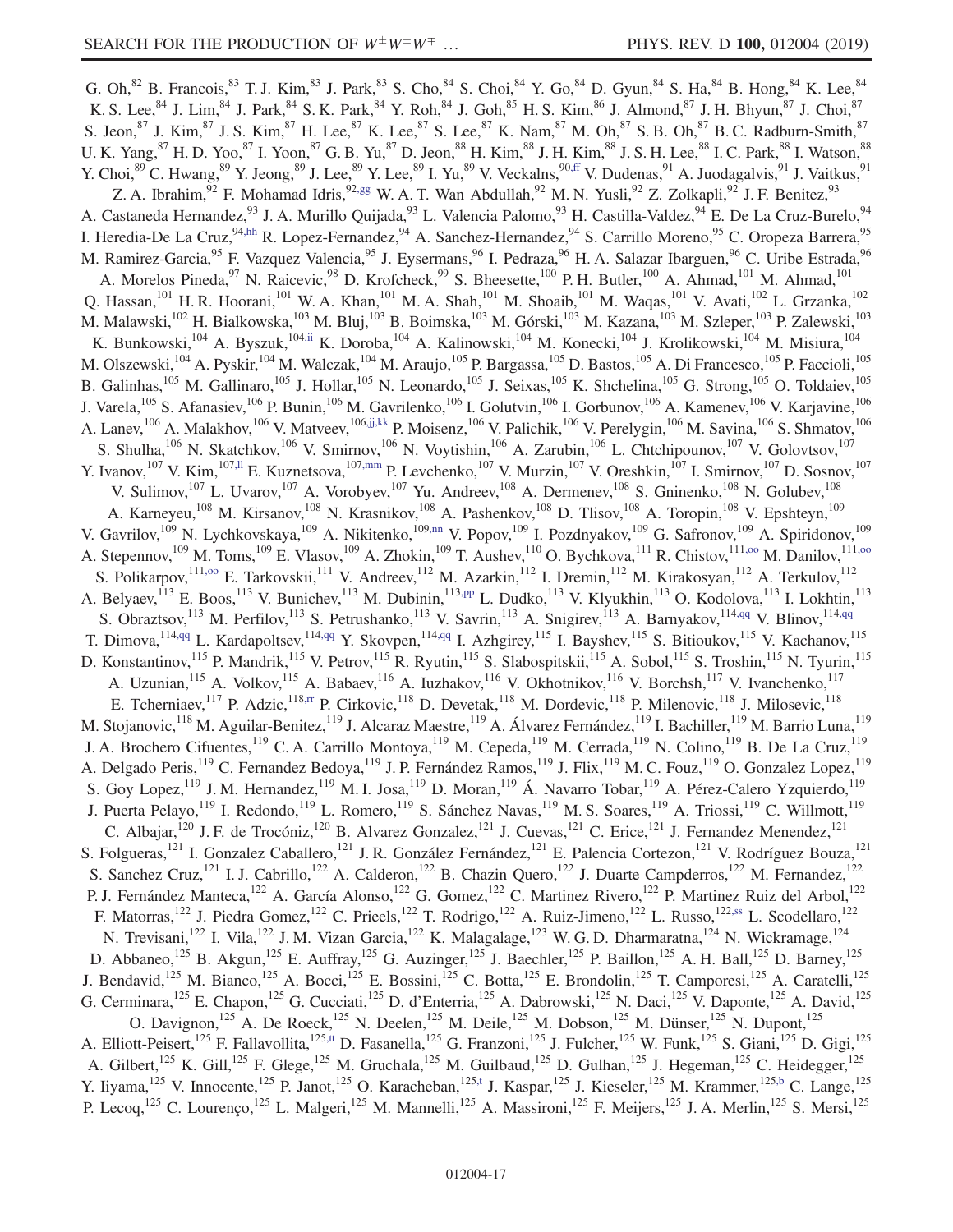<span id="page-17-13"></span><span id="page-17-12"></span><span id="page-17-11"></span><span id="page-17-10"></span><span id="page-17-9"></span><span id="page-17-8"></span><span id="page-17-7"></span><span id="page-17-6"></span><span id="page-17-5"></span><span id="page-17-4"></span><span id="page-17-3"></span><span id="page-17-2"></span><span id="page-17-1"></span><span id="page-17-0"></span>E. Meschi,<sup>125</sup> F. Moortgat,<sup>125</sup> M. Mulders,<sup>125</sup> J. Ngadiuba,<sup>125</sup> S. Nourbakhsh,<sup>125</sup> S. Orfanelli,<sup>125</sup> L. Orsini,<sup>125</sup> F. Pantaleo,<sup>125[,q](#page-23-15)</sup> L. Pape,<sup>125</sup> E. Perez,<sup>125</sup> M. Peruzzi,<sup>125</sup> A. Petrilli,<sup>125</sup> G. Petrucciani,<sup>125</sup> A. Pfeiffer,<sup>125</sup> M. Pierini,<sup>125</sup> F.M. Pitters,<sup>125</sup> D. Rabady,<sup>125</sup> A. Racz,<sup>125</sup> M. Rovere,<sup>125</sup> H. Sakulin,<sup>125</sup> C. Schäfer,<sup>125</sup> C. Schwick,<sup>125</sup> M. Selvaggi,<sup>125</sup> A. Sharma,<sup>125</sup> P. Silva,<sup>125</sup> W. Snoeys,<sup>125</sup> P. Sphicas,<sup>125[,uu](#page-24-6)</sup> J. Steggemann,<sup>125</sup> V. R. Tavolaro,<sup>125</sup> D. Treille,<sup>125</sup> A. Tsirou,<sup>125</sup> A. Vartak,<sup>125</sup> M. Verzetti,<sup>125</sup> W. D. Zeuner,<sup>125</sup> L. Caminada,<sup>126, vv</sup> K. Deiters,<sup>126</sup> W. Erdmann,<sup>126</sup> R. Horisberger,<sup>126</sup> Q. Ingram,<sup>126</sup> H. C. Kaestli,<sup>126</sup> D. Kotlinski,<sup>126</sup> U. Langenegger,<sup>126</sup> T. Rohe,<sup>126</sup> S. A. Wiederkehr,<sup>126</sup> M. Backhaus,<sup>127</sup> P. Berger,<sup>127</sup> N. Chernyavskaya, <sup>127</sup> G. Dissertori, <sup>127</sup> M. Dittmar, <sup>127</sup> M. Donegà, <sup>127</sup> C. Dorfer, <sup>127</sup> T. A. Gómez Espinosa, <sup>127</sup> C. Grab, <sup>127</sup> D. Hits,<sup>127</sup> T. Klijnsma,<sup>127</sup> W. Lustermann,<sup>127</sup> R. A. Manzoni,<sup>127</sup> M. Marionneau,<sup>127</sup> M. T. Meinhard,<sup>127</sup> F. Micheli,<sup>127</sup> P. Musella,<sup>127</sup> F. Nessi-Tedaldi,<sup>127</sup> F. Pauss,<sup>127</sup> G. Perrin,<sup>127</sup> L. Perrozzi,<sup>127</sup> S. Pigazzini,<sup>127</sup> M. Reichmann,<sup>127</sup> C. Reissel,<sup>127</sup> T. Reitenspiess,<sup>127</sup> D. Ruini,<sup>127</sup> D. A. Sanz Becerra,<sup>127</sup> M. Schönenberger,<sup>127</sup> L. Shchutska,<sup>127</sup> M. L. Vesterbacka Olsson,<sup>127</sup> R. Wallny,<sup>127</sup> D. H. Zhu,<sup>127</sup> T. K. Aarrestad,<sup>128</sup> C. Amsler,<sup>128[,ww](#page-24-8)</sup> D. Brzhechko,<sup>128</sup> M. F. Canelli,<sup>128</sup> A. De Cosa,<sup>128</sup> R. Del Burgo,<sup>128</sup> S. Donato,<sup>128</sup> B. Kilminster,<sup>128</sup> S. Leontsinis,<sup>128</sup> V. M. Mikuni,<sup>128</sup> I. Neutelings,<sup>128</sup> G. Rauco,<sup>128</sup> P. Robmann,<sup>128</sup> D. Salerno,<sup>128</sup> K. Schweiger,<sup>128</sup> C. Seitz,<sup>128</sup> Y. Takahashi,<sup>128</sup> S. Wertz,<sup>128</sup> A. Zucchetta,<sup>128</sup> T. H. Doan,<sup>129</sup> C. M. Kuo,<sup>129</sup> W. Lin,<sup>129</sup> S. S. Yu,<sup>129</sup> P. Chang,<sup>130</sup> Y. Chao,<sup>130</sup> K. F. Chen,<sup>130</sup> P. H. Chen,<sup>130</sup> W.-S. Hou,<sup>130</sup> Y. y. Li,<sup>130</sup> R.-S. Lu,<sup>130</sup> E. Paganis,<sup>130</sup> A. Psallidas,<sup>130</sup> A. Steen,<sup>130</sup> B. Asavapibhop,<sup>131</sup> C. Asawatangtrakuldee,<sup>131</sup> N. Srimanobhas,<sup>131</sup> N. Suwonjandee,<sup>131</sup> A. Bat,<sup>132</sup> F. Boran,<sup>132</sup> S. Cerci,<sup>132[,xx](#page-24-9)</sup> S. Damarseckin,<sup>13[2,yy](#page-24-10)</sup> Z. S. Demiroglu,<sup>132</sup> F. Dolek,<sup>132</sup> C. Dozen,<sup>132</sup> I. Dumanoglu,<sup>132</sup> G. Gokbulut,<sup>132</sup> Emine Gurpinar Guler,<sup>13[2,zz](#page-24-11)</sup> Y. Guler,<sup>132</sup> I. Hos,<sup>132[,aaa](#page-24-12)</sup> C. Isik,<sup>132</sup> E. E. Kangal,<sup>132[,bbb](#page-24-13)</sup> O. Kara,<sup>132</sup> A. Kayis Topaksu,<sup>132</sup> U. Kiminsu,<sup>132</sup> M. Oglakci,<sup>132</sup> G. Onengut,<sup>132</sup> K. Ozdemir,<sup>13[2,ccc](#page-24-14)</sup> S. Ozturk,<sup>132[,ddd](#page-24-15)</sup> A. E. Simsek,<sup>132</sup> D. Sunar Cerci,<sup>13[2,xx](#page-24-9)</sup> U. G. Tok,<sup>132</sup> S. Turkcapar,<sup>132</sup> I. S. Zorbakir,<sup>132</sup> C. Zorbilmez,<sup>132</sup> B. Isildak,<sup>133[,eee](#page-24-16)</sup> G. Karapinar,<sup>133[,fff](#page-24-17)</sup> M. Yalvac,<sup>133</sup> I. O. Atakisi,<sup>134</sup> E. Gülmez,<sup>134</sup> M. Kaya,<sup>13[4,ggg](#page-24-18)</sup> O. Kaya,<sup>13[4,hhh](#page-24-19)</sup> B. Kaynak,<sup>134</sup> Ö. Özçelik,<sup>134</sup> S. Ozkorucuklu,<sup>13[4,iii](#page-24-20)</sup> S. Tekten,<sup>134</sup> E. A. Yetkin,<sup>134</sup>,ijj A. Cakir,<sup>135</sup> Y. Komurcu,<sup>135</sup> S. Sen,<sup>135[,kkk](#page-24-22)</sup> B. Grynyov,<sup>136</sup> L. Levchuk,<sup>137</sup> F. Ball,<sup>138</sup> E. Bhal,<sup>138</sup> S. Bologna,<sup>138</sup> J. J. Brooke,<sup>138</sup> D. Burns,<sup>138</sup> E. Clement,<sup>138</sup> D. Cussans,<sup>138</sup> H. Flacher,<sup>138</sup> J. Goldstein,<sup>138</sup> G. P. Heath,<sup>138</sup> H. F. Heath,<sup>138</sup> L. Kreczko,<sup>138</sup> S. Paramesvaran,<sup>138</sup> B. Penning,  $^{138}$  T. Sakuma,  $^{138}$  S. Seif El Nasr-Storey,  $^{138}$  D. Smith,  $^{138}$  V. J. Smith,  $^{138}$  J. Taylor,  $^{138}$  A. Titterton,  $^{138}$  K. W. Bell,  $^{139}$ A. Belyaev,<sup>139[,lll](#page-24-23)</sup> C. Brew,<sup>139</sup> R. M. Brown,<sup>139</sup> D. Cieri,<sup>139</sup> D. J. A. Cockerill,<sup>139</sup> J. A. Coughlan,<sup>139</sup> K. Harder,<sup>139</sup> S. Harper,<sup>139</sup> J. Linacre,<sup>139</sup> K. Manolopoulos,<sup>139</sup> D. M. Newbold,<sup>139</sup> E. Olaiya,<sup>139</sup> D. Petyt,<sup>139</sup> T. Reis,<sup>139</sup> T. Schuh,<sup>139</sup> C. H. Shepherd-Themistocleous,<sup>139</sup> A. Thea,<sup>139</sup> I. R. Tomalin,<sup>139</sup> T. Williams,<sup>139</sup> W. J. Womersley,<sup>139</sup> R. Bainbridge,<sup>140</sup> P. Bloch,<sup>140</sup> J. Borg,<sup>140</sup> S. Breeze,<sup>140</sup> O. Buchmuller,<sup>140</sup> A. Bundock,<sup>140</sup> Gurpreet Singh Chahal,<sup>140[,mmm](#page-24-24)</sup> D. Colling,<sup>140</sup> P. Dauncey,<sup>140</sup> G. Davies,<sup>140</sup> M. Della Negra,<sup>140</sup> R. Di Maria,<sup>140</sup> P. Everaerts,<sup>140</sup> G. Hall,<sup>140</sup> G. Iles,<sup>140</sup> T. James,<sup>140</sup> M. Komm,<sup>140</sup> C. Laner,<sup>140</sup> L. Lyons,<sup>140</sup> A.-M. Magnan,<sup>140</sup> S. Malik,<sup>140</sup> A. Martelli,<sup>140</sup> V. Milosevic,<sup>140</sup> J. Nash,<sup>140[,nnn](#page-24-25)</sup> V. Palladino,<sup>140</sup> M. Pesaresi,<sup>140</sup> D. M. Raymond,<sup>140</sup> A. Richards,<sup>140</sup> A. Rose,<sup>140</sup> E. Scott,<sup>140</sup> C. Seez,<sup>140</sup> A. Shtipliyski,<sup>140</sup> M. Stoye,<sup>140</sup> T. Strebler,<sup>140</sup> S. Summers,<sup>140</sup> A. Tapper,<sup>140</sup> K. Uchida,<sup>140</sup> T. Virdee,<sup>140[,q](#page-23-15)</sup> N. Wardle,<sup>140</sup> D. Winterbottom,<sup>140</sup> J. Wright,<sup>140</sup> A. G. Zecchinelli,<sup>140</sup> S. C. Zenz,<sup>140</sup> J. E. Cole,<sup>141</sup> P. R. Hobson,<sup>141</sup> A. Khan,<sup>141</sup> P. Kyberd,<sup>141</sup> C. K. Mackay,<sup>141</sup> A. Morton,<sup>141</sup> I. D. Reid,<sup>141</sup> L. Teodorescu,<sup>141</sup> S. Zahid,<sup>141</sup> K. Call,<sup>142</sup> J. Dittmann,<sup>142</sup> K. Hatakeyama,<sup>142</sup> C. Madrid,<sup>142</sup> B. McMaster,<sup>142</sup> N. Pastika,<sup>142</sup> C. Smith,<sup>142</sup> R. Bartek,<sup>143</sup> A. Dominguez,<sup>143</sup> R. Uniyal,<sup>143</sup> A. Buccilli,<sup>144</sup> S. I. Cooper,<sup>144</sup> C. Henderson,<sup>144</sup> P. Rumerio,<sup>144</sup> C. West,<sup>144</sup> D. Arcaro,<sup>145</sup> T. Bose,<sup>145</sup> Z. Demiragli,<sup>145</sup> D. Gastler,<sup>145</sup> S. Girgis,<sup>145</sup> D. Pinna, <sup>145</sup> C. Richardson, <sup>145</sup> J. Rohlf, <sup>145</sup> D. Sperka, <sup>145</sup> I. Suarez, <sup>145</sup> L. Sulak, <sup>145</sup> D. Zou, <sup>145</sup> G. Benelli, <sup>146</sup> B. Burkle, <sup>146</sup> X. Coubez,  $^{146}$  D. Cutts,  $^{146}$  Y. t. Duh,  $^{146}$  M. Hadley,  $^{146}$  J. Hakala,  $^{146}$  U. Heintz,  $^{146}$  J. M. Hogan,  $^{146,000}$  K. H. M. Kwok,  $^{146}$ E. Laird,  $^{146}$  G. Landsberg,  $^{146}$  J. Lee,  $^{146}$  Z. Mao,  $^{146}$  M. Narain,  $^{146}$  S. Sagir,  $^{146,ppp}$  $^{146,ppp}$  $^{146,ppp}$  R. Syarif,  $^{146}$  E. Usai,  $^{146}$  D. Yu,  $^{146}$  R. Band,  $^{147}$ C. Brainerd,<sup>147</sup> R. Breedon,<sup>147</sup> M. Calderon De La Barca Sanchez,<sup>147</sup> M. Chertok,<sup>147</sup> J. Conway,<sup>147</sup> R. Conway,<sup>147</sup> P. T. Cox, <sup>147</sup> R. Erbacher, <sup>147</sup> C. Flores, <sup>147</sup> G. Funk, <sup>147</sup> F. Jensen, <sup>147</sup> W. Ko, <sup>147</sup> O. Kukral, <sup>147</sup> R. Lander, <sup>147</sup> M. Mulhearn, <sup>147</sup> D. Pellett,<sup>147</sup> J. Pilot,<sup>147</sup> M. Shi,<sup>147</sup> D. Stolp,<sup>147</sup> D. Taylor,<sup>147</sup> K. Tos,<sup>147</sup> M. Tripathi,<sup>147</sup> Z. Wang,<sup>147</sup> F. Zhang,<sup>147</sup> M. Bachtis,<sup>148</sup> C. Bravo,<sup>148</sup> R. Cousins,<sup>148</sup> A. Dasgupta,<sup>148</sup> A. Florent,<sup>148</sup> J. Hauser,<sup>148</sup> M. Ignatenko,<sup>148</sup> N. Mccoll,<sup>148</sup> W. A. Nash,<sup>148</sup> S. Regnard,<sup>148</sup> D. Saltzberg,<sup>148</sup> C. Schnaible,<sup>148</sup> B. Stone,<sup>148</sup> V. Valuev,<sup>148</sup> K. Burt,<sup>149</sup> R. Clare,<sup>149</sup> J. W. Gary, <sup>149</sup> S. M. A. Ghiasi Shirazi, <sup>149</sup> G. Hanson, <sup>149</sup> G. Karapostoli, <sup>149</sup> E. Kennedy, <sup>149</sup> O. R. Long, <sup>149</sup> M. Olmedo Negrete,<sup>149</sup> M. I. Paneva,<sup>149</sup> W. Si,<sup>149</sup> L. Wang,<sup>149</sup> H. Wei,<sup>149</sup> S. Wimpenny,<sup>149</sup> B. R. Yates,<sup>149</sup> Y. Zhang,<sup>149</sup> J. G. Branson,<sup>150</sup> P. Chang,<sup>150</sup> S. Cittolin,<sup>150</sup> M. Derdzinski,<sup>150</sup> R. Gerosa,<sup>150</sup> D. Gilbert,<sup>150</sup> B. Hashemi,<sup>150</sup> D. Klein,<sup>150</sup> V. Krutelyov,<sup>150</sup> J. Letts,<sup>150</sup> M. Masciovecchio,<sup>150</sup> S. May,<sup>150</sup> S. Padhi,<sup>150</sup> M. Pieri,<sup>150</sup> V. Sharma,<sup>150</sup> M. Tadel,<sup>150</sup> F. Würthwein,<sup>150</sup> A. Yagil,<sup>150</sup> G. Zevi Della Porta,<sup>150</sup> N. Amin,<sup>151</sup> R. Bhandari,<sup>151</sup> C. Campagnari,<sup>151</sup> M. Citron,<sup>151</sup>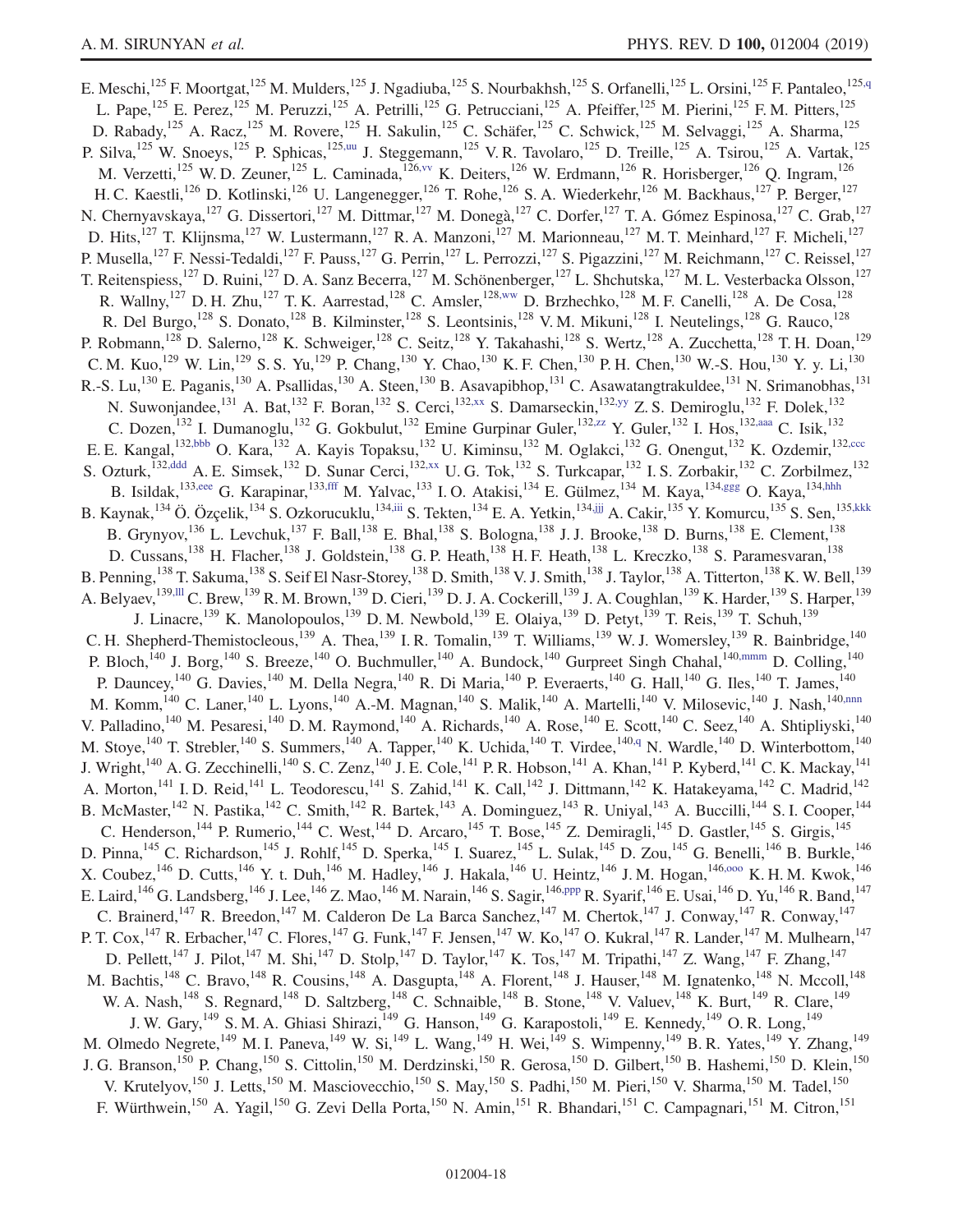<span id="page-18-2"></span><span id="page-18-1"></span><span id="page-18-0"></span>V. Dutta,<sup>151</sup> M. Franco Sevilla,<sup>151</sup> L. Gouskos,<sup>151</sup> J. Incandela,<sup>151</sup> B. Marsh,<sup>151</sup> H. Mei,<sup>151</sup> A. Ovcharova,<sup>151</sup> H. Qu,<sup>151</sup> J. Richman,<sup>151</sup> U. Sarica,<sup>151</sup> D. Stuart,<sup>151</sup> S. Wang,<sup>151</sup> J. Yoo,<sup>151</sup> D. Anderson,<sup>152</sup> A. Bornheim,<sup>152</sup> O. Cerri,<sup>152</sup> I. Dutta,<sup>152</sup> J. M. Lawhorn,<sup>152</sup> N. Lu,<sup>152</sup> J. Mao,<sup>152</sup> H. B. Newman,<sup>152</sup> T. Q. Nguyen,<sup>152</sup> J. Pata,<sup>152</sup> M. Spiropulu,<sup>152</sup> J. R. Vlimant,<sup>152</sup> C. Wang, <sup>152</sup> S. Xie, <sup>152</sup> Z. Zhang, <sup>152</sup> R. Y. Zhu, <sup>152</sup> M. B. Andrews, <sup>153</sup> T. Ferguson, <sup>153</sup> T. Mudholkar, <sup>153</sup> M. Paulini, <sup>153</sup> M. Sun,<sup>153</sup> I. Vorobiev,<sup>153</sup> M. Weinberg,<sup>153</sup> J. P. Cumalat,<sup>154</sup> W. T. Ford,<sup>154</sup> A. Johnson,<sup>154</sup> E. MacDonald,<sup>154</sup> T. Mulholland, <sup>154</sup> R. Patel, <sup>154</sup> A. Perloff, <sup>154</sup> K. Stenson, <sup>154</sup> K. A. Ulmer, <sup>154</sup> S. R. Wagner, <sup>154</sup> J. Alexander, <sup>155</sup> J. Chaves, <sup>155</sup> Y. Cheng,<sup>155</sup> J. Chu,<sup>155</sup> A. Datta,<sup>155</sup> A. Frankenthal,<sup>155</sup> K. Mcdermott,<sup>155</sup> N. Mirman,<sup>155</sup> J. R. Patterson,<sup>155</sup> D. Quach,<sup>155</sup> A. Rinkevicius,<sup>155[,qqq](#page-24-28)</sup> A. Ryd,<sup>155</sup> S.M. Tan,<sup>155</sup> Z. Tao,<sup>155</sup> J. Thom,<sup>155</sup> P. Wittich,<sup>155</sup> M. Zientek,<sup>155</sup> S. Abdullin,<sup>156</sup> M. Albrow,<sup>156</sup> M. Alyari,<sup>156</sup> G. Apollinari,<sup>156</sup> A. Apresyan,<sup>156</sup> A. Apyan,<sup>156</sup> S. Banerjee,<sup>156</sup> L. A. T. Bauerdick,<sup>156</sup> A. Beretvas,<sup>156</sup> J. Berryhill,<sup>156</sup> P. C. Bhat,<sup>156</sup> K. Burkett,<sup>156</sup> J. N. Butler,<sup>156</sup> A. Canepa,<sup>156</sup> G. B. Cerati,<sup>156</sup> H. W. K. Cheung,<sup>156</sup> F. Chlebana,<sup>156</sup> M. Cremonesi,<sup>156</sup> J. Duarte,<sup>156</sup> V. D. Elvira,<sup>156</sup> J. Freeman,<sup>156</sup> Z. Gecse,<sup>156</sup> E. Gottschalk,<sup>156</sup> L. Gray,<sup>156</sup> D. Green,<sup>156</sup> S. Grünendahl,<sup>156</sup> O. Gutsche,<sup>156</sup> Allison Reinsvold Hall,<sup>156</sup> J. Hanlon,<sup>156</sup> R. M. Harris,<sup>156</sup> S. Hasegawa,<sup>156</sup> R. Heller,<sup>156</sup> J. Hirschauer,<sup>156</sup> B. Jayatilaka,<sup>156</sup> S. Jindariani,<sup>156</sup> M. Johnson,<sup>156</sup> U. Joshi,<sup>156</sup> B. Klima, <sup>156</sup> M. J. Kortelainen, <sup>156</sup> B. Kreis, <sup>156</sup> S. Lammel, <sup>156</sup> J. Lewis, <sup>156</sup> D. Lincoln, <sup>156</sup> R. Lipton, <sup>156</sup> M. Liu, <sup>156</sup> T. Liu, <sup>156</sup> J. Lykken,<sup>156</sup> K. Maeshima,<sup>156</sup> J. M. Marraffino,<sup>156</sup> D. Mason,<sup>156</sup> P. McBride,<sup>156</sup> P. Merkel,<sup>156</sup> S. Mrenna,<sup>156</sup> S. Nahn,<sup>156</sup> V. O'Dell,<sup>156</sup> V. Papadimitriou,<sup>156</sup> K. Pedro,<sup>156</sup> C. Pena,<sup>156</sup> G. Rakness,<sup>156</sup> F. Ravera,<sup>156</sup> L. Ristori,<sup>156</sup> B. Schneider,<sup>156</sup> E. Sexton-Kennedy,<sup>156</sup> N. Smith,<sup>156</sup> A. Soha,<sup>156</sup> W. J. Spalding,<sup>156</sup> L. Spiegel,<sup>156</sup> S. Stoynev,<sup>156</sup> J. Strait,<sup>156</sup> N. Strobbe,<sup>156</sup> L. Taylor,<sup>156</sup> S. Tkaczyk,<sup>156</sup> N. V. Tran,<sup>156</sup> L. Uplegger,<sup>156</sup> E. W. Vaandering,<sup>156</sup> C. Vernieri,<sup>156</sup> M. Verzocchi,<sup>156</sup> R. Vidal,<sup>156</sup> M. Wang, <sup>156</sup> H. A. Weber, <sup>156</sup> D. Acosta, <sup>157</sup> P. Avery, <sup>157</sup> P. Bortignon, <sup>157</sup> D. Bourilkov, <sup>157</sup> A. Brinkerhoff, <sup>157</sup> L. Cadamuro, <sup>157</sup> A. Carnes,<sup>157</sup> V. Cherepanov,<sup>157</sup> D. Curry,<sup>157</sup> F. Errico,<sup>157</sup> R. D. Field,<sup>157</sup> S. V. Gleyzer,<sup>157</sup> B. M. Joshi,<sup>157</sup> M. Kim,<sup>157</sup> J. Konigsberg,<sup>157</sup> A. Korytov,<sup>157</sup> K. H. Lo,<sup>157</sup> P. Ma,<sup>157</sup> K. Matchev,<sup>157</sup> N. Menendez,<sup>157</sup> G. Mitselmakher,<sup>157</sup> D. Rosenzweig,<sup>157</sup> K. Shi,<sup>157</sup> J. Wang,<sup>157</sup> S. Wang,<sup>157</sup> X. Zuo,<sup>157</sup> Y. R. Joshi,<sup>158</sup> T. Adams,<sup>159</sup> A. Askew,<sup>159</sup> S. Hagopian,<sup>159</sup> V. Hagopian,<sup>159</sup> K. F. Johnson,<sup>159</sup> R. Khurana,<sup>159</sup> T. Kolberg,<sup>159</sup> G. Martinez,<sup>159</sup> T. Perry,<sup>159</sup> H. Prosper,<sup>159</sup> C. Schiber,<sup>159</sup> R. Yohay,<sup>159</sup> J. Zhang,<sup>159</sup> M. M. Baarmand,<sup>160</sup> V. Bhopatkar,<sup>160</sup> M. Hohlmann,<sup>160</sup> D. Noonan,<sup>160</sup> M. Rahmani,<sup>160</sup> M. Saunders,<sup>160</sup> F. Yumiceva,<sup>160</sup> M. R. Adams,<sup>161</sup> L. Apanasevich,<sup>161</sup> D. Berry,<sup>161</sup> R. R. Betts,<sup>161</sup> R. Cavanaugh,<sup>161</sup> R. X. Chen,<sup>161</sup> S. Dittmer,<sup>161</sup> O. Evdokimov,<sup>161</sup> C. E. Gerber,<sup>161</sup> D. A. Hangal,<sup>161</sup> D. J. Hofman,<sup>161</sup> K. Jung,<sup>161</sup> C. Mills,<sup>161</sup> T. Roy,<sup>161</sup> M. B. Tonjes,<sup>161</sup> N. Varelas,<sup>161</sup> H. Wang,<sup>161</sup> X. Wang,<sup>161</sup> Z. Wu,<sup>161</sup> M. Alhusseini,<sup>162</sup> B. Bilki,<sup>162[,zz](#page-24-11)</sup> W. Clarida,<sup>162</sup> K. Dilsiz,<sup>162[,rrr](#page-24-29)</sup> S. Durgut,<sup>162</sup> R. P. Gandrajula,<sup>162</sup> M. Haytmyradov,<sup>162</sup> V. Khristenko,<sup>162</sup> O. K. Köseyan,<sup>162</sup> J.-P. Merlo,<sup>162</sup> A. Mestvirishvili,<sup>162[,sss](#page-24-30)</sup> A. Moeller,<sup>162</sup> J. Nachtman,<sup>162</sup> H. Ogul,<sup>16[2,ttt](#page-24-31)</sup> Y. Onel,<sup>162</sup> F. Ozok,<sup>16[2,uuu](#page-24-32)</sup> A. Penzo,<sup>162</sup> C. Snyder,<sup>162</sup> E. Tiras,<sup>162</sup> J. Wetzel,<sup>162</sup> B. Blumenfeld,<sup>163</sup> A. Cocoros,<sup>163</sup> N. Eminizer,<sup>163</sup> D. Fehling,<sup>163</sup> L. Feng,<sup>163</sup> A. V. Gritsan,<sup>163</sup> W. T. Hung,<sup>163</sup> P. Maksimovic,<sup>163</sup> J. Roskes,<sup>163</sup> M. Swartz,<sup>163</sup> M. Xiao,<sup>163</sup> C. Baldenegro Barrera,<sup>164</sup> P. Baringer,<sup>164</sup> A. Bean, <sup>164</sup> S. Boren, <sup>164</sup> J. Bowen, <sup>164</sup> A. Bylinkin, <sup>164</sup> T. Isidori, <sup>164</sup> S. Khalil, <sup>164</sup> J. King, <sup>164</sup> G. Krintiras, <sup>164</sup> A. Kropivnitskaya,<sup>164</sup> C. Lindsey,<sup>164</sup> D. Majumder,<sup>164</sup> W. Mcbrayer,<sup>164</sup> N. Minafra,<sup>164</sup> M. Murray,<sup>164</sup> C. Rogan,<sup>164</sup> C. Royon,<sup>164</sup> S. Sanders,<sup>164</sup> E. Schmitz,<sup>164</sup> J. D. Tapia Takaki,<sup>164</sup> Q. Wang,<sup>164</sup> J. Williams,<sup>164</sup> G. Wilson,<sup>164</sup> S. Duric,<sup>165</sup> A. Ivanov,<sup>165</sup> K. Kaadze,<sup>165</sup> D. Kim,<sup>165</sup> Y. Maravin,<sup>165</sup> D. R. Mendis,<sup>165</sup> T. Mitchell,<sup>165</sup> A. Modak,<sup>165</sup> A. Mohammadi,<sup>165</sup> F. Rebassoo,<sup>166</sup> D. Wright,<sup>166</sup> A. Baden,<sup>167</sup> O. Baron,<sup>167</sup> A. Belloni,<sup>167</sup> S. C. Eno,<sup>167</sup> Y. Feng,<sup>167</sup> N. J. Hadley,<sup>167</sup> S. Jabeen,<sup>167</sup> G. Y. Jeng,<sup>167</sup> R. G. Kellogg,<sup>167</sup> J. Kunkle,<sup>167</sup> A. C. Mignerey,<sup>167</sup> S. Nabili,<sup>167</sup> F. Ricci-Tam,<sup>167</sup> M. Seidel,<sup>167</sup> Y. H. Shin,<sup>167</sup> A. Skuja, <sup>167</sup> S. C. Tonwar, <sup>167</sup> K. Wong, <sup>167</sup> D. Abercrombie, <sup>168</sup> B. Allen, <sup>168</sup> A. Baty, <sup>168</sup> R. Bi, <sup>168</sup> S. Brandt, <sup>168</sup> W. Busza, <sup>168</sup> I. A. Cali,<sup>168</sup> M. D'Alfonso,<sup>168</sup> G. Gomez Ceballos,<sup>168</sup> M. Goncharov,<sup>168</sup> P. Harris,<sup>168</sup> D. Hsu,<sup>168</sup> M. Hu,<sup>168</sup> M. Klute,<sup>168</sup> D. Kovalskyi,<sup>168</sup> Y.-J. Lee,<sup>168</sup> P. D. Luckey,<sup>168</sup> B. Maier,<sup>168</sup> A. C. Marini,<sup>168</sup> C. Mcginn,<sup>168</sup> C. Mironov,<sup>168</sup> S. Narayanan,<sup>168</sup> X. Niu,<sup>168</sup> C. Paus,<sup>168</sup> D. Rankin,<sup>168</sup> C. Roland,<sup>168</sup> G. Roland,<sup>168</sup> Z. Shi,<sup>168</sup> G. S. F. Stephans,<sup>168</sup> K. Sumorok,<sup>168</sup> K. Tatar,<sup>168</sup> D. Velicanu,<sup>168</sup> J. Wang,<sup>168</sup> T. W. Wang,<sup>168</sup> B. Wyslouch,<sup>168</sup> A. C. Benvenuti,<sup>16[9,a](#page-23-0)</sup> R. M. Chatterjee,<sup>169</sup> A. Evans,<sup>169</sup> S. Guts,<sup>169</sup> P. Hansen,<sup>169</sup> J. Hiltbrand,<sup>169</sup> S. Kalafut,<sup>169</sup> Y. Kubota,<sup>169</sup> Z. Lesko,<sup>169</sup> J. Mans,<sup>169</sup> R. Rusack,<sup>169</sup> M. A. Wadud,<sup>169</sup> J. G. Acosta,<sup>170</sup> S. Oliveros,<sup>170</sup> K. Bloom,<sup>171</sup> D. R. Claes,<sup>171</sup> C. Fangmeier,<sup>171</sup> L. Finco,<sup>171</sup> F. Golf,<sup>171</sup> R. Gonzalez Suarez,<sup>171</sup> R. Kamalieddin,<sup>171</sup> I. Kravchenko,<sup>171</sup> J. E. Siado,<sup>171</sup> G. R. Snow,<sup>171</sup> B. Stieger,<sup>171</sup> G. Agarwal,<sup>172</sup> C. Harrington,<sup>172</sup> I. Iashvili,<sup>172</sup> A. Kharchilava,<sup>172</sup> C. Mclean,<sup>172</sup> D. Nguyen,<sup>172</sup> A. Parker,<sup>172</sup> J. Pekkanen,<sup>172</sup> S. Rappoccio,<sup>172</sup> B. Roozbahani,<sup>172</sup> G. Alverson,<sup>173</sup> E. Barberis,<sup>173</sup> C. Freer,<sup>173</sup> Y. Haddad,<sup>173</sup> A. Hortiangtham,<sup>173</sup> G. Madigan,<sup>173</sup> D. M. Morse,<sup>173</sup> T. Orimoto,<sup>173</sup> L. Skinnari,<sup>173</sup> A. Tishelman-Charny,<sup>173</sup> T. Wamorkar,<sup>173</sup> B. Wang,<sup>173</sup> A. Wisecarver,<sup>173</sup> D. Wood,<sup>173</sup> S. Bhattacharya,<sup>174</sup> J. Bueghly,<sup>174</sup> T. Gunter,<sup>174</sup> K. A. Hahn,<sup>174</sup> N. Odell,<sup>174</sup> M. H. Schmitt,<sup>174</sup> K. Sung,<sup>174</sup>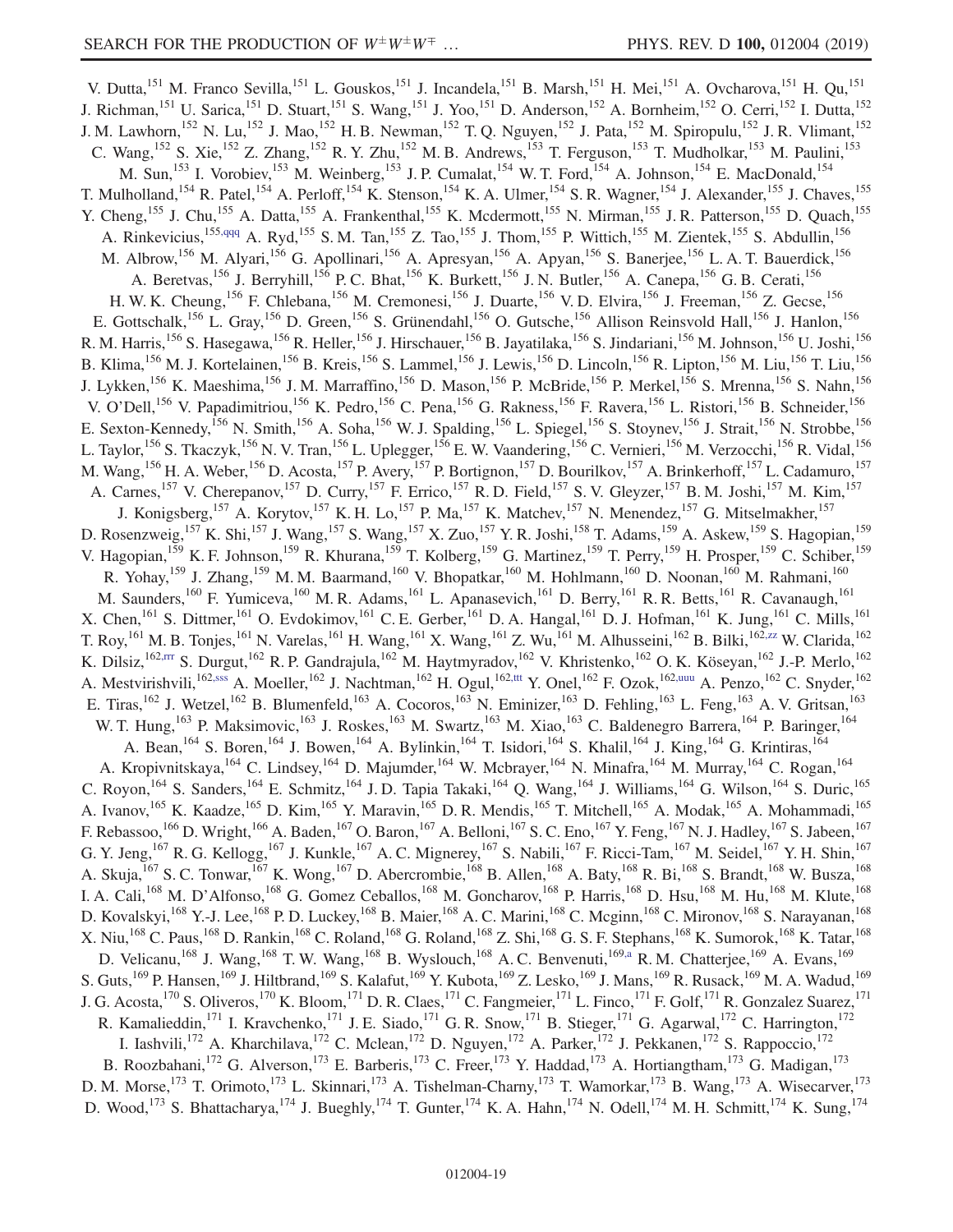<span id="page-19-1"></span><span id="page-19-0"></span>M. Trovato, <sup>174</sup> M. Velasco, <sup>174</sup> R. Bucci, <sup>175</sup> N. Dev, <sup>175</sup> R. Goldouzian, <sup>175</sup> M. Hildreth, <sup>175</sup> K. Hurtado Anampa, <sup>175</sup> C. Jessop,<sup>175</sup> D. J. Karmgard,<sup>175</sup> K. Lannon,<sup>175</sup> W. Li,<sup>175</sup> N. Loukas,<sup>175</sup> N. Marinelli,<sup>175</sup> I. Mcalister,<sup>175</sup> F. Meng,<sup>175</sup> C. Mueller, <sup>175</sup> Y. Musienko, <sup>17[5,jj](#page-23-33)</sup> M. Planer, <sup>175</sup> R. Ruchti, <sup>175</sup> P. Siddireddy, <sup>175</sup> G. Smith, <sup>175</sup> S. Taroni, <sup>175</sup> M. Wayne, <sup>175</sup> A. Wightman,<sup>175</sup> M. Wolf,<sup>175</sup> A. Woodard,<sup>175</sup> J. Alimena,<sup>176</sup> B. Bylsma,<sup>176</sup> L. S. Durkin,<sup>176</sup> S. Flowers,<sup>176</sup> B. Francis,<sup>176</sup> C. Hill,<sup>176</sup> W. Ji,<sup>176</sup> A. Lefeld,<sup>176</sup> T. Y. Ling,<sup>176</sup> B. L. Winer,<sup>176</sup> S. Cooperstein,<sup>177</sup> G. Dezoort,<sup>177</sup> P. Elmer,<sup>177</sup> J. Hardenbrook,<sup>177</sup> N. Haubrich,<sup>177</sup> S. Higginbotham,<sup>177</sup> A. Kalogeropoulos,<sup>177</sup> S. Kwan,<sup>177</sup> D. Lange,<sup>177</sup> M. T. Lucchini,<sup>177</sup> J. Luo,<sup>177</sup> D. Marlow,<sup>177</sup> K. Mei,<sup>177</sup> I. Ojalvo,<sup>177</sup> J. Olsen,<sup>177</sup> C. Palmer,<sup>177</sup> P. Piroué,<sup>177</sup> J. Salfeld-Nebgen,<sup>177</sup> D. Stickland,<sup>177</sup> C. Tully,<sup>177</sup> Z. Wang,<sup>177</sup> S. Malik,<sup>178</sup> S. Norberg,<sup>178</sup> A. Barker,<sup>179</sup> V. E. Barnes,<sup>179</sup> S. Das,<sup>179</sup> L. Gutay,<sup>179</sup> M. Jones,<sup>179</sup> A. W. Jung,  $^{179}$  A. Khatiwada,  $^{179}$  B. Mahakud,  $^{179}$  D. H. Miller,  $^{179}$  G. Negro,  $^{179}$  N. Neumeister,  $^{179}$  C. C. Peng,  $^{179}$ S. Piperov,<sup>179</sup> H. Qiu,<sup>179</sup> J. F. Schulte,<sup>179</sup> J. Sun,<sup>179</sup> F. Wang,<sup>179</sup> R. Xiao,<sup>179</sup> W. Xie,<sup>179</sup> T. Cheng,<sup>180</sup> J. Dolen,<sup>180</sup> N. Parashar,<sup>180</sup> K. M. Ecklund,<sup>181</sup> S. Freed,<sup>181</sup> F. J. M. Geurts,<sup>181</sup> M. Kilpatrick,<sup>181</sup> Arun Kumar,<sup>181</sup> W. Li,<sup>181</sup> B. P. Padley,<sup>181</sup> R. Redjimi,<sup>181</sup> J. Roberts,<sup>181</sup> J. Rorie,<sup>181</sup> W. Shi,<sup>181</sup> A. G. Stahl Leiton,<sup>181</sup> Z. Tu,<sup>181</sup> A. Zhang,<sup>181</sup> A. Bodek,<sup>182</sup> P. de Barbaro, <sup>182</sup> R. Demina, <sup>182</sup> J. L. Dulemba, <sup>182</sup> C. Fallon, <sup>182</sup> T. Ferbel, <sup>182</sup> M. Galanti, <sup>182</sup> A. Garcia-Bellido, <sup>182</sup> J. Han, <sup>182</sup> O. Hindrichs,<sup>182</sup> A. Khukhunaishvili,<sup>182</sup> E. Ranken,<sup>182</sup> P. Tan,<sup>182</sup> R. Taus,<sup>182</sup> B. Chiarito,<sup>183</sup> J. P. Chou,<sup>183</sup> A. Gandrakota,<sup>183</sup> Y. Gershtein,<sup>183</sup> E. Halkiadakis,<sup>183</sup> A. Hart,<sup>183</sup> M. Heindl,<sup>183</sup> E. Hughes,<sup>183</sup> S. Kaplan,<sup>183</sup> S. Kyriacou,<sup>183</sup> I. Laflotte,<sup>183</sup> A. Lath,<sup>183</sup> R. Montalvo,<sup>183</sup> K. Nash,<sup>183</sup> M. Osherson,<sup>183</sup> H. Saka,<sup>183</sup> S. Salur,<sup>183</sup> S. Schnetzer,<sup>183</sup> D. Sheffield,<sup>183</sup> S. Somalwar,<sup>183</sup> R. Stone,<sup>183</sup> S. Thomas,<sup>183</sup> P. Thomassen,<sup>183</sup> H. Acharya,<sup>184</sup> A. G. Delannoy,<sup>184</sup> J. Heideman,<sup>184</sup> G. Riley,<sup>184</sup> S. Spanier, <sup>184</sup> O. Bouhali, <sup>185, vvv</sup> A. Celik, <sup>185</sup> M. Dalchenko, <sup>185</sup> M. De Mattia, <sup>185</sup> A. Delgado, <sup>185</sup> S. Dildick, <sup>185</sup> R. Eusebi, <sup>185</sup> J. Gilmore, <sup>185</sup> T. Huang, <sup>185</sup> T. Kamon, <sup>18[5,www](#page-24-34)</sup> S. Luo, <sup>185</sup> D. Marley, <sup>185</sup> R. Mueller, <sup>185</sup> D. Overton, <sup>185</sup> L. Perniè, <sup>185</sup> D. Rathjens,<sup>185</sup> A. Safonov,<sup>185</sup> N. Akchurin,<sup>186</sup> J. Damgov,<sup>186</sup> F. De Guio,<sup>186</sup> S. Kunori,<sup>186</sup> K. Lamichhane,<sup>186</sup> S. W. Lee,<sup>186</sup> T. Mengke,<sup>186</sup> S. Muthumuni,<sup>186</sup> T. Peltola,<sup>186</sup> S. Undleeb,<sup>186</sup> I. Volobouev,<sup>186</sup> Z. Wang,<sup>186</sup> A. Whitbeck,<sup>186</sup> S. Greene,<sup>187</sup> A. Gurrola, <sup>187</sup> R. Janjam, <sup>187</sup> W. Johns, <sup>187</sup> C. Maguire, <sup>187</sup> A. Melo, <sup>187</sup> H. Ni, <sup>187</sup> K. Padeken, <sup>187</sup> F. Romeo, <sup>187</sup> P. Sheldon, <sup>187</sup> S. Tuo,<sup>187</sup> J. Velkovska,<sup>187</sup> M. Verweij,<sup>187</sup> M. W. Arenton,<sup>188</sup> P. Barria,<sup>188</sup> B. Cox,<sup>188</sup> G. Cummings,<sup>188</sup> R. Hirosky,<sup>188</sup> M. Joyce,<sup>188</sup> A. Ledovskoy,<sup>188</sup> C. Neu,<sup>188</sup> B. Tannenwald,<sup>188</sup> Y. Wang,<sup>188</sup> E. Wolfe,<sup>188</sup> F. Xia,<sup>188</sup> R. Harr,<sup>189</sup> P. E. Karchin,<sup>189</sup> N. Poudyal,<sup>189</sup> J. Sturdy,<sup>189</sup> P. Thapa,<sup>189</sup> S. Zaleski,<sup>189</sup> J. Buchanan,<sup>190</sup> C. Caillol,<sup>190</sup> D. Carlsmith,<sup>190</sup> S. Dasu,<sup>190</sup> I. De Bruyn,<sup>190</sup> L. Dodd,<sup>190</sup> F. Fiori,<sup>190</sup> C. Galloni,<sup>190</sup> B. Gomber,<sup>19[0,xxx](#page-24-35)</sup> M. Herndon,<sup>190</sup> A. Hervé,<sup>190</sup> U. Hussain,<sup>190</sup> P. Klabbers,<sup>190</sup> A. Lanaro,<sup>190</sup> A. Loeliger,<sup>190</sup> K. Long,<sup>190</sup> R. Loveless,<sup>190</sup> J. Madhusudanan Sreekala,<sup>190</sup> T. Ruggles,<sup>190</sup> A. Savin,<sup>190</sup> V. Sharma,<sup>190</sup> W. H. Smith,<sup>190</sup> D. Teague,<sup>190</sup> S. Trembath-reichert,<sup>190</sup> and N. Woods<sup>190</sup>

(CMS Collaboration)

<sup>1</sup>Yerevan Physics Institute, Yerevan, Armenia

2 Institut für Hochenergiephysik, Wien, Austria

3 Institute for Nuclear Problems, Minsk, Belarus

<sup>4</sup>Universiteit Antwerpen, Antwerpen, Belgium

<sup>5</sup>Vrije Universiteit Brussel, Brussel, Belgium<br><sup>6</sup>Université Libre de Bruxelles, Bruxelles, Belgium

<sup>6</sup>Université Libre de Bruxelles, Bruxelles, Belgium  ${}^{7}$ Ghent University, Ghent, Belgium

 $'$ Ghent University, Ghent, Belgium<br><sup>8</sup>Université Catholique de Louvain, Louvain la N

 $^8$ Université Catholique de Louvain, Louvain-la-Neuve, Belgium<br> $^9$ Cartre Presileire de Pesquisse Fisiese, Pie de Laneire, Presil

<span id="page-19-2"></span><sup>9</sup>Centro Brasileiro de Pesquisas Fisicas, Rio de Janeiro, Brazil<br><sup>10</sup>Universidade do Estado do Rio de Janeiro, Rio de Janeiro, Brazil<br><sup>11a</sup>Universidade Estadual Paulista, São Paulo, Brazil<br><sup>11b</sup>Universidade Federal do AB

<sup>15</sup>*Institute of High Energy Physics, Beijing, China*<br><sup>16</sup>*State Key Laboratory of Nuclear Physics and Technology, Peking University, Beijing, China*<br><sup>17</sup>*Tsinghua University, Beijing, China*<br><sup>18</sup>*Universidad de Los Ande* 

Split, Croatia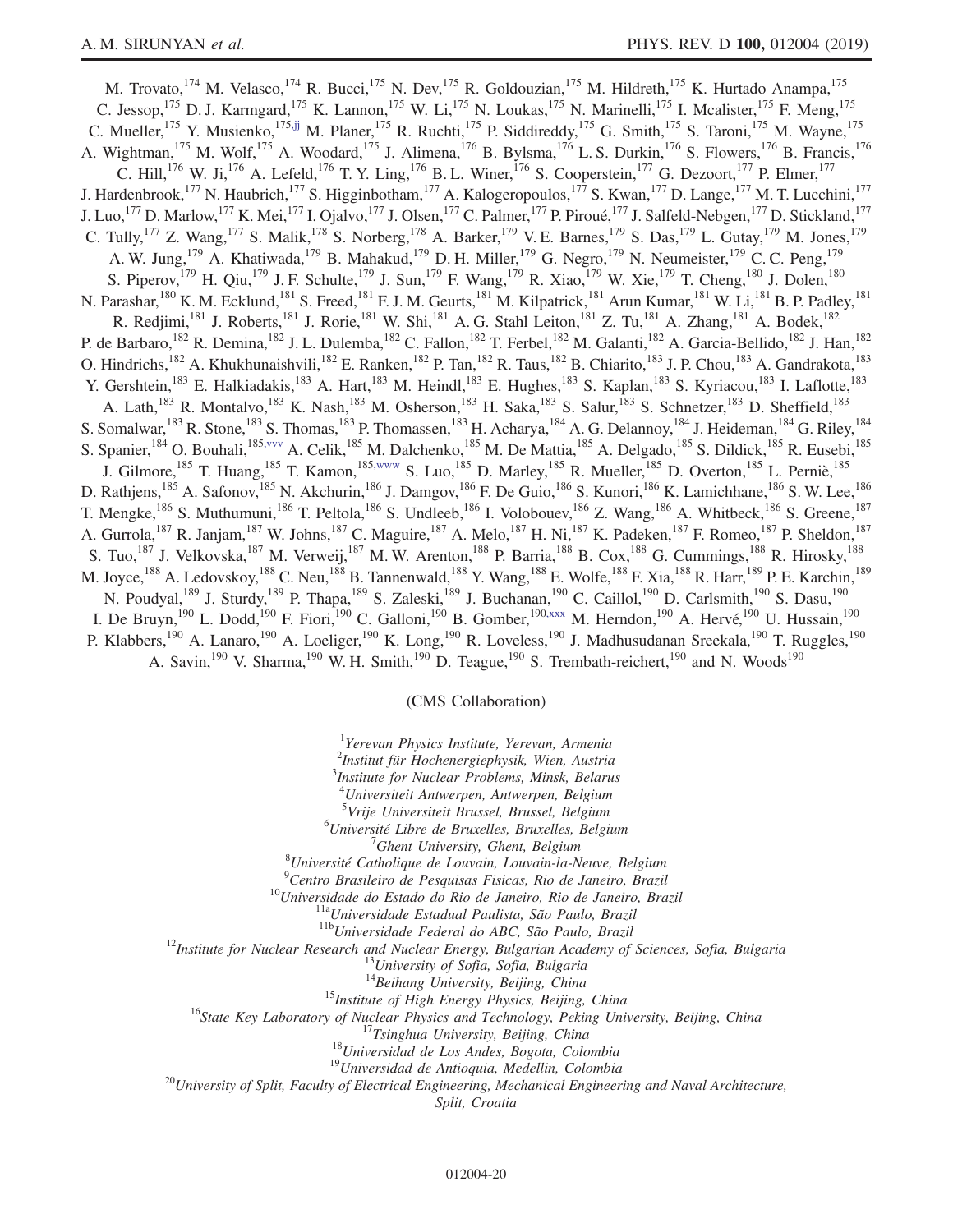<sup>21</sup>University of Split, Faculty of Science, Split, Croatia<sup>22</sup>Institute Rudjer Boskovic, Zagreb, Croatia<sup>23</sup>University of Cyprus, Nicosia, Cyprus <sup>24</sup>Charles University, Prague, Czech Republic<br><sup>25</sup>Escuela Politecnica Nacional, Quito, Ecuador<br><sup>26</sup>Universidad San Francisco de Quito, Quito, Ecuador<br><sup>27</sup>Academy of Scientific Research and Technology of the Arab Republic Egyptian Network of High Energy Physics, Cairo, Egypt<br><sup>28</sup>National Institute of Chemical Physics and Biophysics, Tallinn, Estonia<br><sup>29</sup>Department of Physics, University of Helsinki, Helsinki, Finland<br><sup>30</sup>Helsinki Institute <sup>33</sup>Laboratoire Leprince-Ringuet, Ecole polytechnique, CNRS/IN2P3, Université Paris-Saclay, Palaiseau, France<br><sup>34</sup>Université de Strasbourg, CNRS, IPHC UMR 7178, Strasbourg, France<br><sup>35</sup>Centre de Calcul de l'Institut National de Physique Nucleaire et de Physique des Particules, CNRS/IN2P3, Villeurbanne, France<br><sup>36</sup>Université de Lyon, Université Claude Bernard Lyon 1, CNRS-IN2P3,<br>Institut de Physique Nucléaire de Lyon, Villeurbanne, France <sup>37</sup>Georgian Technical University, Tbilisi, Georgia<br><sup>38</sup>Tbilisi State University, Tbilisi, Georgia<br><sup>39</sup>RWTH Aachen University, I. Physikalisches Institut, Aachen, Germany<br><sup>40</sup>RWTH Aachen University, III. Physikalisches In  $\begin{array}{c} \begin{array}{c} \text{42} \text{Deutsches Elektronen-Synchronous}, \text{Hamburg}, \text{Germany} \\ \text{43} \text{University of Hamburg}, \text{Hamburg}, \text{Germany} \end{array} \\ \begin{array}{c} \text{44} \text{Karlsruhe} \text{r Institute} \text{Institut fuer Technology}, \text{Karlsruhe}, \text{Germany} \\ \text{45} \text{Institute of Nuclear and Particle Physics (INPP), NCSR Demokritos}, \text{Aghia Paraskevi}, \text{Greece} \\ \begin{array}{c} \text{46} \text{National and Kapodistrian University of Athens}, \text{Athens}, \text{Greece} \\ \text{47} \text{National Technical University of Ab$ Budapest, Hungary<br>
<sup>50</sup>Wigner Research Centre for Physics, Budapest, Hungary<br>
<sup>51</sup>Institute of Nuclear Research ATOMKI, Debrecen, Hungary<br>
<sup>52</sup>Institute of Physics, University of Debrecen, Debrecen, Hungary<br>
<sup>53</sup>Eszterhazy <sup>58</sup>Saha Institute of Nuclear Physics, HBNI, Kolkata,India <sup>59</sup>Indian Institute of Technology Madras, Madras, India<br><sup>60</sup>Bhabha Atomic Research Centre, Mumbai, India <sup>61</sup>Tata Institute of Fundamental Research-A, Mumbai, India  $^{62}$ Tata Institute of Fundamental Research-B, Mumbai, India  $63$ Indian Institute of Science Education and Research (IISER), Pune, India <sup>64</sup>Institute for Research in Fundamental Sciences (IPM), Tehran, Iran <sup>65</sup>University College Dublin, Dublin, Ireland <sup>66a</sup>INFN Sezione di Bari, Bari, Italy <sup>66b</sup>Università di Bari, Bari, Italy <sup>66c</sup>Politecnico di Bari, Bari, Italy<br><sup>67a</sup>INFN Sezione di Bologna, Bologna, Italy <sup>67b</sup>Università di Bologna, Bologna, Italy <sup>68a</sup>INFN Sezione di Catania, Catania, Italy <sup>68b</sup>Università di Catania, Catania, Italy  $^{69a}$ INFN Sezione di Firenze, Firenze, Italy<br> $^{69b}$ Università di Firenze, Firenze, Italy <sup>70</sup>INFN Laboratori Nazionali di Frascati, Frascati, Italy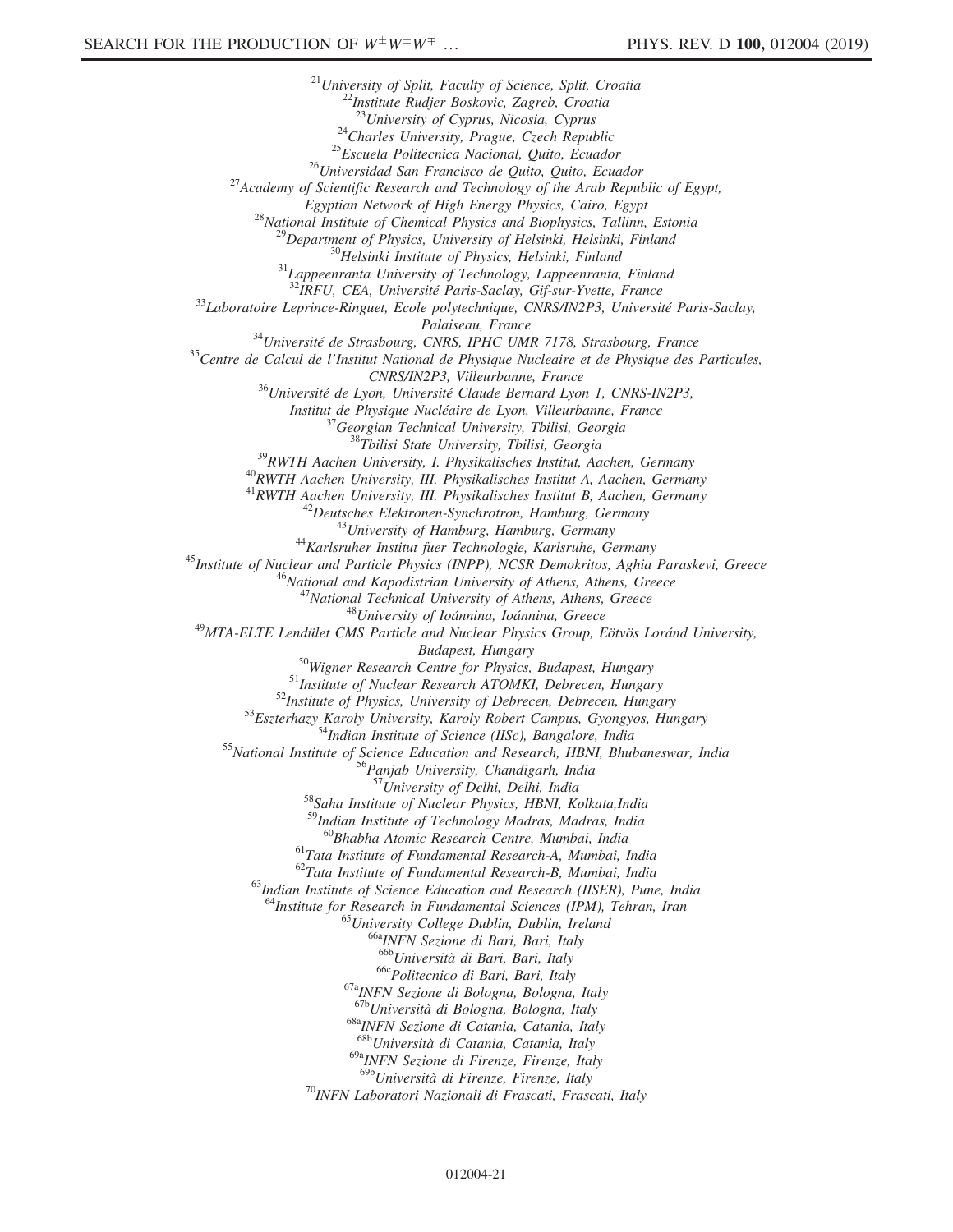<sup>71a</sup>INFN Sezione di Genova, Genova, Italy<br><sup>71b</sup>Università di Genova, Genova, Italy <sup>72a</sup>INFN Sezione di Milano-Bicocca, Milano, Italy  $^{72b}$ Università di Milano-Bicocca, Milano, Italy <sup>73a</sup>INFN Sezione di Napoli, Roma, Italy<br><sup>73b</sup>Università di Napoli 'Federico II', Roma, Italy<br><sup>73c</sup>Università della Basilicata, Roma, Italy<br><sup>73d</sup>Università G. Marconi, Roma, Italy<br><sup>74a</sup>INFN Sezione di Padova, Padova, Ital <sup>746</sup>Università di Padova, Padova, Italy <sup>74</sup><sup>c</sup>Università di Trento, Trento, Italy <sup>75a</sup>INFN Sezione di Pavia, Pavia, Italy <sup>75b</sup>Università di Pavia, Pavia, Italy <sup>76a</sup>INFN Sezione di Perugia, Perugia, Italy<br><sup>76b</sup>Università di Perugia, Perugia, Italy  $^{77a}NFN$  Sezione di Pisa, Pisa, Italy  $^{77b}Università$  di Pisa, Pisa, Italy <sup>77c</sup>Scuola Normale Superiore di Pisa, Pisa, Italy <sup>78a</sup>INFN Sezione di Roma, Rome, Italy <sup>78b</sup>Sapienza Università di Roma, Rome, Italy <sup>79a</sup>INFN Sezione di Torino, Torino, Italy <sup>79b</sup>Università di Torino, Torino, Italy <sup>79c</sup>Università del Piemonte Orientale, Novara, Italy  $^{80a}$ INFN Sezione di Trieste, Trieste, Italy  $^{80b}$ Università di Trieste, Trieste, Italy  $^{81}$ Kyungpook National University, Daegu, Korea  $^{82}$ Chonnam National University, Institute for Universe and Elementary Particles, Kwangju, Korea  $^{83}$ Hanyang University, Seoul, Korea 83Hanyang University, Seoul, Kore <sup>85</sup>Kyung Hee University, Department of Physics<br><sup>86</sup>Sejong University, Seoul, Korea<br><sup>87</sup>Seoul National University, Seoul, Korea<br><sup>88</sup>Sungkyunkwan University, Suwon, Korea<br><sup>89</sup>Sungkyunkwan University, Suwon, Korea <sup>90</sup>Riga Technical University, Riga, Latvia<br><sup>91</sup>Vilnius University, Vilnius, Lithuania <sup>92</sup>National Centre for Particle Physics, Universiti Malaya, Kuala Lumpur, Malaysia<br><sup>93</sup>Universidad de Sonora (UNISON), Hermosillo, Mexico<br><sup>94</sup>Centro de Investigacion y de Estudios Avanzados del IPN, Mexico City, Mexico <sup>95</sup>Universidad Iberoamericana, Mexico City, Mexico<br><sup>96</sup>Benemerita Universidad Autonoma de Puebla, Puebla, Mexico <sup>97</sup>Universidad Autónoma de San Luis Potosí, San Luis Potosí, Mexico <sup>98</sup>University of Montenegro, Podgorica, Montenegro<br><sup>99</sup>University of Auckland, Auckland, New Zealand  $^{100}$ University of Canterbury, Christchurch, New Zealand<br> $^{101}$ National Centre for Physics, Quaid-I-Azam University, Islamabad, Pakistan  $102$ <sub>AGH</sub> University of Science and Technology Faculty of Computer Science, Electronics and Telecommunications, Krakow, Poland<br><sup>103</sup>National Centre for Nuclear Research, Swierk, Poland <sup>104</sup>Institute of Experimental Physics, Faculty of Physics, University of Warsaw, Warsaw, Poland <sup>105</sup>Laboratório de Instrumentação e Física Experimental de Partículas, Lisboa, Portugal <sup>105</sup>Joint Institute for Nuclear Research, Dubna, Russia<br><sup>107</sup>Petersburg Nuclear Physics Institute, Gatchina (St. Petersburg), Russia<br><sup>109</sup>Institute for Theoretical and Experimental Physics named by A.I.Alikhanov of NRC «Kurchatov Institute», Moscow, Russia<br><sup>110</sup>Moscow Institute of Physics and Technology, Moscow, Russia<br><sup>111</sup>National Research Nuclear University 'Moscow Engineering Physics Institute' (MEPhI), Moscow, Russia<br><sup>112</sup>P.N. Lebedev Physical Institute, Moscow, Russia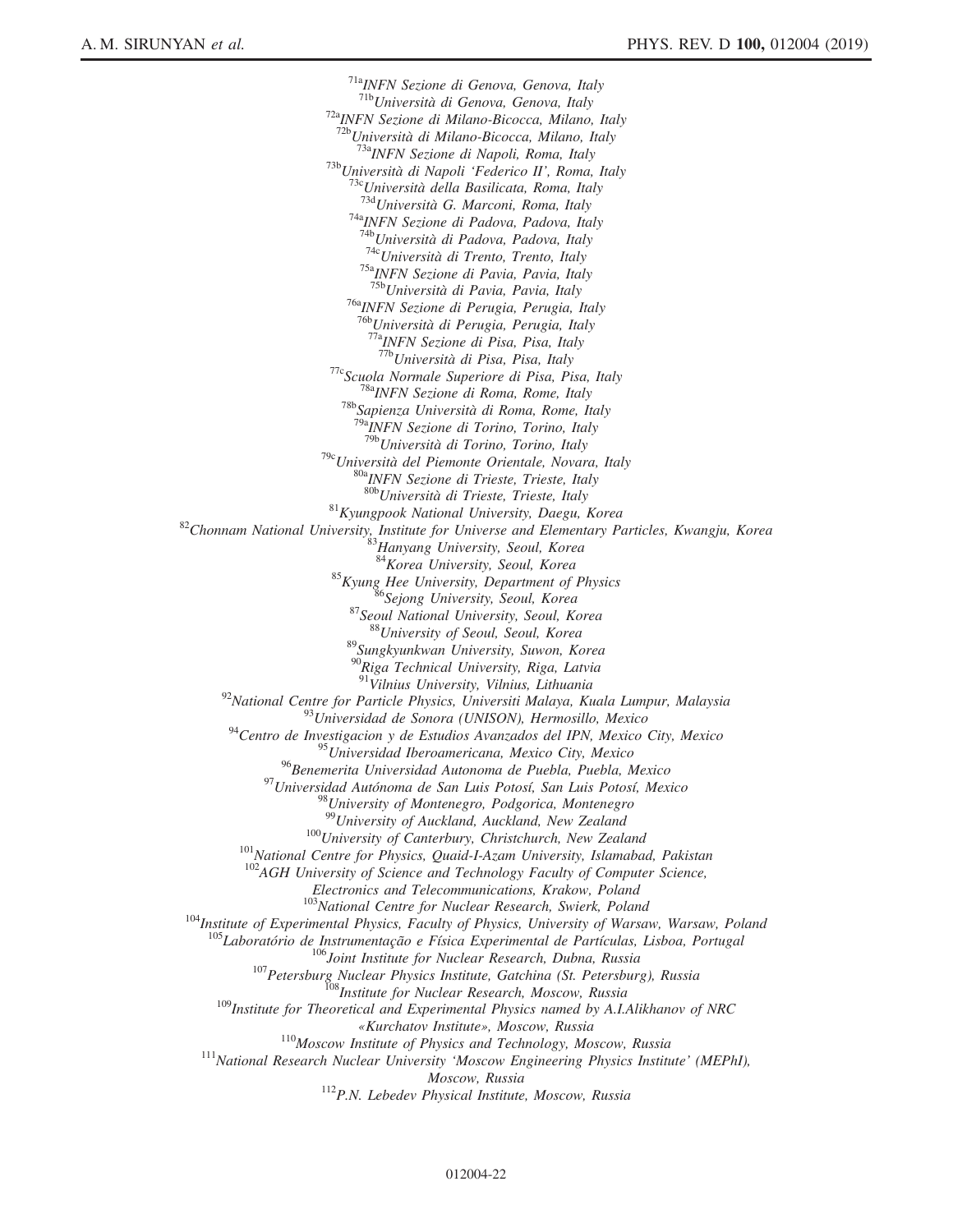113<br>
113 Skobeltsyn Institute of Nuclear Physics, Lomonosov Moscow State University, Moscow, Russia<br>
115 Institute for High Energy Physics State University (NSU), Novosibirsk, Russia<br>
115 Institute for High Energy Physics <sup>133</sup>Middle East Technical University, Physics Department, Ankara, Turkey<br><sup>134</sup>Bogazici University, Istanbul, Turkey<br><sup>135</sup>Istanbul Technical University, Istanbul, Turkey<br><sup>136</sup>Institute for Scintillation Materials of Natio <sup>137</sup>National Scientific Center, Kharkov Institute of Physics and Technology, Kharkov, Ukraine<br><sup>138</sup>University of Bristol, Bristol, United Kingdom<br><sup>139</sup>Rutherford Appleton Laboratory, Didcot, United Kingdom<br><sup>140</sup>Imperial <sup>146</sup>Brown University, Providence, Rhode Island, USA<br><sup>147</sup>University of California, Davis, Davis, California, USA<br><sup>148</sup>University of California, Los Angeles, California, USA<br><sup>149</sup>University of California, Riverside, Rivers 153<br>Carnegie Mellon University, Pittsburgh, Pennsylvania, USA<br><sup>154</sup>University of Colorado Boulder, Boulder, Colorado, USA <sup>155</sup>Cornell University, Ithaca, New York, USA<br><sup>156</sup>Fermi National Accelerator Laboratory, Batavia, Illinois, USA<br><sup>157</sup>University of Florida, Gainesville, Florida, USA<br><sup>158</sup>Florida International University, Miami, Florida <sup>160</sup>Florida Institute of Technology, Melbourne, Florida, USA<br><sup>161</sup>University of Illinois at Chicago (UIC), Chicago, Illinois, USA<br><sup>162</sup>The University of Iowa, Iowa City, Iowa, USA<br><sup>163</sup>Johns Hopkins University, Baltimore <sup>165</sup> Kansas State University, Manhattan, Kansas, USA<br><sup>166</sup> Lawrence Livermore National Laboratory, Livermore, California, USA<br><sup>167</sup> University of Maryland, College Park, Maryland, USA<br><sup>168</sup> Massachusetts Institute of Tec  $^{169}$ University of Minnesota, Minneapolis, Minnesota, USA<br> $^{170}$ University of Mississippi, Oxford, Mississippi, USA  $171$ University of Nebraska-Lincoln, Lincoln, Nebraska, USA  $172$ State University of New York at Buffalo, Buffalo, New York, USA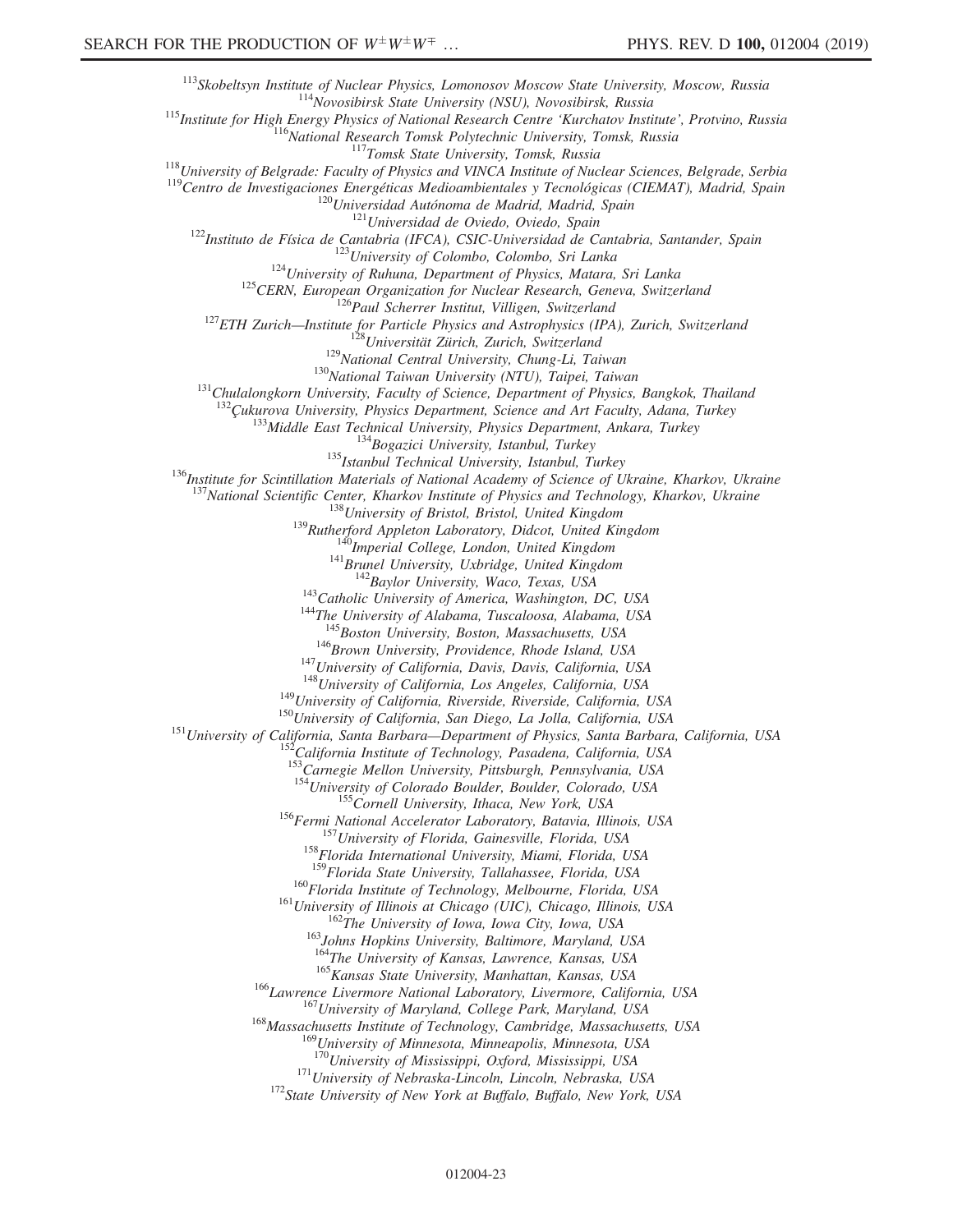<sup>173</sup>Northeastern University, Boston, Massachusetts, USA<br><sup>174</sup>Northwestern University, Evanston, Illinois, USA <sup>175</sup>University of Notre Dame, Notre Dame, Indiana, USA  $^{176}$ The Ohio State University, Columbus, Ohio, USA <sup>177</sup>Princeton University, Princeton, New Jersey, USA<br>
<sup>178</sup>University of Puerto Rico, Mayaguez, Puerto Rico<br>
<sup>179</sup>Purdue University, West Lafayette, Indiana, USA<br>
<sup>180</sup>Purdue University, Northwest, Hammond, Indiana, USA<br> <sup>187</sup>Vanderbilt University, Nashville, Tennessee, USA <sup>188</sup>University of Virginia, Charlottesville, Virginia, USA <sup>189</sup>Wayne State University, Detroit, Michigan, USA <sup>190</sup>University of Wisconsin—Madison, Madison, Wisconsin, USA

<span id="page-23-0"></span>[a](#page-13-5) Deceased.

- <span id="page-23-1"></span><sup>[b](#page-13-6)</sup>Also at Vienna University of Technology, Vienna, Austria.
- <span id="page-23-2"></span><sup>[c](#page-13-7)</sup>Also at IRFU, CEA, Université Paris-Saclay, Gif-sur-Yvette, France.
- <span id="page-23-3"></span>Also at Universidade Estadual de Campinas, Campinas, Brazil.
- <span id="page-23-4"></span>[e](#page-13-9) Also at Federal University of Rio Grande do Sul, Porto Alegre, Brazil.
- <span id="page-23-5"></span>[f](#page-13-10) Also at UFMS, Campo Grande, Brazil.
- <span id="page-23-6"></span><sup>[g](#page-13-11)</sup>Also at Universidade Federal de Pelotas, Pelotas, Brazil.
- <span id="page-23-7"></span> $h^h$  $h^h$ Also at Un[i](#page-13-13)versité Libre de Bruxelles, Bruxelles, Belgium.<br><sup>i</sup>Also et University of Chinese Acedemy of Sciences, Beijij
- <span id="page-23-8"></span><sup>1</sup>Also at University of Chinese Academy of Sciences, Beijing, China.
- <span id="page-23-9"></span>[j](#page-13-14) Also at Institute for Theoretical and Experimental Physics named by A.I.Alikhanov of NRC «Kurchatov Institute», Moscow, Russia.
- <span id="page-23-10"></span>[k](#page-13-15) Also at Joint Institute for Nuclear Research, Dubna, Russia.
- <span id="page-23-11"></span><sup>1</sup>A[l](#page-13-16)so at British University in Egypt, Cairo, Egypt.
- mAlso at Suez University, Suez, Egypt.
- <span id="page-23-12"></span>[n](#page-14-0) Also at Purdue University, West Lafayette, Indiana, USA.
- <span id="page-23-13"></span><sup>[o](#page-14-1)</su[p](#page-14-2)> Also at Université de Haute Alsace, Mulhouse, France.<br>PAlso et Fraincen Pineli Vildirim University, Fraincen
- <span id="page-23-14"></span>Also at Erzincan Binali Yildirim University, Erzincan, Turkey.
- <span id="page-23-15"></span><sup>[q](#page-14-3)</sup>Also at CERN, European Organization for Nuclear Research, Geneva, Switzerland.
- <span id="page-23-16"></span>[r](#page-14-4) Also at RWTH Aachen University, III. Physikalisches Institut A, Aachen, Germany.
- <span id="page-23-17"></span>[s](#page-14-5) Also at University of Hamburg, Hamburg, Germany.
- <span id="page-23-18"></span>[t](#page-14-6) Also at Brandenburg University of Technology, Cottbus, Germany.
- <span id="page-23-19"></span><s[u](#page-14-7)p>u</sup>Also at Institute of Physics, University of Debrecen, Debrecen, Hungary.
- <span id="page-23-20"></span>[v](#page-14-8) Also at Institute of Nuclear Research ATOMKI, Debrecen, Hungary.
- wAlso at MTA-ELTE Lendület CMS Particle and Nuclear Physics Group, Eötvös Loránd University, Budapest, Hungary.
- <span id="page-23-21"></span>[x](#page-14-9) Also at IIT Bhubaneswar, Bhubaneswar, India.
- <span id="page-23-22"></span>[y](#page-14-9) Also at Institute of Physics, Bhubaneswar, India.
- <span id="page-23-23"></span><sup>[z](#page-15-0)</sup>Also at Shoolini University, Solan, India.
- <span id="page-23-25"></span><span id="page-23-24"></span>[aa](#page-15-0) Also at University of Visva-Bharati, Santiniketan, India.<br><sup>[bb](#page-15-1)</sup>Also at Isfahan University of Technology, Isfahan, Iran.
- 
- <span id="page-23-27"></span><span id="page-23-26"></span><sup>[cc](#page-15-2)</sup>Also at Italian National Agency for New Technologies, Energy and Sustainable Economic Development, Bologna, Italy. [dd](#page-15-3)<br>Also at Centro Siciliano di Fisica Nucleare e di Struttura Della Materia, Catania, Italy.<br><sup>ec</sup>Also a
- 
- <span id="page-23-28"></span>
- <span id="page-23-30"></span>
- <span id="page-23-31"></span>
- <span id="page-23-29"></span><sup>[ff](#page-16-0)</sup> Also at Riga Technical University, Riga, Latvia.<br><sup>[gg](#page-16-1)</sup> Also at Malaysian Nuclear Agency, MOSTI, Kajang, Malaysia.<br><sup>[hh](#page-16-2)</sup> Also at Consejo Nacional de Ciencia y Tecnología, Mexico City, Mexico.
- <span id="page-23-32"></span>[ii](#page-16-3) Also at Warsaw University of Technology, Institute of Electronic Systems, Warsaw, Poland.<br>
<sup>jj</sup> Also at Institute for Nuclear Research, Moscow, Russia.
- <span id="page-23-33"></span>
- <sup>kk</sup>Also at National Research Nuclear University 'Moscow Engineering Physics Institute' (MEPhI), Moscow, Russia.<br><sup>Il</sup>Also at St. Petersburg State Polytechnical University, St. Petersburg, Russia.<br><sup>nm</sup>Also at University of
- <span id="page-23-35"></span><span id="page-23-34"></span>
- <span id="page-23-36"></span>
-